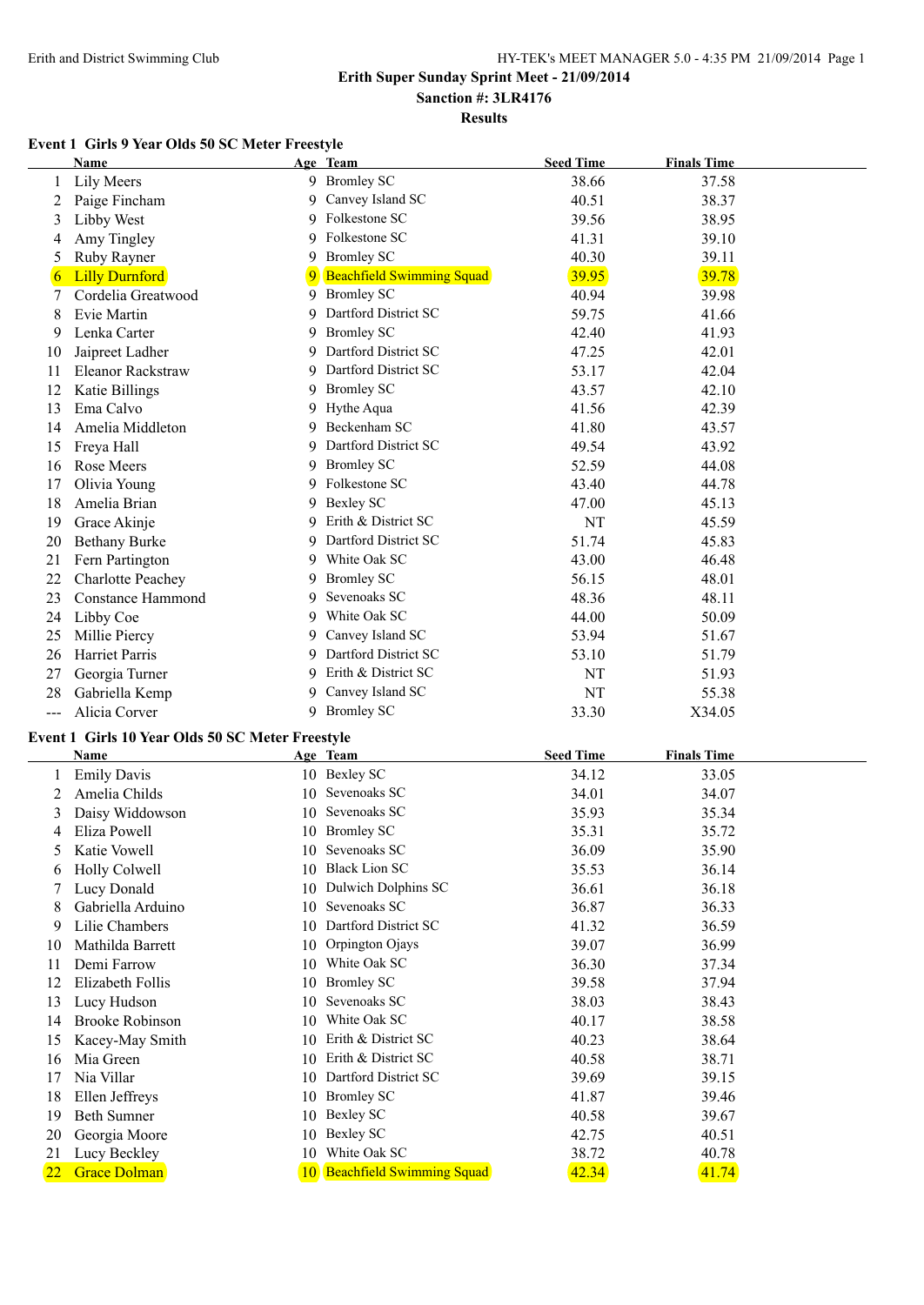# **Sanction #: 3LR4176**

## **Results**

# **(Event 1 Girls 10 Year Olds 50 SC Meter Freestyle)**

|                     | Name                                             |     | Age Team                         | <b>Seed Time</b> | <b>Finals Time</b> |
|---------------------|--------------------------------------------------|-----|----------------------------------|------------------|--------------------|
| 23                  | Tallulah Whitlock                                |     | 10 Sevenoaks SC                  | 48.08            | 41.81              |
| 24                  | Harriet Haycocks                                 |     | 10 Bromley SC                    | 43.53            | 41.99              |
| 25                  | Madeline Black                                   |     | 10 Bromley SC                    | 43.62            | 42.93              |
| 26                  | Liberty Anscomb                                  |     | 10 Dartford District SC          | 44.19            | 43.43              |
| 27                  | Katie Gough                                      |     | 10 Orpington Ojays               | 46.68            | 45.88              |
| 28                  | Abi Chatten                                      |     | 10 Erith & District SC           | 50.85            | 46.73              |
| 29                  | <b>Christy Barker</b>                            |     | 10 Orpington Ojays               | 46.78            | 48.41              |
|                     | Charlotte Goldson                                |     | 10 Sevenoaks SC                  | 39.10            | X37.49             |
|                     | Jasmine Wallace                                  |     | 10 Sevenoaks SC                  | 36.13            | DQ                 |
|                     | 4.4 Start before starting signal                 |     |                                  |                  |                    |
| $\qquad \qquad - -$ | Lanan Harris                                     |     | 10 Maidstone SC                  | 39.27            | <b>NS</b>          |
|                     | Event 1 Girls 11 Year Olds 50 SC Meter Freestyle |     |                                  |                  |                    |
|                     | Name                                             |     | Age Team                         | <b>Seed Time</b> | <b>Finals Time</b> |
|                     | Ellie Vowell                                     |     | 11 Sevenoaks SC                  | 34.29            | 32.15              |
| 2                   | Ellie Harden                                     | 11  | Orpington Ojays                  | 33.26            | 32.98              |
| 3                   | Rose Compton                                     | 11  | Sevenoaks SC                     | 33.81            | 33.17              |
| 4                   | Lily Lambert                                     |     | 11 Hythe Aqua                    | 31.85            | 33.51              |
| 5                   | Laura Wright                                     |     | 11 Sevenoaks SC                  | 33.56            | 33.74              |
| 6                   | Hannah Lambert                                   | 11  | Royal Tunbridge Wells Monson     | 34.86            | 33.81              |
|                     | Scarlett Orchard                                 |     | 11 Bexley SC                     | 35.11            | 34.05              |
| 8                   | Taisha Clare                                     |     | 11 Erith & District SC           | 37.50            | 34.94              |
| 9                   | Alicia Foreman                                   | 11  | Orpington Ojays                  | 37.94            | 35.26              |
| 10                  | Megan Cave                                       |     | 11 Erith & District SC           | 34.88            | 35.71              |
| 11                  | Louise Hadler                                    |     | 11 White Oak SC                  | 39.39            | 36.05              |
| 12                  | Melodie Paine                                    |     | 11 Folkestone SC                 | 36.66            | 37.64              |
| 13                  | Ellis Chatten                                    |     | 11 Erith & District SC           | 38.54            | 37.84              |
| 14                  |                                                  |     | 11 Sevenoaks SC                  | 37.50            | 38.06              |
|                     | Isabel Tyler                                     |     | 11 Erith & District SC           | 38.17            |                    |
| 15                  | <b>Tilly Burgess</b>                             |     |                                  |                  | 38.13              |
| 16                  | Lucia Grant                                      |     | 11 Bexley SC                     | 46.50            | 38.15              |
| 17                  | Jessica Bacon                                    |     | 11 Bexley SC                     | 39.70            | 38.18              |
| 18                  | Isabella Husted                                  | 11  | Erith & District SC              | 36.66            | 38.24              |
| 19                  | Ella Ransley                                     |     | 11 Folkestone SC                 | 37.93            | 38.68              |
| 20                  | Isla Kasapadis                                   | 11. | White Oak SC                     | 40.00            | 38.91              |
| 21                  | Kiara Perdono                                    | 11. | Erith & District SC              | 36.76            | 39.09              |
| 22                  | Isobel Young                                     |     | 11 Folkestone SC                 | 38.59            | 39.43              |
| 23                  | Madeleine Groves                                 |     | 11 Erith & District SC           | 40.46            | 39.48              |
| 24                  | <b>Felicity Meeke</b>                            |     | 11 Bexley SC                     | 41.31            | 40.40              |
| 25                  | Alexandra Shaw                                   | 11  | Dartford District SC             | 41.52            | 40.83              |
| 26                  | Madeline Carr                                    | 11. | <b>Bexley SC</b>                 | 44.76            | 41.29              |
| 27                  | <b>Abbie Fitzpatrick</b>                         | 11  | Beachfield Swimming Squad        | 40.01            | 41.36              |
| 28                  | Scarlett-Mae Sutton                              | 11. | Erith & District SC              | 45.41            | 41.46              |
| 29                  | Madeleine Kemp                                   | 11  | Canvey Island SC                 | 44.80            | 42.76              |
| 30                  | Kitty Beattie                                    | 11. | Erith & District SC              | 46.69            | 42.78              |
| 31                  | Skye Kukiatkul                                   | 11  | Erith & District SC              | 46.26            | 42.99              |
|                     | <b>Matilda Durrant</b>                           | 11. | <b>Beachfield Swimming Squad</b> | 30.48            | X30.96             |
|                     | Aimee Shanks                                     |     | 11 Black Lion SC                 | 34.22            | DQ                 |
|                     | 4.4 Start before starting signal                 |     |                                  |                  |                    |
| $\qquad \qquad - -$ | Evelyne Carter                                   |     | 11 Hythe Aqua                    | 33.30            | DQ                 |
|                     | 4.4 Start before starting signal                 |     |                                  |                  |                    |
|                     | --- Hannah Logan                                 |     | 11 Canvey Island SC              | 37.31            | <b>NS</b>          |
|                     | Event 2 Boys 9 Year Olds 50 SC Meter Backstroke  |     |                                  |                  |                    |
|                     | Name                                             |     | Age Team                         | <b>Seed Time</b> | <b>Finals Time</b> |
|                     | 1 David Langley                                  |     | 9 Bexley SC                      | 42.43            | 40.48              |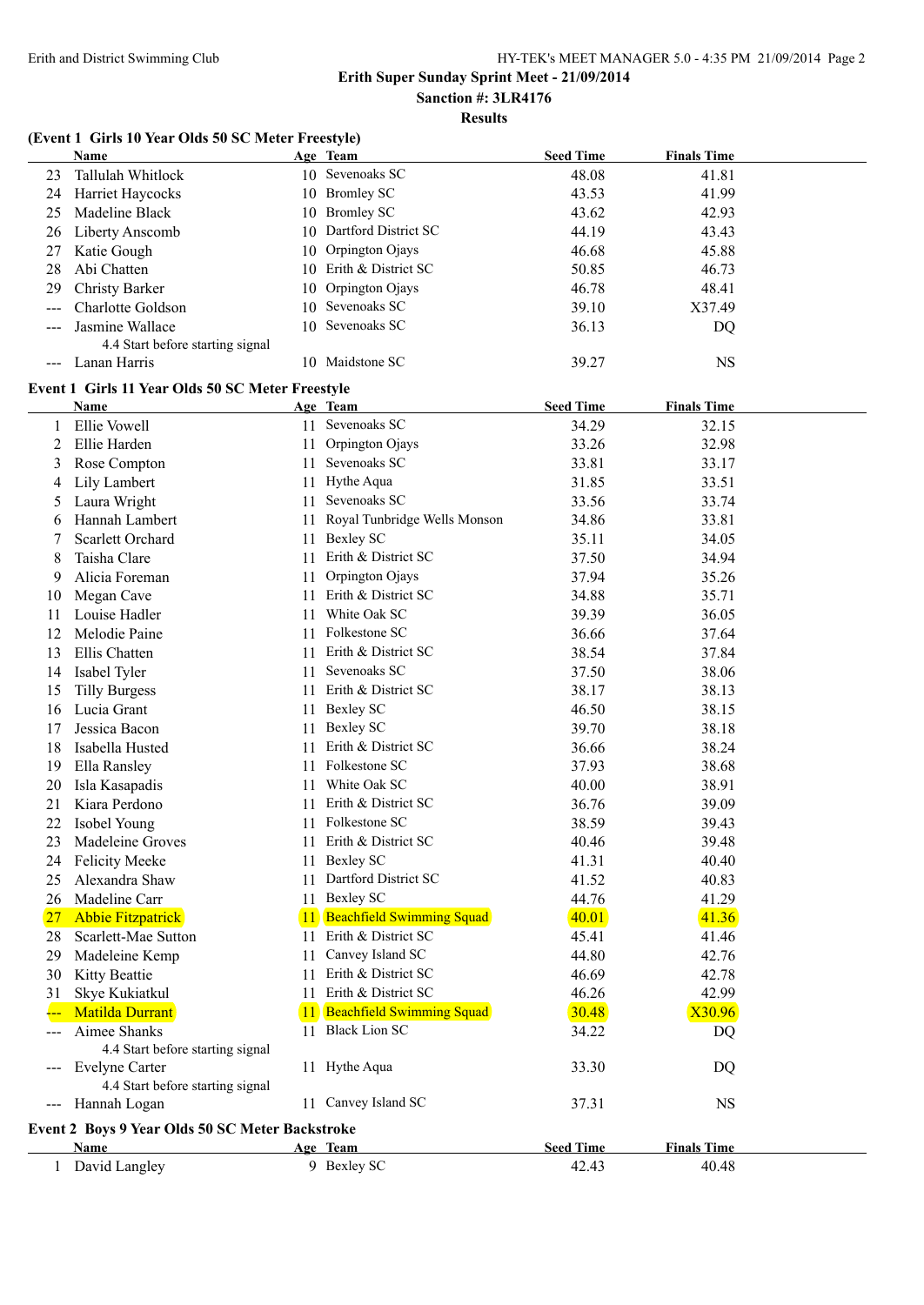# **Sanction #: 3LR4176**

### **Results**

### **(Event 2 Boys 9 Year Olds 50 SC Meter Backstroke)**

|    | <b>Name</b>                |    | Age Team                    | <b>Seed Time</b> | <b>Finals Time</b> |
|----|----------------------------|----|-----------------------------|------------------|--------------------|
|    | Daniel Wilding             |    | 9 Erith & District SC       | 42.03            | 40.54              |
| 3  | Noah Enticknap             |    | 9 White Oak SC              | 42.80            | 40.62              |
| 4  | Callum Woolfenden          |    | 9 Bexley SC                 | 43.65            | 43.28              |
|    | James Sproston             |    | 9 Erith & District SC       | 46.25            | 44.22              |
| 6  | Sebastian Pickering        | 9. | <b>Bromley SC</b>           | 45.78            | 45.05              |
|    | Jaedon Lynch               |    | 9 Dartford District SC      | 44.95            | 45.06              |
| 8  | George Willis              | 9. | Dartford District SC        | 48.59            | 45.49              |
| 9  | <b>William Fitzpatrick</b> |    | 9 Beachfield Swimming Squad | 49.04            | 46.73              |
| 10 | Ivan Flemmy                | 9  | Erith & District SC         | NT               | 54.21              |
| 11 | Coby Storey                |    | 9 Erith & District SC       | NT               | 55.57              |
|    | Jasper Callaway            | 9. | Dulwich Dolphins SC         | 41.61            | X43.01             |
|    | --- Oliver Romp            |    | White Oak SC                | 49.00            | DQ                 |

# 6.4 Not on back when leaving the wall

|                   | Event 2 Boys 10 Year Olds 50 SC Meter Backstroke |     |                              |                  |                    |  |
|-------------------|--------------------------------------------------|-----|------------------------------|------------------|--------------------|--|
|                   | Name                                             |     | Age Team                     | <b>Seed Time</b> | <b>Finals Time</b> |  |
|                   | Joshua Solly                                     |     | 10 Bexley SC                 | 40.68            | 39.39              |  |
|                   | Harvey Maunders                                  | 10. | Erith & District SC          | 41.26            | 40.54              |  |
| 3                 | <b>Harrison Moore</b>                            |     | 10 Bexley SC                 | 48.63            | 43.03              |  |
| 4                 | Oliver Isaacs                                    | 10. | <b>Black Lion SC</b>         | 44.32            | 44.71              |  |
| 5                 | Williams Whitehair                               | 10- | Canvey Island SC             | 51.75            | 45.00              |  |
| 6                 | <b>Charlie Morris</b>                            |     | 10 Beachfield Swimming Squad | 46.49            | 45.72              |  |
|                   | Joshua Recardo                                   | 10. | Erith & District SC          | 53.22            | 48.01              |  |
| 8                 | Will Dennis                                      |     | 10 Orpington Ojays           | 47.36            | 49.93              |  |
| 9                 | Archie Martin                                    | 10  | Sevenoaks SC                 | 49.09            | 51.35              |  |
| 10                | Rhys Nolan                                       | 10. | Erith & District SC          | 56.65            | 51.46              |  |
| 11                | Jacob Bourdet                                    | 10. | Erith & District SC          | 56.08            | 53.45              |  |
| 12                | Alex Tonks                                       | 10. | Erith & District SC          | 58.96            | 57.86              |  |
| $\qquad \qquad -$ | <b>Edward Pauling</b>                            |     | 10 Orpington Ojays           | 38.86            | X38.79             |  |
| $---$             | Daniel Brice                                     | 10  | Tonbridge SC                 | 38.83            | X40.05             |  |
| ---               | Archie Pearson                                   | 10. | Beckenham SC                 | 46.30            | NS                 |  |

#### **Event 2 Boys 11 Year Olds 50 SC Meter Backstroke**

|                        | Name                  |    | Age Team                         | <b>Seed Time</b> | <b>Finals Time</b> |  |
|------------------------|-----------------------|----|----------------------------------|------------------|--------------------|--|
|                        | Leon Santer           | 11 | Hythe Aqua                       | 38.25            | 37.21              |  |
|                        | Nathan Wesley         | 11 | White Oak SC                     | 37.50            | 37.42              |  |
| 3                      | <b>Brandon Harris</b> |    | <b>Beachfield Swimming Squad</b> | 38.61            | 38.24              |  |
| 4                      | Max Moulton           | 11 | Dartford District SC             | 40.36            | 40.51              |  |
| 5                      | Edison Hammond        | 11 | Sevenoaks SC                     | 40.93            | 40.83              |  |
| 6                      | Harry Collins         | 11 | Bexley SC                        | 44.96            | 40.94              |  |
|                        | James Wilson          | 11 | Sevenoaks SC                     | 41.53            | 41.28              |  |
| 8                      | Casey O'Connor        | 11 | Folkestone SC                    | 41.36            | 42.53              |  |
| 9                      | George Wise           | 11 | Dartford District SC             | 43.19            | 42.54              |  |
| 10                     | Oscar Wilson          | 11 | Dartford District SC             | 45.97            | 42.64              |  |
| 11                     | Joshua Sands          | 11 | White Oak SC                     | 43.75            | 43.74              |  |
| 12                     | Xavier Gonsalves      | 11 | Folkestone SC                    | 42.65            | 43.81              |  |
| 13                     | Tristan Calvo         | 11 | Hythe Aqua                       | 42.32            | 43.86              |  |
| 14                     | Michael Shaw          | 11 | Dartford District SC             | 46.85            | 45.17              |  |
| 15                     | Jeffrey Akintolu      | 11 | Erith & District SC              | 47.63            | 45.37              |  |
| 16                     | Samuel Burdett        | 11 | Erith & District SC              | 49.05            | 45.92              |  |
| 17                     | Reece Hayes           | 11 | Erith & District SC              | 44.81            | 46.40              |  |
| 18                     | Ethan Kett            | 11 | Erith & District SC              | 47.44            | 47.88              |  |
| 19                     | Max Gilbey            | 11 | Erith & District SC              | 52.45            | 49.92              |  |
| $\qquad \qquad \cdots$ | Andrew Fastiggi       | 11 | Bexley SC                        | 51.25            | DQ                 |  |

6.2 Left position on the back (other than to initiate a turn)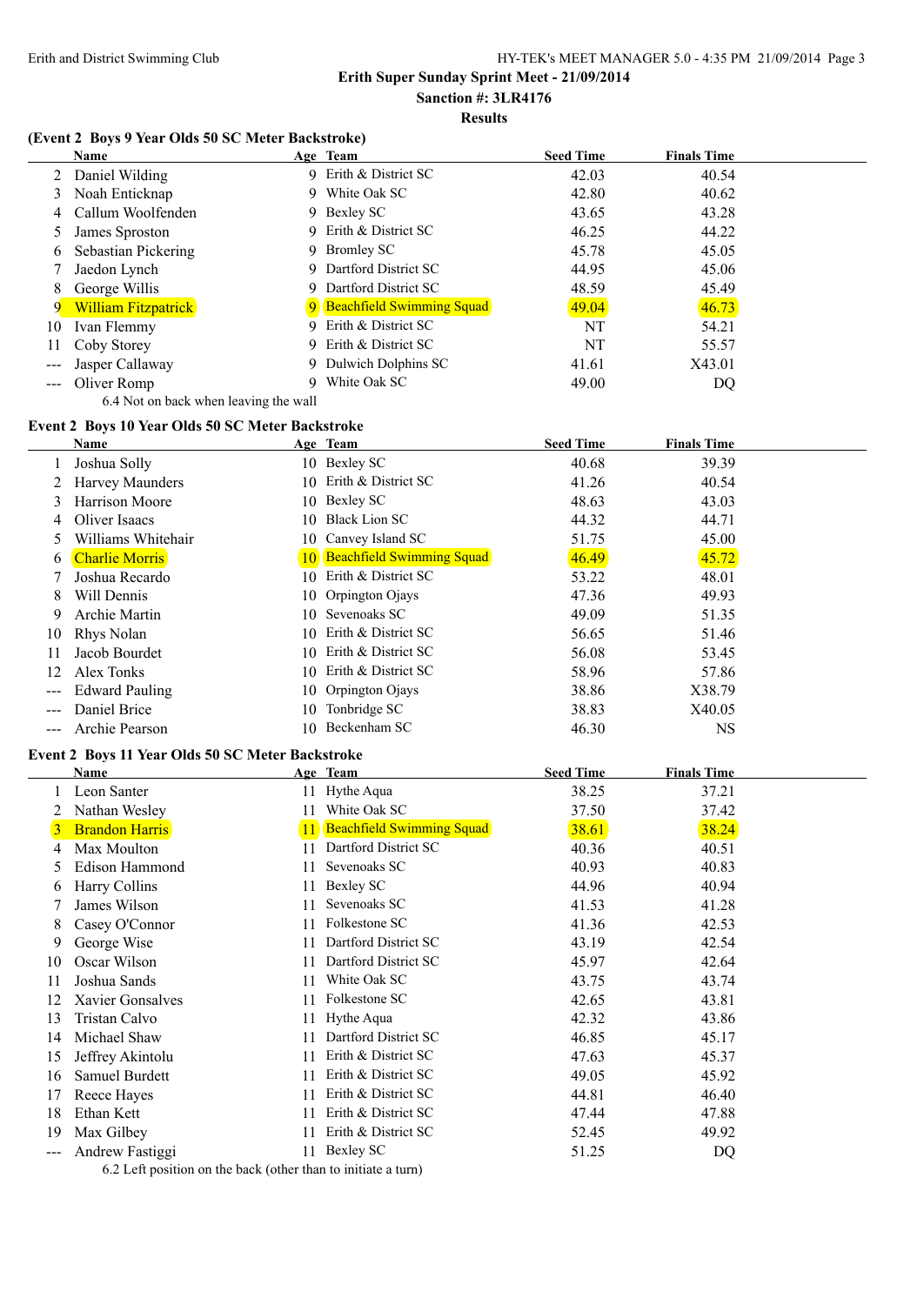**Sanction #: 3LR4176**

**Results**

|       | (Event 2 Boys 11 Year Olds 50 SC Meter Backstroke)             |                              |                  |                    |  |
|-------|----------------------------------------------------------------|------------------------------|------------------|--------------------|--|
|       | Name                                                           | Age Team                     | <b>Seed Time</b> | <b>Finals Time</b> |  |
| ---   | Joseph Jeffery                                                 | 11 Bexley SC                 | 52.86            | <b>DQ</b>          |  |
|       | 6.2 Left position on the back (other than to initiate a turn)  |                              |                  |                    |  |
|       | Event 3 Girls 12 Year Olds 50 SC Meter Breaststroke            |                              |                  |                    |  |
|       | <b>Name</b>                                                    | <u>Age Team</u>              | <b>Seed Time</b> | <b>Finals Time</b> |  |
| 1     | Sarah Williams                                                 | 12 Sevenoaks SC              | 40.05            | 40.40              |  |
| 2     | Hannah O'Flynn                                                 | 12 Bromley SC                | 41.33            | 41.23              |  |
| 3     | <b>Madison Retour</b>                                          | 12 Erith & District SC       | 41.28            | 41.43              |  |
| 4     | Madeline Wesley                                                | 12 White Oak SC              | 40.01            | 41.67              |  |
| 5     | Lauren Colwell                                                 | 12 Black Lion SC             | 41.06            | 41.86              |  |
| 6     | Hannah Fisher                                                  | 12 Black Lion SC             | 42.46            | 42.68              |  |
| 7     | Niamh Laker                                                    | 12 Orpington Ojays           | 45.78            | 43.23              |  |
| 8     | Emma Wilson                                                    | 12 Sevenoaks SC              | 48.43            | 43.76              |  |
| 9     | <b>Charlotte Spells</b>                                        | 12 White Oak SC              | 44.51            | 44.03              |  |
| 10    | Jodie Caller                                                   | 12 Black Lion SC             | 45.25            | 44.92              |  |
| 11    | Chloe Duval                                                    | 12 White Oak SC              | 41.00            | 45.28              |  |
| 12    | Ellie Baxter                                                   | 12 Bexley SC                 | 49.00            | 45.44              |  |
| 13    | Millicent Manderson                                            | 12 Black Lion SC             | 48.38            | 46.14              |  |
| 14    | Ioulia Kasapadis                                               | 12 White Oak SC              | 47.00            | 46.23              |  |
| 15    | Lilli Cutajar                                                  | 12 Orpington Ojays           | 45.12            | 46.24              |  |
| 16    | Leah Enright                                                   | 12 Erith & District SC       | 45.44            | 46.77              |  |
| 17    | Katie Rackstraw                                                | 12 Dartford District SC      | 49.83            | 47.59              |  |
| 18    | <b>Tierney Sharp</b>                                           | 12 Beachfield Swimming Squad | 47.64            | 48.47              |  |
| 19    | Sabine Simmonds                                                | 12 Gravesend & Northfleet SC | 48.40            | 48.74              |  |
| 20    | Lauren Samwell                                                 | 12 Bexley SC                 | 50.80            | 48.94              |  |
| 21    | Lara Seager                                                    | 12 Erith & District SC       | 51.65            | 49.83              |  |
| 22    | Alethea West                                                   | 12 Bexley SC                 | 50.26            | 50.21              |  |
| 23    | <b>Kate Parris</b>                                             | 12 Dartford District SC      | 47.66            | 50.25              |  |
| 24    | Lauren Gough                                                   | 12 Orpington Ojays           | 55.47            | 50.99              |  |
| 25    | Isabella Kemp                                                  | 12 Beachfield Swimming Squad | 54.71            | 51.90              |  |
| 26    | Sasha Simmonds                                                 | 12 Gravesend & Northfleet SC | 50.02            | 52.67              |  |
| 27    | Abigail Price                                                  | 12 Erith & District SC       | 58.94            | 57.03              |  |
| $---$ | Holly Callaway                                                 | 12 Dulwich Dolphins SC       | 39.83            | X40.03             |  |
|       | Madeleine Follis                                               | 12 Bromley SC                | 46.62            | <b>DQ</b>          |  |
|       | 4.4 Start before starting signal                               |                              |                  |                    |  |
| $---$ | Ella Norwood                                                   | 12 Orpington Ojays           | 58.71            | DQ                 |  |
|       | 7.4 Leg movements not simultaneous (alternating leg movement)  |                              |                  |                    |  |
|       | Tierney Zurita                                                 | 12 Erith & District SC       | 55.23            | DQ                 |  |
|       | 7.4 Leg movements not simultaneous (alternating leg movement)  |                              |                  |                    |  |
| $---$ | Charley Delatouche                                             | 12 Erith & District SC       | 1:11.32          | DQ                 |  |
|       | 7.5 Feet not turned out during the propulsive part of the kick |                              |                  |                    |  |

#### **Event 3 Girls 13 Year Olds 50 SC Meter Breaststroke**

|    | <b>Name</b>         |               | Age Team                     | <b>Seed Time</b> | <b>Finals Time</b> |
|----|---------------------|---------------|------------------------------|------------------|--------------------|
|    | <b>Emily Smith</b>  |               | 13 Orpington Ojays           | 41.93            | 41.57              |
|    | 2 Lily Rayner       | 13.           | <b>Bromley SC</b>            | 40.80            | 41.83              |
|    | Jade Farrow         | 13.           | White Oak SC                 | 40.75            | 42.20              |
| 4  | Alice Bennett       |               | 13 Orpington Ojays           | 41.03            | 42.33              |
|    | Ellie Mays          |               | 13 Sevenoaks SC              | 43.56            | 43.14              |
| 6  | Grace Langley       |               | 13 Bexley SC                 | 49.05            | 43.89              |
|    | Francesca Powell    |               | 13 Bromley SC                | 47.56            | 45.06              |
| 8  | Sarah Kleist        |               | 13 Bromley SC                | 44.40            | 46.10              |
| 9  | <b>Polly Thomas</b> |               | 13 Beachfield Swimming Squad | 46.95            | 46.32              |
| 10 | Taylor Hawkins      | $\mathcal{R}$ | White Oak SC                 | 52.89            | 47.59              |
| 11 | Anna Willis         | 3             | Dartford District SC         | 47.81            | 48.05              |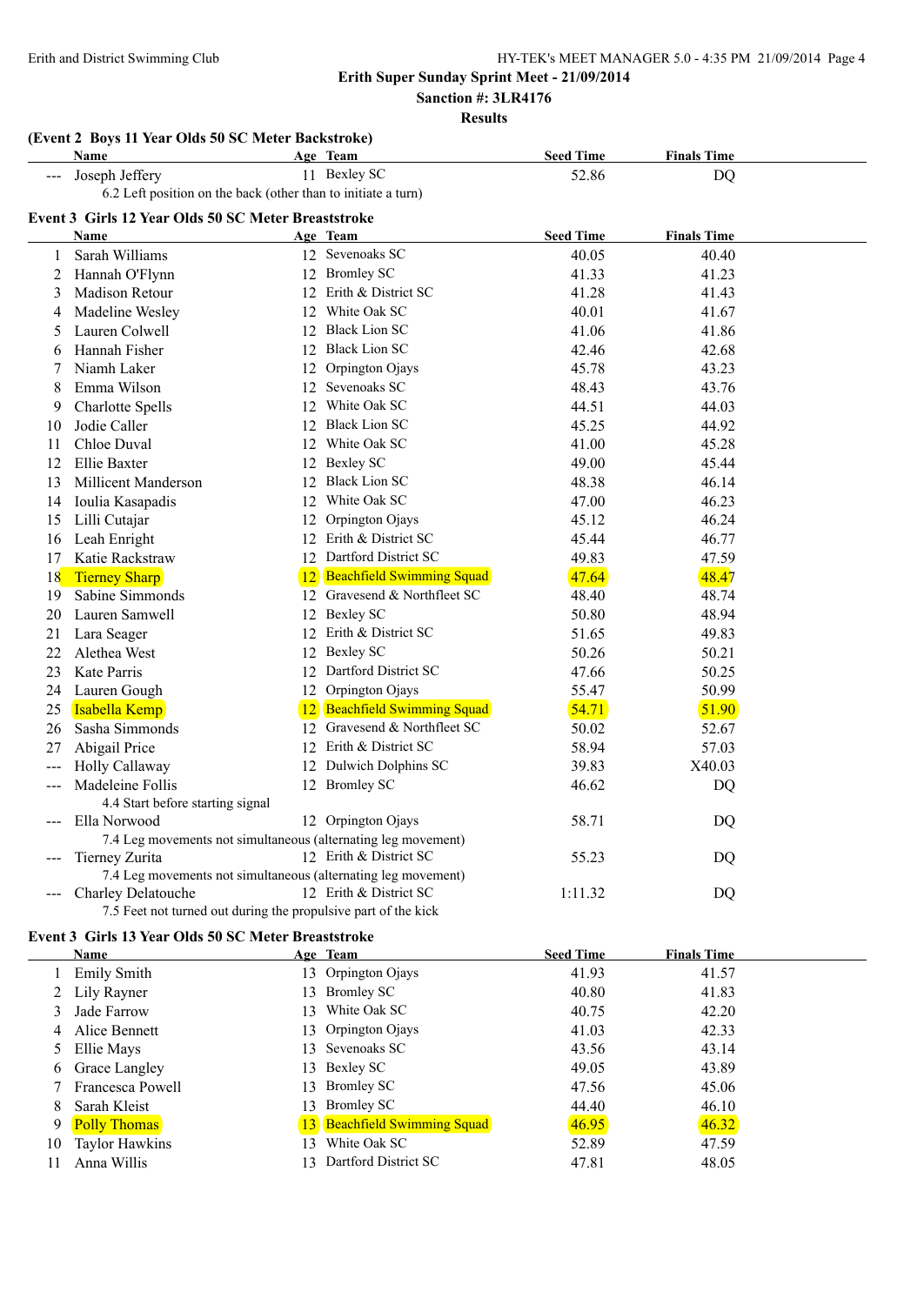# **Sanction #: 3LR4176**

## **Results**

|                                        | (Event 3 Girls 13 Year Olds 50 SC Meter Breaststroke)        |    |                                 |                  |                    |  |
|----------------------------------------|--------------------------------------------------------------|----|---------------------------------|------------------|--------------------|--|
|                                        | Name                                                         |    | Age Team                        | <b>Seed Time</b> | <b>Finals Time</b> |  |
| 12                                     | Grace Wickham                                                |    | 13 White Oak SC                 | 42.00            | 50.33              |  |
| 13                                     | Chloe Reader                                                 |    | 13 Erith & District SC          | 53.37            | 51.48              |  |
|                                        | Abbi Etherington<br>4.4 Start before starting signal         |    | 13 Erith & District SC          | NT               | DQ                 |  |
|                                        | Kaia Jefferys                                                |    | 13 Bexley SC                    | 59.88            | <b>NS</b>          |  |
|                                        | Stephanie Taylor                                             |    | 13 Bromley SC                   | 47.99            | <b>NS</b>          |  |
|                                        | Event 4 Boys 12 Year Olds 50 SC Meter Butterfly              |    |                                 |                  |                    |  |
|                                        | <b>Name</b>                                                  |    | Age Team                        | <b>Seed Time</b> | <b>Finals Time</b> |  |
| 1                                      | Adam Harris                                                  |    | 12 Maidstone SC                 | 35.96            | 36.57              |  |
| 2                                      | Benjamin Luxford                                             |    | 12 White Oak SC                 | 39.28            | 37.39              |  |
| 3                                      | Benjamin Bello-Mendoza                                       |    | 12 Bromley SC                   | 37.78            | 37.73              |  |
| 4                                      | Frederick Corder                                             |    | 12 Erith & District SC          | 37.61            | 38.95              |  |
| 5                                      | <b>Brett Baker</b>                                           |    | 12 Bexley SC                    | 41.08            | 39.29              |  |
| 6                                      | Dominic Percy                                                |    | 12 Sevenoaks SC                 | 40.10            | 40.95              |  |
| 7                                      | Jacob Gaskell                                                |    | 12 Bromley SC                   | 41.14            | 42.05              |  |
| 8                                      | Josh Hurley                                                  |    | 12 Dartford District SC         | 42.96            | 42.22              |  |
| 9                                      | Connor Adams                                                 |    | 12 Folkestone SC                | 41.26            | 42.34              |  |
| 10                                     | Benjamin Wilding                                             |    | 12 Erith & District SC          | 38.49            | 42.41              |  |
| 11                                     | Ethan Hunter                                                 |    | 12 Sevenoaks SC                 | 39.99            | 43.83              |  |
|                                        | Sebastian Sefedini                                           |    | 12 Dartford District SC         | 1:02.00          | 45.92              |  |
| 12                                     | Jacob Minchin                                                |    | 12 Erith & District SC          | 45.94            | 48.33              |  |
| 13                                     |                                                              |    | 12 Erith & District SC          |                  |                    |  |
| 14                                     | Jerrah Bojang                                                |    | 12 White Oak SC                 | 57.69            | 54.44              |  |
| 15                                     | George Beckley                                               |    |                                 | 49.00            | 56.52              |  |
| $\qquad \qquad - -$                    | Evgueni Peytchev                                             |    | 12 Bromley SC                   | 34.81            | X35.02             |  |
| $---$                                  | Cameron Kemp                                                 |    | 12 Beachfield Swimming Squad    | 41.45            | DQ                 |  |
|                                        | 8.3 Alternating movement of legs or feet<br>Morgan Furminger |    | 12 Dartford District SC         | 38.81            | <b>NS</b>          |  |
| $\scriptstyle\cdots\scriptstyle\cdots$ |                                                              |    |                                 |                  |                    |  |
|                                        | Event 4 Boys 13 Year Olds 50 SC Meter Butterfly              |    |                                 |                  |                    |  |
|                                        | Name                                                         |    | Age Team                        | <b>Seed Time</b> | <b>Finals Time</b> |  |
|                                        | Christopher Lee                                              |    | 13 Sevenoaks SC                 | 33.79            | 34.08              |  |
| 2                                      | Lewis Hayes                                                  |    | 13 Erith & District SC          | 34.24            | 34.64              |  |
| 3                                      | Morgan West                                                  |    | 13 Folkestone SC                | 35.06            | 35.20              |  |
| 4                                      | James Benn                                                   |    | 13 Sevenoaks SC                 | 38.34            | 37.12              |  |
| 5                                      | Nathan Butterworth                                           |    | 13 Erith & District SC          | 36.29            | 37.76              |  |
| O                                      | <b>Tyler Hayes</b>                                           |    | 13 Erith & District SC          | 39.11            | 38.11              |  |
|                                        | James Simmons                                                | 13 | Erith & District SC             | 37.84            | 38.46              |  |
| 8                                      | Sean Pereira                                                 | 13 | Erith & District SC             | 40.18            | 40.28              |  |
| 9                                      | Joshua Clark                                                 |    | 13 Dartford District SC         | 38.31            | 41.00              |  |
| $---$                                  | Louis Costello-Wright                                        |    | 13 Maidstone SC                 | 38.72            | X40.02             |  |
|                                        | Event 5 Girls 14 Year Olds 50 SC Meter Freestyle<br>Name     |    |                                 | <b>Seed Time</b> |                    |  |
|                                        | Katie Isaacs                                                 |    | Age Team<br>14 Black Lion SC    |                  | <b>Finals Time</b> |  |
|                                        | Jasmine Lambert                                              |    | 14 Royal Tunbridge Wells Monson | 29.47            | 30.51              |  |
| 2                                      |                                                              |    | 14 Erith & District SC          | 30.79            | 30.91              |  |
| 3                                      | Georgia Burdett                                              |    |                                 | 29.87            | 31.20              |  |
| 4                                      | Eliza Cloake                                                 |    | 14 Hythe Aqua                   | 31.14            | 32.26              |  |
| 5                                      | Amy Jeffreys                                                 |    | 14 Orpington Ojays              | 32.78            | 32.74              |  |
| 6                                      | <b>Emily Norris</b>                                          |    | 14 Bromley SC                   | 33.14            | 32.89              |  |
|                                        | Tessa Nolan                                                  |    | 14 Dartford District SC         | 32.41            | 32.91              |  |
| *8                                     | <b>Emily Tilley</b>                                          |    | 14 White Oak SC                 | 32.22            | 32.98              |  |
| *8                                     | Alice Johnstone-Burt                                         |    | 14 Petts Wood SC                | 33.30            | 32.98              |  |
| 10                                     | Evelyn Ledwidge                                              |    | 14 Erith & District SC          | 33.59            | 33.48              |  |
| 11                                     | Melanie Pereira                                              |    | 14 Erith & District SC          | 35.00            | 35.25              |  |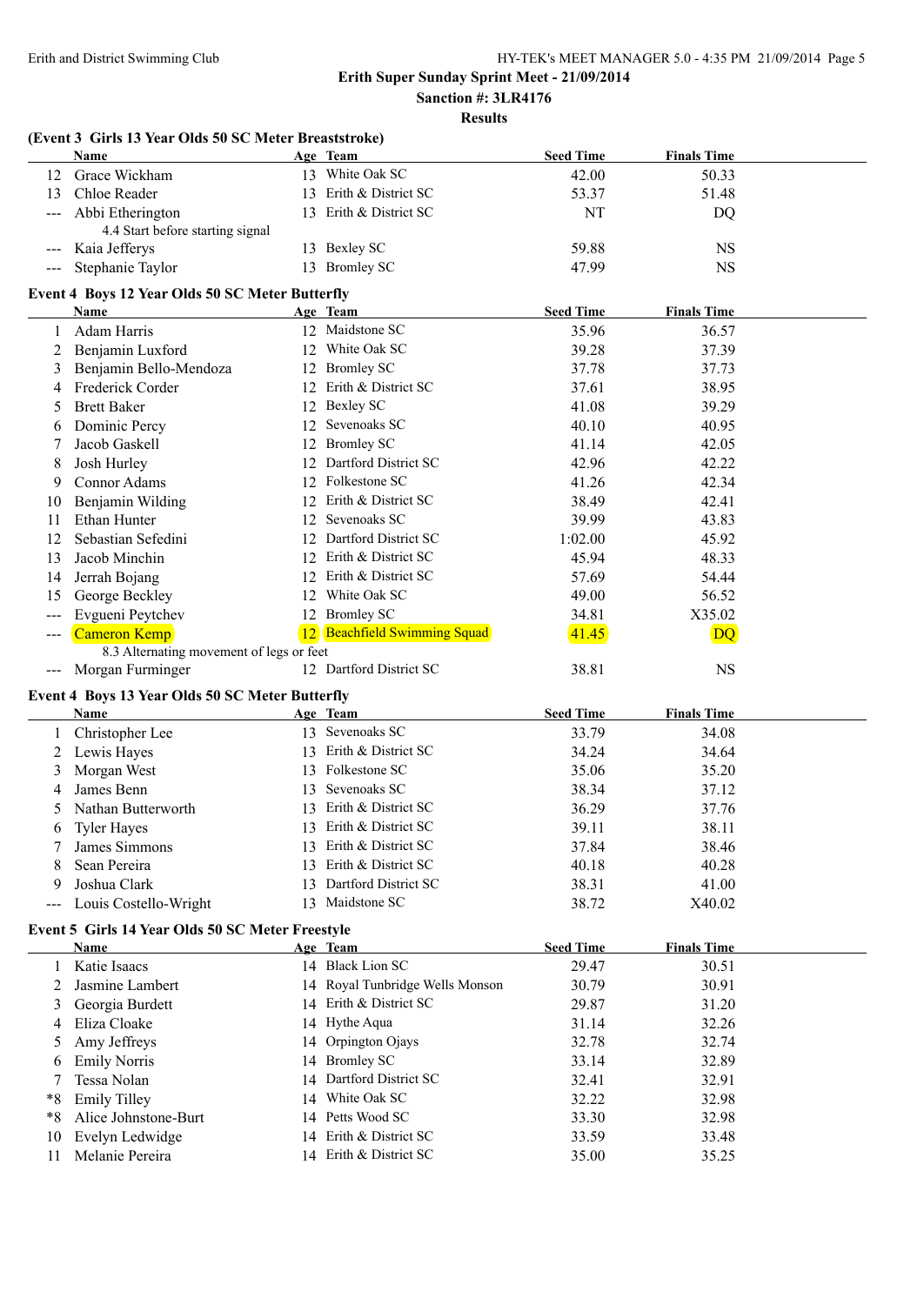**Sanction #: 3LR4176**

**Results**

|       | (Event 5 Girls 14 Year Olds 50 SC Meter Freestyle) |    |                                  |                  |                    |  |
|-------|----------------------------------------------------|----|----------------------------------|------------------|--------------------|--|
|       | Name                                               |    | Age Team                         | <b>Seed Time</b> | <b>Finals Time</b> |  |
| 12    | Jess Seamons                                       |    | 14 Bexley SC                     | 37.31            | 35.39              |  |
| 13    | Darcey Wesley                                      |    | 14 Erith & District SC           | 42.09            | 38.33              |  |
|       | Event 5 Girls 15 Year Olds 50 SC Meter Freestyle   |    |                                  |                  |                    |  |
|       | Name                                               |    | Age Team                         | <b>Seed Time</b> | <b>Finals Time</b> |  |
| 1     | Kate Ridley                                        |    | 15 Orpington Ojays               | 28.40            | 29.53              |  |
| 2     | Taylor McCarthy                                    |    | 15 Bromley SC                    | 28.80            | 29.60              |  |
| 3     | Daniella Shipley                                   |    | 15 Orpington Ojays               | 28.70            | 29.65              |  |
| 4     | Amy Farthing                                       |    | 15 Sevenoaks SC                  | 29.08            | 29.85              |  |
| 5     | Maya Willis                                        |    | 15 Dartford District SC          | 30.14            | 30.56              |  |
| 6     | Charis Mills                                       |    | 15 Petts Wood SC                 | 30.34            | 30.73              |  |
| 7     | <b>Eden Theodore</b>                               |    | 15 White Oak SC                  | 31.31            | 32.25              |  |
| 8     | Lucy Marchant                                      |    | 15 Bromley SC                    | 32.00            | 33.21              |  |
| 9     | Olivia Corbett-Smith                               |    | 15 Erith & District SC           | 32.74            | 33.51              |  |
| 10    | Ellena Jeffery                                     |    | 15 Erith & District SC           | 35.25            | 35.27              |  |
|       |                                                    |    |                                  |                  |                    |  |
|       | Event 5 Girls 16 & Over 50 SC Meter Freestyle      |    |                                  |                  |                    |  |
|       | <b>Name</b>                                        |    | Age Team                         | <b>Seed Time</b> | <b>Finals Time</b> |  |
|       | Jessica Frankland                                  |    | 17 Petts Wood SC                 | 28.05            | 28.99              |  |
| 2     | Leigha Mitchell                                    |    | <b>Beachfield Swimming Squad</b> | 28.49            | 29.17              |  |
| 3     | Louisa Knight                                      |    | 16 Bromley SC                    | 28.80            | 29.56              |  |
| 4     | Vanessa McDowell                                   |    | 16 Hythe Aqua                    | 29.37            | 29.80              |  |
| 5     | Sophie Pembroke                                    |    | 16 Dartford District SC          | 29.42            | 30.25              |  |
| 6     | <b>Holly Fryett</b>                                |    | 17 Bexley SC                     | 29.30            | 31.13              |  |
| 7     | <b>Bronte Davis</b>                                |    | 16 Gravesend & Northfleet SC     | 29.72            | 31.21              |  |
| 8     | Emily Yetman                                       |    | 16 Gravesend & Northfleet SC     | 32.04            | 31.62              |  |
| 9     | Olivia Maunders                                    |    | 16 Erith & District SC           | 31.72            | 32.00              |  |
| 10    | Olivia Fryett                                      |    | 16 Bexley SC                     | 33.51            | 34.99              |  |
| $---$ | Emma Oliver                                        |    | 32 Durrington Otters SC          | 28.88            | X29.21             |  |
|       | Event 6 Boys 14 Year Olds 50 SC Meter Backstroke   |    |                                  |                  |                    |  |
|       | Name                                               |    | Age Team                         | <b>Seed Time</b> | <b>Finals Time</b> |  |
| 1     | Joseph Dobb                                        |    | 14 Bromley SC                    | 35.06            | 33.65              |  |
| 2     | Tom Shea                                           |    | 14 Erith & District SC           | 35.66            | 34.88              |  |
| 3     | Kavan Swain                                        |    | 14 Dartford District SC          | 34.00            | 35.03              |  |
| 4     | Kai Salih                                          |    | 14 Petts Wood SC                 | 35.33            | 35.04              |  |
|       | Oliver Atkinson                                    |    | 14 Dartford District SC          | 36.02            | 35.05              |  |
| *6    | Tommy Bridge                                       |    | 14 White Oak SC                  | 35.32            | 35.51              |  |
| *6    | Yalun Zhang                                        |    | 14 Dartford District SC          | 36.41            | 35.51              |  |
| 8     | <b>Oliver Durrant</b>                              |    | 14 Beachfield Swimming Squad     | 35.90            | 37.31              |  |
| 9     | Hugo McElvaney                                     |    | 14 Petts Wood SC                 | 38.31            | 38.11              |  |
| 10    | Jake Turner                                        |    | 14 Erith & District SC           | 40.77            | 41.00              |  |
|       | Event 6 Boys 15 Year Olds 50 SC Meter Backstroke   |    |                                  |                  |                    |  |
|       | <u>Name</u>                                        |    | Age Team                         | <b>Seed Time</b> | <b>Finals Time</b> |  |
| 1     | Benjamin Coe                                       |    | 15 Petts Wood SC                 | 31.75            | 31.25              |  |
| 2     | James Vick                                         |    | 15 Erith & District SC           | 31.62            | 32.20              |  |
| 3     | Sam Delatouche                                     |    | 15 Erith & District SC           | 33.55            | 32.83              |  |
| 4     | Myles Ellis                                        |    | 15 Erith & District SC           | 33.22            | 33.26              |  |
|       | Toree-Andre West-Agboola                           |    | 15 Petts Wood SC                 | 33.85            | 33.59              |  |
| 5     |                                                    |    | 15 Erith & District SC           | 35.53            | 33.84              |  |
| 6     | Ryan Hayes<br>Max Parris                           |    | 15 Dartford District SC          | 36.83            |                    |  |
| 7     |                                                    |    | 15 Beachfield Swimming Squad     | 35.72            | 33.98<br>35.66     |  |
| 8     | <b>Keenan Foster</b>                               |    | <b>Bromley SC</b>                |                  |                    |  |
| 9     | George Adam<br>Joshua Moran                        | 15 | 15 Bexley SC                     | 35.81            | 35.70              |  |
| 10    |                                                    |    | 15 Bexley SC                     | 44.28            | 42.41              |  |
| 11    | Ali Jackson                                        |    |                                  | 47.29            | 45.46              |  |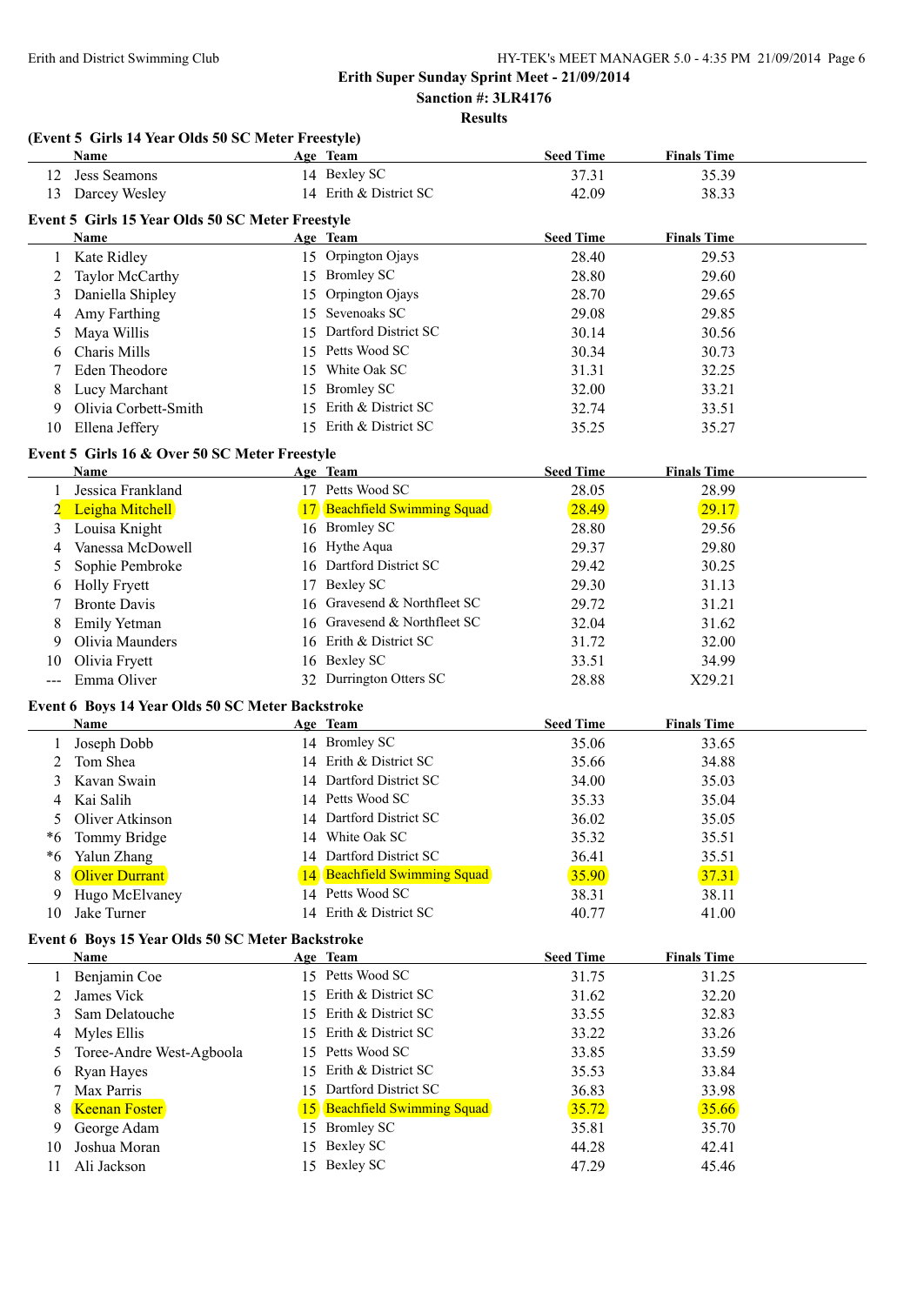#### **Sanction #: 3LR4176 Results**

| ۰,<br>٧<br>۰, | H | I<br>٠<br>× |
|---------------|---|-------------|
|               |   |             |

|                   | (Event 6 Boys 15 Year Olds 50 SC Meter Backstroke)            |    |                                                                           |                  |                    |  |
|-------------------|---------------------------------------------------------------|----|---------------------------------------------------------------------------|------------------|--------------------|--|
|                   | Name                                                          |    | Age Team                                                                  | <b>Seed Time</b> | <b>Finals Time</b> |  |
|                   | <b>Harry Casserley</b>                                        |    | 15 Erith & District SC                                                    | 38.58            | DQ                 |  |
|                   | 6.2 Left position on the back (other than to initiate a turn) |    |                                                                           |                  |                    |  |
|                   | Kavan Zurita                                                  |    | 15 Erith & District SC                                                    | 34.52            | DQ                 |  |
|                   |                                                               |    | 6.3 Totally submerged, (except for first 15m following the start or turn) |                  |                    |  |
|                   | Event 6 Boys 16 & Over 50 SC Meter Backstroke                 |    |                                                                           |                  |                    |  |
|                   | Name                                                          |    | Age Team                                                                  | <b>Seed Time</b> | <b>Finals Time</b> |  |
|                   | Alexander Din                                                 |    | 16 Bromley SC                                                             | 31.45            | 31.12              |  |
| 2                 | Oliver Kent                                                   |    | 16 Bromley SC                                                             | 31.93            | 32.73              |  |
| 3                 | Tommy Cowell                                                  |    | 19 Erith & District SC                                                    | 33.62            | 32.80              |  |
| 4                 | Ethan Barry                                                   |    | 16 Dartford District SC                                                   | 34.57            | 33.84              |  |
| 5                 | Frankie Hutchinson                                            |    | 16 Erith & District SC                                                    | 33.18            | 34.03              |  |
| 6                 | Matthew Ruiz                                                  |    | 16 Bromley SC                                                             | 36.99            | 36.81              |  |
| 7                 | Daniel Wesley                                                 |    | 17 Erith & District SC                                                    | 38.65            | 37.30              |  |
|                   | Event 7 Girls 9 Year Olds 50 SC Meter Breaststroke            |    |                                                                           |                  |                    |  |
|                   | Name                                                          |    | Age Team                                                                  | <b>Seed Time</b> | <b>Finals Time</b> |  |
| 1                 | Lenka Carter                                                  |    | 9 Bromley SC                                                              | 58.19            | 53.62              |  |
| 2                 | Amy Tingley                                                   |    | 9 Folkestone SC                                                           | 56.06            | 53.92              |  |
| 3                 | Jaipreet Ladher                                               |    | 9 Dartford District SC                                                    | 54.40            | 54.40              |  |
| 4                 | Lily Meers                                                    |    | 9 Bromley SC                                                              | 53.61            | 54.61              |  |
| 5                 | Libby West                                                    | 9. | Folkestone SC                                                             | 50.37            | 54.72              |  |
| 6                 | Ema Calvo                                                     |    | 9 Hythe Aqua                                                              | 54.03            | 55.55              |  |
| 7                 | Cordelia Greatwood                                            |    | 9 Bromley SC                                                              | 56.25            | 55.82              |  |
| 8                 | <b>Lilly Durnford</b>                                         | 9  | <b>Beachfield Swimming Squad</b>                                          | 58.40            | 56.13              |  |
| 9                 | <b>Charlotte Peachey</b>                                      | 9. | <b>Bromley SC</b>                                                         | 59.77            | 57.55              |  |
| 10                | Paige Fincham                                                 | 9  | Canvey Island SC                                                          | 1:00.60          | 58.69              |  |
| 11                | Amelia Middleton                                              | 9  | Beckenham SC                                                              | 58.80            | 58.92              |  |
| 12                | Evie Martin                                                   | 9  | Dartford District SC                                                      | NT               | 1:00.09            |  |
| 13                | <b>Bethany Burke</b>                                          | 9  | Dartford District SC                                                      | 59.60            | 1:00.47            |  |
| 14                | Olivia Young                                                  |    | 9 Folkestone SC                                                           | 1:00.51          | 1:00.63            |  |
| 15                | Katie Billings                                                |    | 9 Bromley SC                                                              | 1:01.31          | 1:01.85            |  |
| 16                | Eleanor Rackstraw                                             |    | 9 Dartford District SC                                                    | NT               | 1:02.38            |  |
| 17                | <b>Rose Meers</b>                                             |    | 9 Bromley SC                                                              | 1:11.81          | 1:02.72            |  |
| 18                | Libby Coe                                                     |    | 9 White Oak SC                                                            | 59.50            | 1:03.66            |  |
| 19                | Millie Piercy                                                 |    | 9 Canvey Island SC                                                        | 1:13.95          | 1:14.56            |  |
|                   | Alicia Corver                                                 |    | 9 Bromley SC                                                              | 47.21            | X47.46             |  |
|                   | <b>Constance Hammond</b>                                      |    | 9 Sevenoaks SC                                                            | 1:01.75          | DQ                 |  |
|                   | 7.4 Leg movements not simultaneous (alternating leg movement) |    |                                                                           |                  |                    |  |
|                   | Gabriella Kemp                                                |    | 9 Canvey Island SC                                                        | NT               | DQ                 |  |
|                   | 7.6 Did not touch at turn or finish with both hands           |    |                                                                           |                  |                    |  |
| $\qquad \qquad -$ | Georgia Turner                                                |    | 9 Erith & District SC                                                     | 58.64            | 58.00              |  |
|                   | $10.2$ A swimmer did not cover the whole distance $-$ DNF     |    |                                                                           |                  |                    |  |
|                   | Event 7 Girls 10 Year Olds 50 SC Meter Breaststroke           |    |                                                                           |                  |                    |  |
|                   | Name                                                          |    | Age Team                                                                  | <b>Seed Time</b> | <b>Finals Time</b> |  |
| 1                 | Daisy Widdowson                                               |    | 10 Sevenoaks SC                                                           | 45.10            | 43.99              |  |
|                   | 2 Demi Farrow                                                 |    | 10 White Oak SC                                                           | 45.37            | 44.06              |  |

3 Emily Davis 10 Bexley SC 46.01 44.31 4 Katie Vowell 10 Sevenoaks SC 47.80 46.07 5 Tallulah Whitlock 10 Sevenoaks SC 47.66 47.47 6 Lucy Hudson 10 Sevenoaks SC 50.75 48.22 7 Amelia Childs 10 Sevenoaks SC 46.06 48.56 8 Jasmine Wallace 10 Sevenoaks SC 49.24 50.36 9 Holly Colwell 10 Black Lion SC 48.26 50.71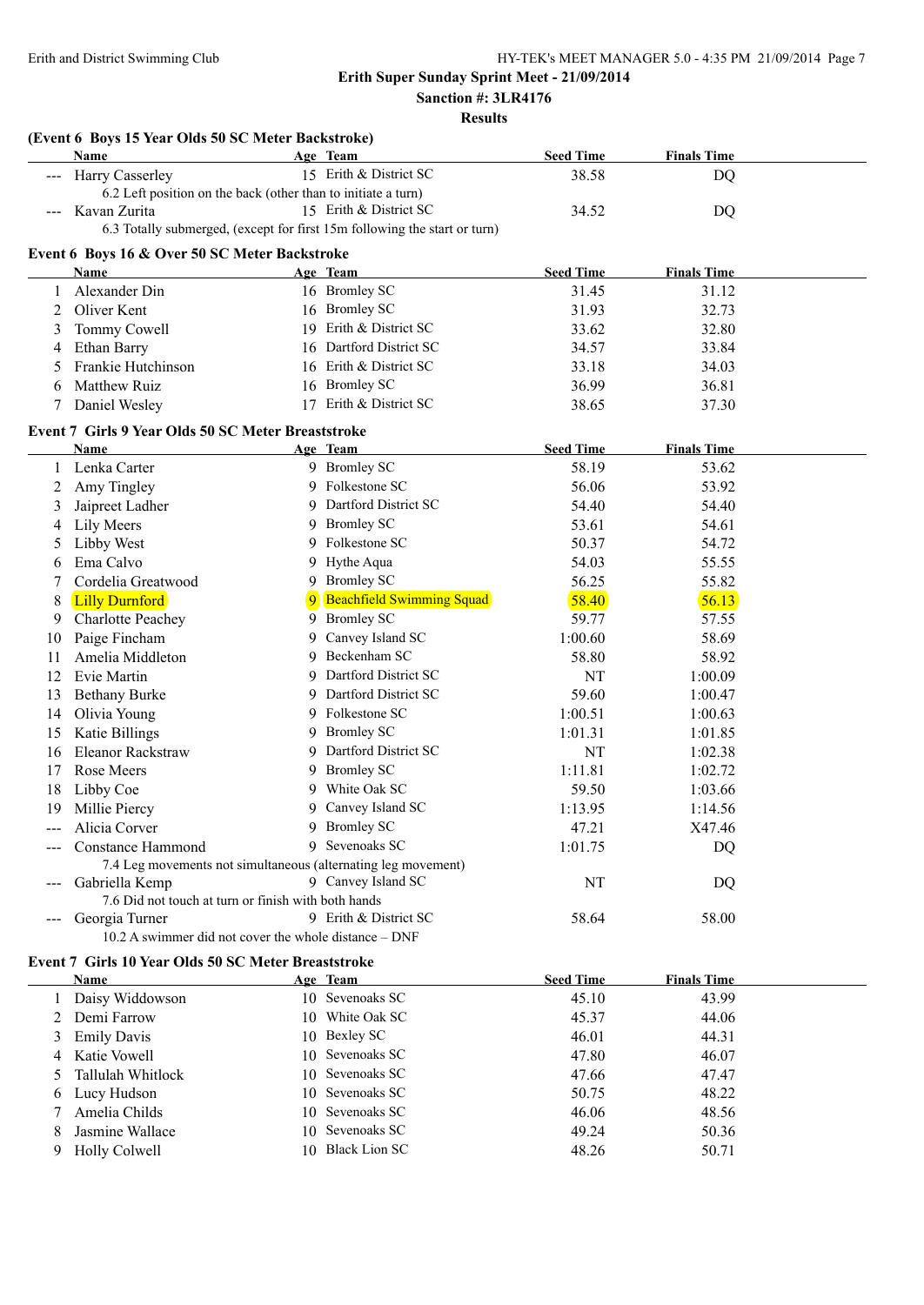#### **Sanction #: 3LR4176 Results**

### **(Event 7 Girls 10 Year Olds 50 SC Meter Breaststroke)**

|       | Name                  |                 | Age Team                         | <b>Seed Time</b> | <b>Finals Time</b> |  |
|-------|-----------------------|-----------------|----------------------------------|------------------|--------------------|--|
| 10    | Kacey-May Smith       |                 | 10 Erith & District SC           | 53.44            | 51.63              |  |
| 11    | Mathilda Barrett      | 10              | Orpington Ojays                  | 55.06            | 52.15              |  |
| 12    | Lanan Harris          |                 | 10 Maidstone SC                  | 52.14            | 52.23              |  |
| 13    | Gabriella Arduino     | 10              | Sevenoaks SC                     | 56.87            | 54.04              |  |
| 14    | Mia Green             | 10              | Erith & District SC              | 54.06            | 54.24              |  |
| 15    | Harriet Haycocks      | 10              | <b>Bromley SC</b>                | 53.64            | 55.01              |  |
| 16    | Georgia Moore         | 10              | Bexley SC                        | 56.07            | 55.04              |  |
| 17    | Lilie Chambers        | 10              | Dartford District SC             | 1:04.50          | 55.06              |  |
| 18    | Ellen Jeffreys        | 10.             | <b>Bromley SC</b>                | 54.41            | 56.27              |  |
| 19    | Nia Villar            | 10              | Dartford District SC             | NT               | 56.39              |  |
| 20    | Elizabeth Follis      | 10              | <b>Bromley SC</b>                | 55.86            | 56.55              |  |
| 21    | Lucy Beckley          | 10              | White Oak SC                     | 52.60            | 57.55              |  |
| 22    | Abi Chatten           | 10              | Erith & District SC              | 1:00.98          | 58.54              |  |
| 23    | <b>Grace Dolman</b>   | 10 <sup>°</sup> | <b>Beachfield Swimming Squad</b> | 1:00.77          | 59.15              |  |
| 24    | <b>Beth Sumner</b>    | 10              | Bexley SC                        | 55.32            | 1:01.18            |  |
| 25    | Madeline Black        | 10              | <b>Bromley SC</b>                | 1:03.03          | 1:02.51            |  |
| 26    | <b>Christy Barker</b> | 10              | Orpington Ojays                  | 1:03.69          | 1:03.15            |  |
| 27    | Katie Gough           | 10              | Orpington Ojays                  | 58.25            | 1:06.02            |  |
| $---$ | Eliza Powell          | 10              | <b>Bromley SC</b>                | 44.60            | X44.02             |  |
| $---$ | Lucy Donald           | 10              | Dulwich Dolphins SC              | 44.03            | X45.43             |  |
| ---   | Liberty Anscomb       | 10              | Dartford District SC             | 56.99            | DQ                 |  |

7.1 Single fly kick not started during propulsive part of 1st arm pull or not followed by

# **Event 7 Girls 11 Year Olds 50 SC Meter Breaststroke**

|     | <b>Name</b>            |    | Age Team                         | <b>Seed Time</b> | <b>Finals Time</b> |  |
|-----|------------------------|----|----------------------------------|------------------|--------------------|--|
|     | Aimee Shanks           |    | 11 Black Lion SC                 | 45.76            | 42.40              |  |
| 2   | <b>Evelyne Carter</b>  | 11 | Hythe Aqua                       | 43.13            | 43.07              |  |
| 3   | Rose Compton           | 11 | Sevenoaks SC                     | 46.11            | 44.57              |  |
| 4   | <b>Matilda Durrant</b> | 11 | <b>Beachfield Swimming Squad</b> | 45.77            | 45.37              |  |
| 5   | Ellie Harden           | 11 | Orpington Ojays                  | 47.74            | 46.31              |  |
| 6   | Lucia Grant            | 11 | <b>Bexley SC</b>                 | 48.67            | 46.62              |  |
|     | Isabel Tyler           | 11 | Sevenoaks SC                     | 47.20            | 47.55              |  |
| 8   | Laura Wright           | 11 | Sevenoaks SC                     | 50.20            | 49.36              |  |
| 9   | Ella Ransley           | 11 | Folkestone SC                    | 48.93            | 49.54              |  |
| 10  | Melodie Paine          | 11 | Folkestone SC                    | 51.45            | 49.64              |  |
| 11  | Scarlett Orchard       | 11 | Bexley SC                        | 49.11            | 50.06              |  |
| 12  | Maddison Lee           | 11 | Erith & District SC              | 53.79            | 50.57              |  |
| 13  | Isla Kasapadis         | 11 | White Oak SC                     | 53.00            | 50.92              |  |
| 14  | Alicia Foreman         | 11 | Orpington Ojays                  | 55.76            | 50.95              |  |
| 15  | Lily Lambert           | 11 | Hythe Aqua                       | 46.53            | 51.15              |  |
| 16  | Isabella Husted        | 11 | Erith & District SC              | 52.22            | 51.36              |  |
| 17  | Ellis Chatten          | 11 | Erith & District SC              | 53.90            | 51.38              |  |
| 18  | Louise Hadler          | 11 | White Oak SC                     | 53.42            | 51.40              |  |
| 19  | Skye Kukiatkul         | 11 | Erith & District SC              | 55.32            | 52.53              |  |
| 20  | Kiara Perdono          | 11 | Erith & District SC              | 51.56            | 52.62              |  |
| 21  | Megan Cave             | 11 | Erith & District SC              | 57.95            | 52.63              |  |
| 22  | Hannah Logan           | 11 | Canvey Island SC                 | 55.26            | 52.66              |  |
| 23  | Madeleine Groves       | 11 | Erith & District SC              | 54.60            | 52.99              |  |
| 24  | Kitty Beattie          | 11 | Erith & District SC              | 57.66            | 53.04              |  |
| 25  | Isobel Young           | 11 | Folkestone SC                    | 54.08            | 53.51              |  |
| 26  | <b>Felicity Meeke</b>  | 11 | Bexley SC                        | 51.47            | 54.08              |  |
| 27  | Scarlett-Mae Sutton    | 11 | Erith & District SC              | 55.34            | 54.09              |  |
| 28  | Madeline Carr          | 11 | Bexley SC                        | 1:00.53          | 54.80              |  |
| 29  | Jessica Bacon          | 11 | <b>Bexley SC</b>                 | 47.50            | 55.58              |  |
| --- | Ellie Vowell           | 11 | Sevenoaks SC                     | 40.68            | X41.19             |  |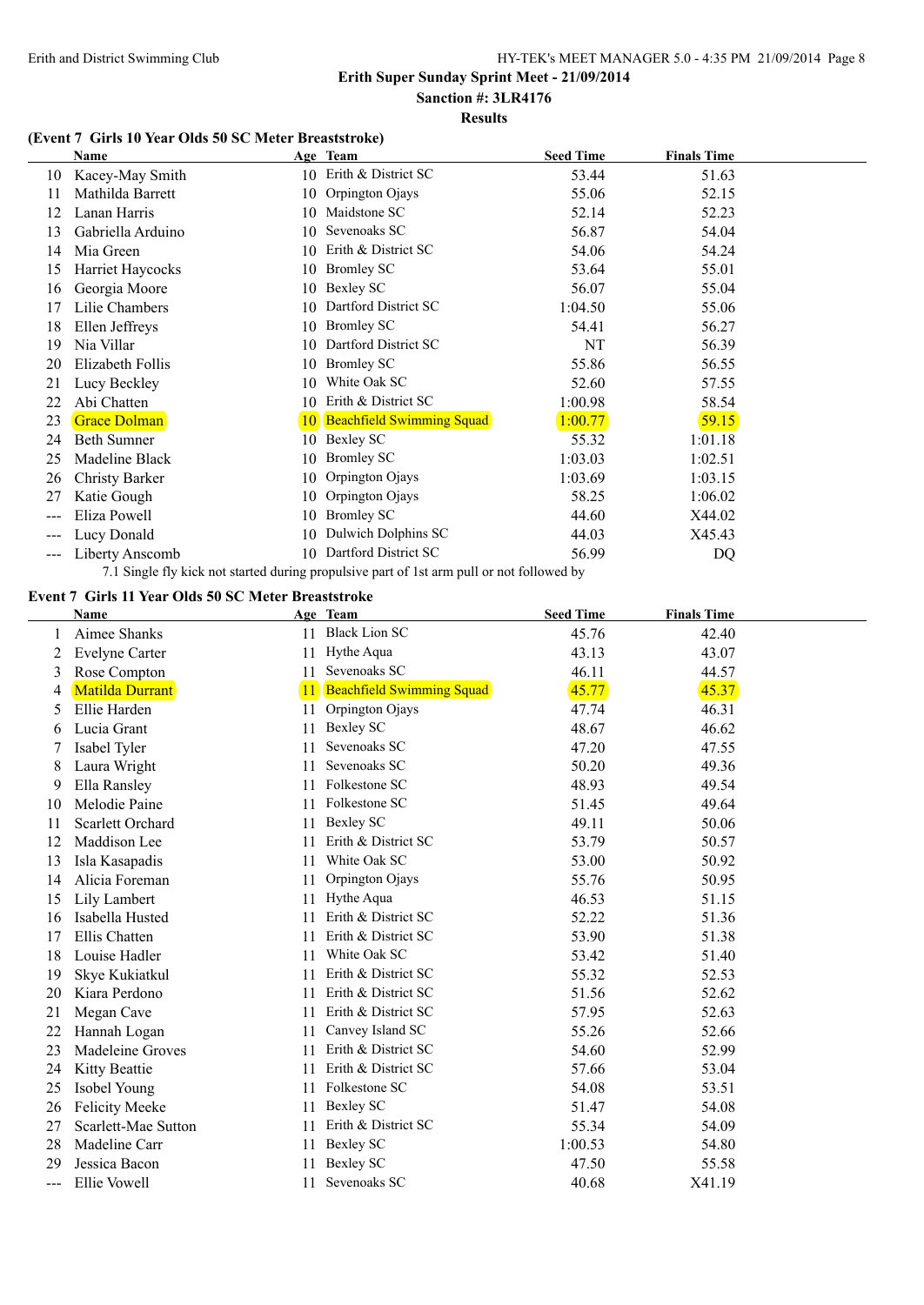**Sanction #: 3LR4176**

### **Results**

#### **(Event 7 Girls 11 Year Olds 50 SC Meter Breaststroke)**

| Name                                           | Age Team                                                      | <b>Seed Time</b> | <b>Finals Time</b> |  |
|------------------------------------------------|---------------------------------------------------------------|------------------|--------------------|--|
| Madeleine Kemp                                 | 11 Canvey Island SC                                           | 1:08.80          | DQ                 |  |
|                                                | 7.4 Leg movements not simultaneous (alternating leg movement) |                  |                    |  |
| Event 8 Boys 9 Year Olds 50 SC Meter Butterfly |                                                               |                  |                    |  |
| Name                                           | Age Team                                                      | <b>Seed Time</b> | <b>Finals Time</b> |  |
| Daniel Wilding                                 | 9 Erith & District SC                                         | 44.12            | 40.60              |  |

2 Callum Woolfenden 9 Bexley SC 45.74 42.61 3 Noah Enticknap 9 White Oak SC 46.50 44.58 4 David Langley 9 Bexley SC 49.10 45.73 5 Jasper Callaway 9 Dulwich Dolphins SC 45.76 45.78 6 George Willis 9 Dartford District SC 53.24 48.61 7 James Sproston 9 Erith & District SC NT 49.11 8 Oliver Romp 9 White Oak SC 47.00 50.40

#### 9 William Fitzpatrick 9 Beachfield Swimming Squad 52.30 51.33 10 Ivan Flemmy 9 Erith & District SC 53.94 53.56 11 Jaedon Lynch 9 Dartford District SC 49.00 53.87

|  | 12 Coby Storey | 9 Erith & District SC | NT | 57.34 |
|--|----------------|-----------------------|----|-------|
|--|----------------|-----------------------|----|-------|

#### **Event 8 Boys 10 Year Olds 50 SC Meter Butterfly**

|     | Name                                        |    | Age Team                                                                             | <b>Seed Time</b> | <b>Finals Time</b> |
|-----|---------------------------------------------|----|--------------------------------------------------------------------------------------|------------------|--------------------|
|     | Daniel Brice                                |    | 10 Tonbridge SC                                                                      | 41.11            | 41.41              |
|     | <b>Charlie Morris</b>                       |    | <b>Beachfield Swimming Squad</b>                                                     | 43.29            | 44.46              |
|     | Oliver Isaacs                               | 10 | <b>Black Lion SC</b>                                                                 | 44.19            | 44.78              |
|     | Will Dennis                                 | 10 | Orpington Ojays                                                                      | 55.07            | 50.77              |
|     | Joshua Recardo                              |    | 10 Erith & District SC                                                               | 52.75            | 51.83              |
|     | Rhys Nolan                                  |    | 10 Erith & District SC                                                               | 1:01.25          | 57.22              |
|     | Joshua Solly                                |    | 10 Bexley SC                                                                         | 37.57            | X39.16             |
|     | Harvey Maunders                             |    | 10 Erith & District SC                                                               | 38.49            | X39.23             |
|     | <b>Edward Pauling</b>                       |    | 10 Orpington Ojays                                                                   | 37.38            | X39.40             |
|     | Alex Tonks                                  |    | 10 Erith & District SC                                                               | 1:21.18          | DQ                 |
|     | 8.2 Arms not brought forward over the water |    |                                                                                      |                  |                    |
|     | Jacob Bourdet                               |    | 10 Erith & District SC                                                               | NT               | DQ                 |
|     | 8.2 Arms not brought forward over the water |    |                                                                                      |                  |                    |
|     | Harrison Moore                              |    | 10 Bexley SC                                                                         | 41.42            | DQ                 |
|     |                                             |    | 8.2 Arms not brought backward under the water simultaneously throughout race (SW8.5) |                  |                    |
|     | Archie Martin                               |    | 10 Sevenoaks SC                                                                      | 52.50            | DQ                 |
|     | 8.3 Alternating movement of legs or feet    |    |                                                                                      |                  |                    |
|     | Williams Whitehair                          |    | 10 Canvey Island SC                                                                  | 56.38            | DQ                 |
|     | 8.2 Arms not brought forward over the water |    |                                                                                      |                  |                    |
| --- | Archie Pearson                              |    | 10 Beckenham SC                                                                      | 50.15            | <b>NS</b>          |

#### **Event 8 Boys 11 Year Olds 50 SC Meter Butterfly**

|     | <b>Name</b>          |     | Age Team                | <b>Seed Time</b> | <b>Finals Time</b> |  |
|-----|----------------------|-----|-------------------------|------------------|--------------------|--|
|     | Leon Santer          |     | 11 Hythe Aqua           | 38.22            | 38.69              |  |
|     | 2 Edison Hammond     | 11  | Sevenoaks SC            | 39.43            | 39.43              |  |
|     | 3 George Wise        |     | 11 Dartford District SC | 44.03            | 40.35              |  |
| 4   | <b>Harry Collins</b> |     | 11 Bexley SC            | 44.77            | 41.69              |  |
|     | 5 Casey O'Connor     | 11  | Folkestone SC           | 40.97            | 42.39              |  |
| 6   | Jeffrey Akintolu     | 11  | Erith & District SC     | 45.75            | 42.90              |  |
|     | Michael Shaw         | 11  | Dartford District SC    | 46.48            | 43.41              |  |
| 8   | Joshua Sands         | 11. | White Oak SC            | 43.93            | 44.26              |  |
| 9   | James Wilson         | 11. | Sevenoaks SC            | 45.44            | 44.97              |  |
| 10  | Max Moulton          | 11  | Dartford District SC    | 43.88            | 45.33              |  |
| 11  | Oscar Wilson         | 11  | Dartford District SC    | 50.66            | 46.24              |  |
| 12. | Xavier Gonsalves     | 11. | Folkestone SC           | 46.52            | 47.19              |  |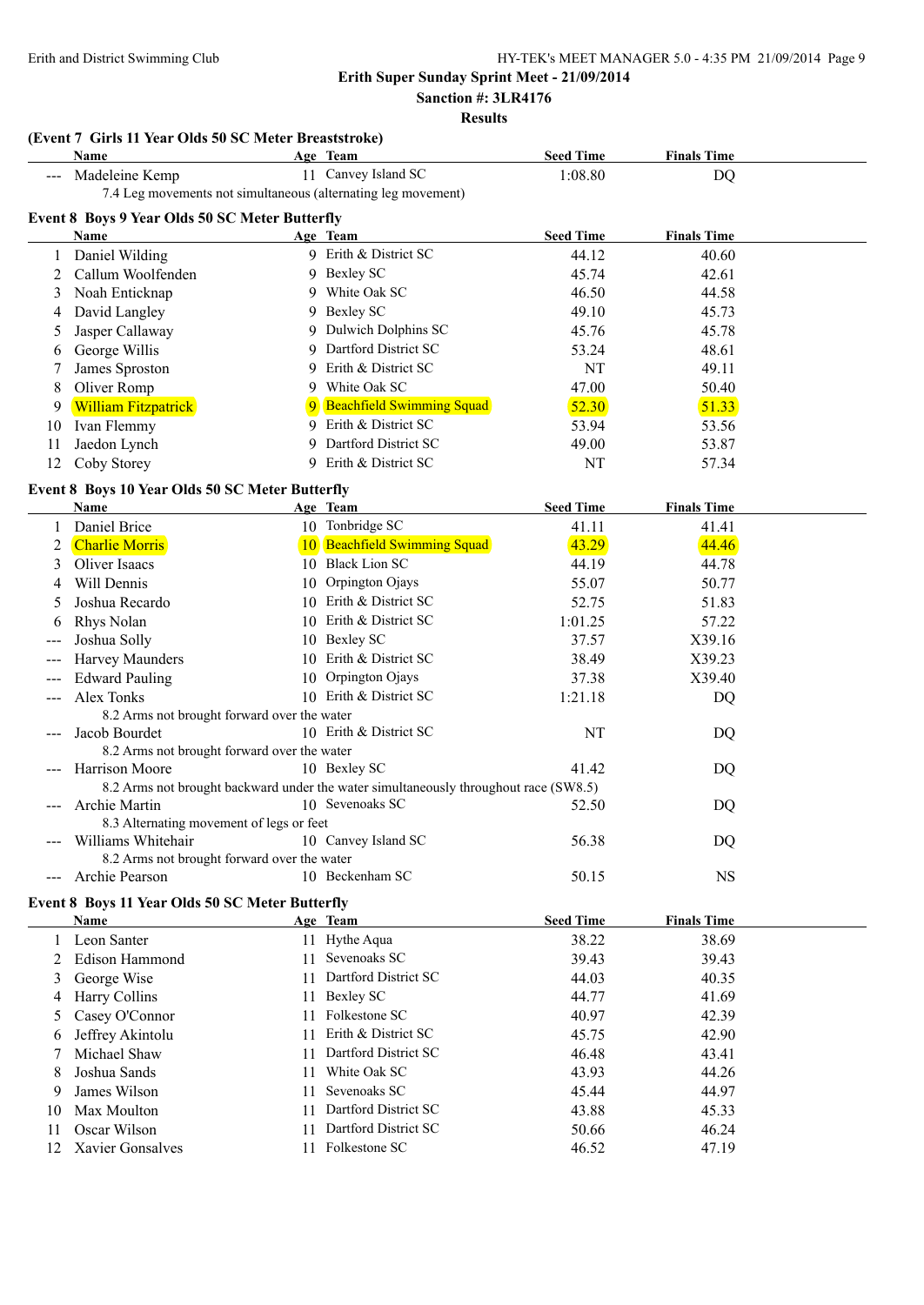## **Results**

#### **(Event 8 Boys 11 Year Olds 50 SC Meter Butterfly)**

|                                                                                                                                                                                                                                                                                                                                                                                              | <b>Name</b>                              | Age Team               | <b>Seed Time</b> | <b>Finals Time</b> |
|----------------------------------------------------------------------------------------------------------------------------------------------------------------------------------------------------------------------------------------------------------------------------------------------------------------------------------------------------------------------------------------------|------------------------------------------|------------------------|------------------|--------------------|
| 13.                                                                                                                                                                                                                                                                                                                                                                                          | Andrew Fastiggi                          | Bexley SC              | 47.29            | 51.10              |
| 14                                                                                                                                                                                                                                                                                                                                                                                           | <b>Samuel Burdett</b>                    | 11 Erith & District SC | 48.32            | 52.61              |
|                                                                                                                                                                                                                                                                                                                                                                                              | 15 Reece Hayes                           | Erith & District SC    | 55.35            | 52.76              |
|                                                                                                                                                                                                                                                                                                                                                                                              | 16 Max Gilbey                            | 11 Erith & District SC | 1:02.22          | 59.86              |
| $\frac{1}{2} \frac{1}{2} \frac{1}{2} \frac{1}{2} \frac{1}{2} \frac{1}{2} \frac{1}{2} \frac{1}{2} \frac{1}{2} \frac{1}{2} \frac{1}{2} \frac{1}{2} \frac{1}{2} \frac{1}{2} \frac{1}{2} \frac{1}{2} \frac{1}{2} \frac{1}{2} \frac{1}{2} \frac{1}{2} \frac{1}{2} \frac{1}{2} \frac{1}{2} \frac{1}{2} \frac{1}{2} \frac{1}{2} \frac{1}{2} \frac{1}{2} \frac{1}{2} \frac{1}{2} \frac{1}{2} \frac{$ | Ethan Kett                               | 11 Erith & District SC | 53.49            | DQ                 |
|                                                                                                                                                                                                                                                                                                                                                                                              | 8.3 Alternating movement of legs or feet |                        |                  |                    |
|                                                                                                                                                                                                                                                                                                                                                                                              | Tristan Calvo                            | 11 Hythe Agua          | 39.09            | DQ                 |
|                                                                                                                                                                                                                                                                                                                                                                                              | 8.3 Alternating movement of legs or feet |                        |                  |                    |

## **Event 9 Girls 12 Year Olds 50 SC Meter Freestyle**

|       | Name                                             | <u>Age Team</u>              | <b>Seed Time</b> | <b>Finals Time</b> |  |
|-------|--------------------------------------------------|------------------------------|------------------|--------------------|--|
| 1     | Niamh Laker                                      | 12 Orpington Ojays           | 31.48            | 31.07              |  |
| 2     | Millicent Manderson                              | 12 Black Lion SC             | 31.93            | 31.71              |  |
| 3     | Hannah Fisher                                    | 12 Black Lion SC             | 33.03            | 32.02              |  |
| 4     | Hannah O'Flynn                                   | 12 Bromley SC                | 32.00            | 32.55              |  |
| 5     | <b>Madison Retour</b>                            | 12 Erith & District SC       | 32.21            | 32.67              |  |
| 6     | Holly Callaway                                   | 12 Dulwich Dolphins SC       | 31.13            | 32.78              |  |
| 7     | Emma Wilson                                      | 12 Sevenoaks SC              | 33.72            | 32.89              |  |
| 8     | Lilli Cutajar                                    | 12 Orpington Ojays           | 32.16            | 32.97              |  |
| 9     | Jodie Caller                                     | 12 Black Lion SC             | 33.25            | 33.19              |  |
| 10    | Lauren Colwell                                   | 12 Black Lion SC             | 33.53            | 33.74              |  |
| 11    | Lauren Samwell                                   | 12 Bexley SC                 | 34.19            | 33.79              |  |
| 12    | Sarah Williams                                   | 12 Sevenoaks SC              | 33.84            | 33.85              |  |
| 13    | Ellie Baxter                                     | 12 Bexley SC                 | 34.00            | 34.13              |  |
| 14    | <b>Tierney Sharp</b>                             | 12 Beachfield Swimming Squad | 33.81            | 34.18              |  |
| 15    | Madeleine Follis                                 | 12 Bromley SC                | 33.60            | 34.41              |  |
| 16    | Alethea West                                     | 12 Bexley SC                 | 34.96            | 34.53              |  |
| 17    | <b>Bethany Hook</b>                              | 12 Sevenoaks SC              | 32.79            | 35.26              |  |
| 18    | Sasha Simmonds                                   | 12 Gravesend & Northfleet SC | 33.77            | 35.52              |  |
| 19    | <b>Charlotte Spells</b>                          | 12 White Oak SC              | 37.50            | 35.71              |  |
| 20    | Lara Seager                                      | 12 Erith & District SC       | 34.06            | 35.96              |  |
| 21    | Katie Rackstraw                                  | 12 Dartford District SC      | 36.52            | 36.02              |  |
| 22    | Sabine Simmonds                                  | 12 Gravesend & Northfleet SC | 35.73            | 36.34              |  |
| 23    | Isabella Kemp                                    | 12 Beachfield Swimming Squad | 36.67            | 36.51              |  |
| 24    | Kate Parris                                      | 12 Dartford District SC      | 34.16            | 36.85              |  |
| 25    | Ioulia Kasapadis                                 | 12 White Oak SC              | 36.30            | 36.87              |  |
| 26    | Tilly Conway                                     | 12 Bromley SC                | 37.83            | 37.05              |  |
| 27    | Chloe Duval                                      | 12 White Oak SC              | 38.00            | 37.58              |  |
| 28    | Ella Norwood                                     | 12 Orpington Ojays           | 39.11            | 37.64              |  |
| 29    | Lauren Gough                                     | 12 Orpington Ojays           | 37.12            | 38.45              |  |
| 30    | Abigail Price                                    | 12 Erith & District SC       | 41.20            | 41.45              |  |
| 31    | Tierney Zurita                                   | 12 Erith & District SC       | 40.09            | 41.56              |  |
| 32    | Leah Enright                                     | 12 Erith & District SC       | 42.69            | 42.14              |  |
| 33    | Charley Delatouche                               | 12 Erith & District SC       | 46.69            | 49.48              |  |
| $---$ | Ava Goldson                                      | 12 Sevenoaks SC              | 33.23            | X34.41             |  |
|       | Event 9 Girls 13 Year Olds 50 SC Meter Freestyle |                              |                  |                    |  |
|       | Name                                             | Age Team                     | <b>Seed Time</b> | <b>Finals Time</b> |  |
| 1     | Ellie Mays                                       | 13 Sevenoaks SC              | 30.48            | 31.54              |  |
| 2     | <b>Emily Smith</b>                               | 13 Orpington Ojays           | 32.24            | 31.59              |  |
| 3     | Jade Farrow                                      | 13 White Oak SC              | 30.89            | 31.98              |  |
| 4     | Francesca Powell                                 | 13 Bromley SC                | 31.63            | 32.14              |  |
| 5     | Stephanie Taylor                                 | 13 Bromley SC                | 32.40            | 32.44              |  |

6 Alice Bennett 13 Orpington Ojays 30.33 32.81<br>
7 Lily Rayner 13 Bromley SC 33.50 33.61 Lily Rayner 13 Bromley SC 33.50 33.61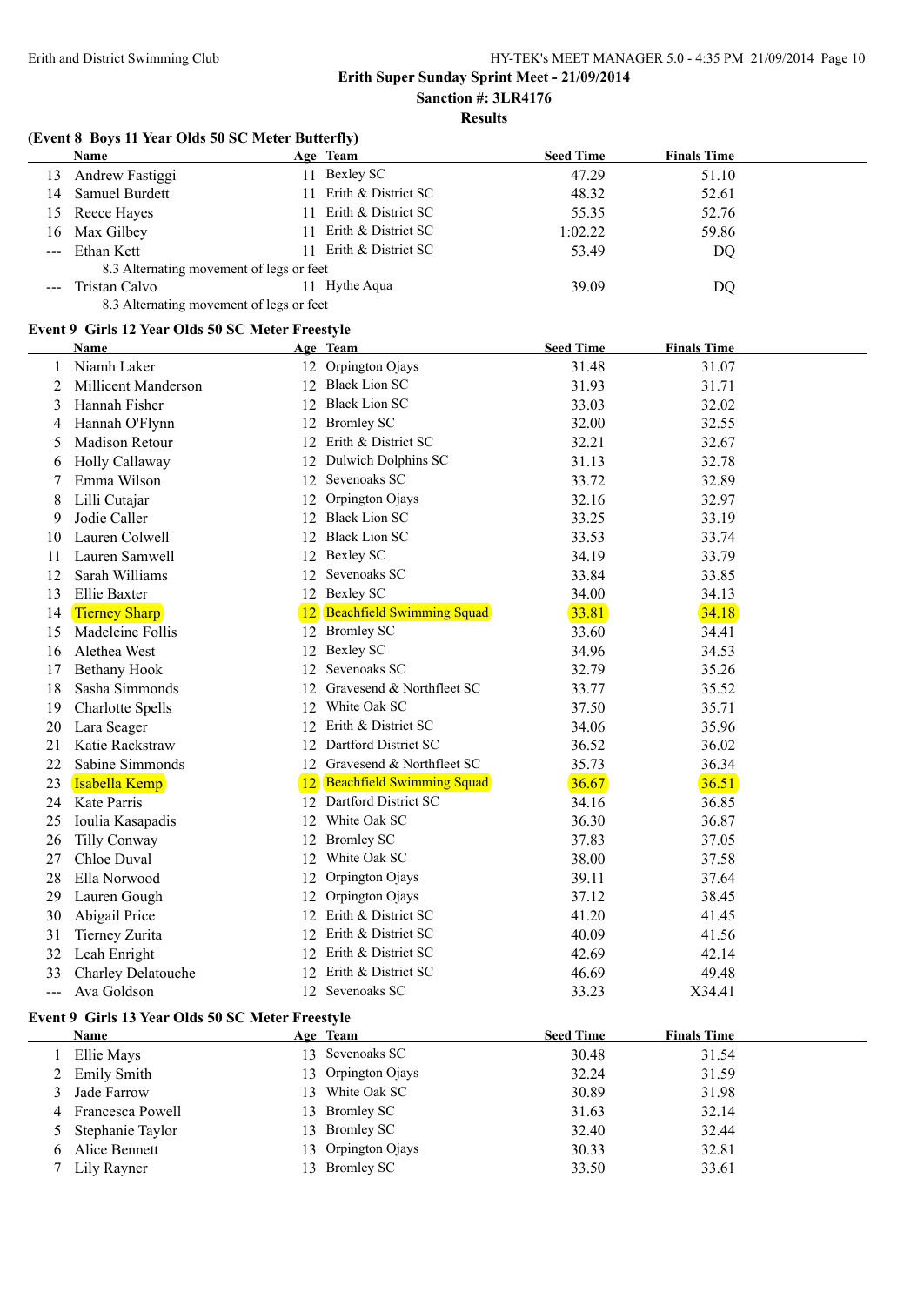**Sanction #: 3LR4176**

**Results**

# **(Event 9 Girls 13 Year Olds 50 SC Meter Freestyle)**

|                                        | (EVEILE 7) GILIS 15 TEAL ORDS 50 SC METEL PTEESLYIE)          |    |                                 |                  |                    |  |
|----------------------------------------|---------------------------------------------------------------|----|---------------------------------|------------------|--------------------|--|
|                                        | <b>Name</b>                                                   |    | Age Team                        | <b>Seed Time</b> | <b>Finals Time</b> |  |
| 8                                      | Anna Willis                                                   |    | 13 Dartford District SC         | 34.37            | 34.26              |  |
| 9                                      | Sarah Kleist                                                  |    | 13 Bromley SC                   | 33.00            | 34.30              |  |
| 10                                     | Grace Langley                                                 |    | 13 Bexley SC                    | 36.75            | 35.57              |  |
| 11                                     | <b>Taylor Hawkins</b>                                         |    | 13 White Oak SC                 | 36.75            | 36.03              |  |
| 12                                     | <b>Polly Thomas</b>                                           |    | 13 Beachfield Swimming Squad    | 35.10            | 36.54              |  |
| 13                                     | Grace Wickham                                                 |    | 13 White Oak SC                 | 32.50            | 36.66              |  |
| 14                                     | Kaia Jefferys                                                 |    | 13 Bexley SC                    | 35.94            | 36.98              |  |
| 15                                     | Lucy Jeffery                                                  |    | 13 Erith & District SC          | 34.73            | 36.99              |  |
| 16                                     | Chloe Reader                                                  |    | 13 Erith & District SC          | 49.97            | 44.20              |  |
| 17                                     | Abbi Etherington                                              |    | 13 Erith & District SC          | 57.62            | 47.64              |  |
|                                        |                                                               |    |                                 |                  |                    |  |
|                                        | Event 10 Boys 12 Year Olds 50 SC Meter Backstroke             |    |                                 |                  |                    |  |
|                                        | Name<br>Adam Harris                                           |    | Age Team<br>12 Maidstone SC     | <b>Seed Time</b> | <b>Finals Time</b> |  |
| 1                                      |                                                               |    |                                 | 36.80            | 36.75              |  |
| 2                                      | Evgueni Peytchev                                              |    | 12 Bromley SC                   | 36.60            | 37.39              |  |
| 3                                      | Benjamin Bello-Mendoza                                        |    | 12 Bromley SC                   | 39.65            | 38.39              |  |
| 4                                      | Ethan Hunter                                                  |    | 12 Sevenoaks SC                 | 37.32            | 38.40              |  |
| 5                                      | Dominic Percy                                                 |    | 12 Sevenoaks SC                 | 38.28            | 39.44              |  |
| 6                                      | Benjamin Luxford                                              |    | 12 White Oak SC                 | 40.15            | 39.82              |  |
| 7                                      | <b>Brett Baker</b>                                            |    | 12 Bexley SC                    | 42.48            | 40.15              |  |
| 8                                      | Cameron Kemp                                                  |    | 12 Beachfield Swimming Squad    | 43.87            | 41.93              |  |
| 9                                      | Benjamin Wilding                                              |    | 12 Erith & District SC          | 40.21            | 42.57              |  |
| 10                                     | Frederick Corder                                              |    | 12 Erith & District SC          | 44.36            | 43.64              |  |
| 11                                     | Sebastian Sefedini                                            |    | 12 Dartford District SC         | 51.00            | 44.26              |  |
| 12                                     | Josh Hurley                                                   |    | 12 Dartford District SC         | 45.38            | 46.61              |  |
| 13                                     | Jacob Gaskell                                                 |    | 12 Bromley SC                   | NT               | 46.97              |  |
| 14                                     | Jacob Minchin                                                 |    | 12 Erith & District SC          | 48.14            | 48.09              |  |
| 15                                     | Jerrah Bojang                                                 |    | 12 Erith & District SC          | 52.41            | 48.36              |  |
| 16                                     | George Beckley                                                |    | 12 White Oak SC                 | 45.00            | 52.37              |  |
| $\scriptstyle\cdots\scriptstyle\cdots$ | Morgan Furminger                                              |    | 12 Dartford District SC         | 42.69            | <b>NS</b>          |  |
|                                        | Event 10 Boys 13 Year Olds 50 SC Meter Backstroke             |    |                                 |                  |                    |  |
|                                        | Name                                                          |    | Age Team                        | <b>Seed Time</b> | <b>Finals Time</b> |  |
| 1                                      | Christopher Lee                                               |    | 13 Sevenoaks SC                 | 34.31            | 34.22              |  |
| 2                                      | Lewis Hayes                                                   |    | 13 Erith & District SC          | 36.61            | 35.75              |  |
| 3                                      | Joshua Clark                                                  |    | 13 Dartford District SC         | 38.21            | 38.12              |  |
| 4                                      | Morgan West                                                   |    | 13 Folkestone SC                | 36.40            | 38.39              |  |
|                                        | <b>Tyler Hayes</b>                                            |    | 13 Erith & District SC          | 38.75            | 38.56              |  |
| 5                                      | James Simmons                                                 |    | Erith & District SC             | 41.00            | 41.07              |  |
| 6                                      | Nathan Butterworth                                            | 13 | 13 Erith & District SC          | 41.19            | 41.26              |  |
| 7                                      |                                                               |    | 13 Erith & District SC          | 44.46            |                    |  |
| 8                                      | Sean Pereira                                                  |    | 13 Maidstone SC                 |                  | 42.47              |  |
| $---$                                  | Louis Costello-Wright                                         |    | 13 Sevenoaks SC                 | 39.22            | X39.03             |  |
| ---                                    | James Benn                                                    |    |                                 | 44.77            | DQ                 |  |
|                                        | 6.2 Left position on the back (other than to initiate a turn) |    |                                 |                  |                    |  |
|                                        | <b>Event 11 Girls 14 Year Olds 50 SC Meter Breaststroke</b>   |    |                                 |                  |                    |  |
|                                        | <b>Name</b>                                                   |    | Age Team                        | <b>Seed Time</b> | <b>Finals Time</b> |  |
| 1                                      | Ruby Verge                                                    |    | 14 Erith & District SC          | 39.34            | 37.71              |  |
| 2                                      | Georgia Burdett                                               |    | 14 Erith & District SC          | 38.11            | 39.34              |  |
| 3                                      | Katie Isaacs                                                  |    | 14 Black Lion SC                | 38.81            | 40.56              |  |
| 4                                      | Tessa Nolan                                                   | 14 | Dartford District SC            | 42.03            | 40.93              |  |
| 5                                      | Evelyn Ledwidge                                               | 14 | Erith & District SC             | 42.61            | 42.50              |  |
| 6                                      | <b>Emily Norris</b>                                           | 14 | <b>Bromley SC</b>               | 44.43            | 42.58              |  |
| 7                                      | Amy Jeffreys                                                  |    | 14 Orpington Ojays              | 41.24            | 42.64              |  |
| 8                                      | Jasmine Lambert                                               |    | 14 Royal Tunbridge Wells Monson | 43.75            | 43.04              |  |
|                                        |                                                               |    |                                 |                  |                    |  |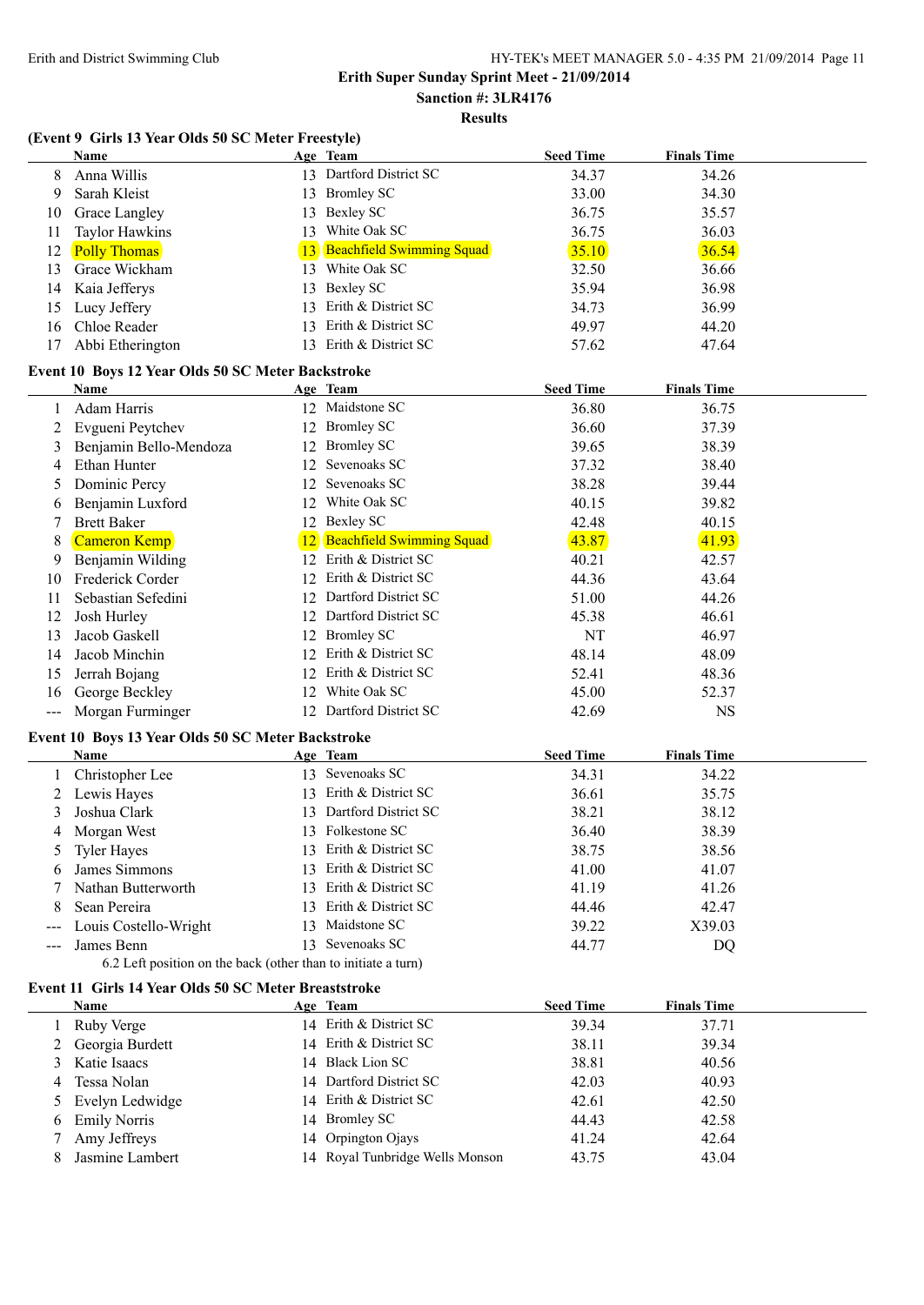## **Sanction #: 3LR4176 Results**

| ۰, |  |
|----|--|
|    |  |

|         | (Event 11 Girls 14 Year Olds 50 SC Meter Breaststroke) |    |                              |                  |                    |  |
|---------|--------------------------------------------------------|----|------------------------------|------------------|--------------------|--|
|         | <b>Name</b>                                            |    | Age Team                     | <b>Seed Time</b> | <b>Finals Time</b> |  |
| 9       | Eliza Cloake                                           |    | 14 Hythe Aqua                | 41.28            | 44.34              |  |
| 10      | Alice Johnstone-Burt                                   |    | 14 Petts Wood SC             | 48.98            | 46.25              |  |
| 11      | <b>Jess Seamons</b>                                    |    | 14 Bexley SC                 | 51.12            | 47.86              |  |
| 12      | Darcey Wesley                                          |    | 14 Erith & District SC       | 51.63            | 51.58              |  |
| $---$   | Melanie Pereira                                        |    | 14 Erith & District SC       | 46.00            | <b>NS</b>          |  |
|         | Event 11 Girls 15 Year Olds 50 SC Meter Breaststroke   |    |                              |                  |                    |  |
|         | Name                                                   |    | Age Team                     | <b>Seed Time</b> | <b>Finals Time</b> |  |
| 1       | Taylor McCarthy                                        |    | 15 Bromley SC                | 36.80            | 37.17              |  |
| 2       | Amy Farthing                                           |    | 15 Sevenoaks SC              | 41.01            | 39.08              |  |
| 3       | Maya Willis                                            |    | 15 Dartford District SC      | 39.92            | 40.67              |  |
| 4       | Daniella Shipley                                       | 15 | Orpington Ojays              | 40.68            | 40.85              |  |
| 5       | Kate Ridley                                            |    | 15 Orpington Ojays           | 37.99            | 41.65              |  |
| 6       | Jodie Mitchell                                         |    | 15 Beachfield Swimming Squad | 42.41            | 42.29              |  |
|         | <b>Eden Theodore</b>                                   | 15 | White Oak SC                 | 41.01            | 42.50              |  |
| 8       | Charis Mills                                           | 15 | Petts Wood SC                | 43.11            | 43.20              |  |
|         | Lucy Marchant                                          |    | 15 Bromley SC                | 41.50            | 43.25              |  |
| 9<br>10 | Olivia Corbett-Smith                                   |    | 15 Erith & District SC       |                  |                    |  |
|         |                                                        |    |                              | 48.47            | 46.34              |  |
|         | Event 11 Girls 16 & Over 50 SC Meter Breaststroke      |    |                              |                  |                    |  |
|         | <b>Name</b>                                            |    | Age Team                     | <b>Seed Time</b> | <b>Finals Time</b> |  |
|         | Sophie Pembroke                                        |    | 16 Dartford District SC      | 38.82            | 39.57              |  |
| 2       | <b>Emily Yetman</b>                                    |    | 16 Gravesend & Northfleet SC | 40.49            | 40.77              |  |
| 3       | Olivia Maunders                                        |    | 16 Erith & District SC       | 39.67            | 40.84              |  |
| 4       | <b>Holly Fryett</b>                                    |    | 17 Bexley SC                 | 39.88            | 41.22              |  |
|         | Louisa Knight                                          |    | 16 Bromley SC                | 38.59            | 41.35              |  |
| 6       | <b>Bronte Davis</b>                                    | 16 | Gravesend & Northfleet SC    | 42.48            | 41.86              |  |
|         | Vanessa McDowell                                       |    | 16 Hythe Aqua                | 42.56            | 43.40              |  |
| ---     | Emma Oliver                                            |    | 32 Durrington Otters SC      | 36.00            | X35.68             |  |
| $---$   | Emma Johnstone-Burt                                    |    | 17 Petts Wood SC             | 41.67            | <b>NS</b>          |  |
|         | Event 12 Boys 14 Year Olds 50 SC Meter Butterfly       |    |                              |                  |                    |  |
|         | <b>Name</b>                                            |    | Age Team                     | <b>Seed Time</b> | <b>Finals Time</b> |  |
|         | Joseph Dobb                                            |    | 14 Bromley SC                | 33.75            | 32.43              |  |
| 2       | Kai Salih                                              |    | 14 Petts Wood SC             | 34.23            | 33.35              |  |
|         | Yalun Zhang                                            |    | 14 Dartford District SC      | 33.53            | 33.39              |  |
| 4       | Tommy Bridge                                           |    | 14 White Oak SC              | 33.54            | 33.61              |  |
|         | <b>Oliver Durrant</b>                                  |    | 14 Beachfield Swimming Squad | 33.55            | 34.54              |  |
| 6       | <b>Tomas Traupys</b>                                   |    | 14 Erith & District SC       | 33.91            | 34.63              |  |
|         | Oliver Atkinson                                        |    | 14 Dartford District SC      | 33.37            | 35.02              |  |
| 8       | William Wilding                                        |    | 14 Erith & District SC       | 35.11            | 35.49              |  |
| 9       | Jake Turner                                            |    | 14 Erith & District SC       | 36.65            | 36.56              |  |
| 10      | Hugo McElvaney                                         |    | 14 Petts Wood SC             | 47.46            | 38.24              |  |
| ---     | Kavan Swain                                            |    | 14 Dartford District SC      | 34.00            | DQ                 |  |
|         | Event 12 Boys 15 Year Olds 50 SC Meter Butterfly       |    |                              |                  |                    |  |
|         | <b>Name</b>                                            |    | Age Team                     | <b>Seed Time</b> | <b>Finals Time</b> |  |
| 1       | Ryan Thrower                                           |    | 15 Gravesend & Northfleet SC | 29.21            | 30.52              |  |
| 2       | Sam Delatouche                                         |    | 15 Erith & District SC       | 31.31            | 30.66              |  |
| 3       | Benjamin Coe                                           |    | 15 Petts Wood SC             | 30.59            | 30.85              |  |
| 4       | Ryan Hayes                                             |    | 15 Erith & District SC       | 31.84            | 31.66              |  |
| 5       | Kavan Zurita                                           | 15 | Erith & District SC          | 31.41            | 31.89              |  |
| 6       | James Vick                                             | 15 | Erith & District SC          | 30.94            | 31.97              |  |
| 7       | Max Parris                                             | 15 | Dartford District SC         | 33.46            | 33.57              |  |
| 8       | Toree-Andre West-Agboola                               |    | 15 Petts Wood SC             | 32.74            | 34.10              |  |
|         | Keenan Foster                                          |    | 15 Beachfield Swimming Squad | 33.03            | 34.38              |  |
| 9       |                                                        |    |                              |                  |                    |  |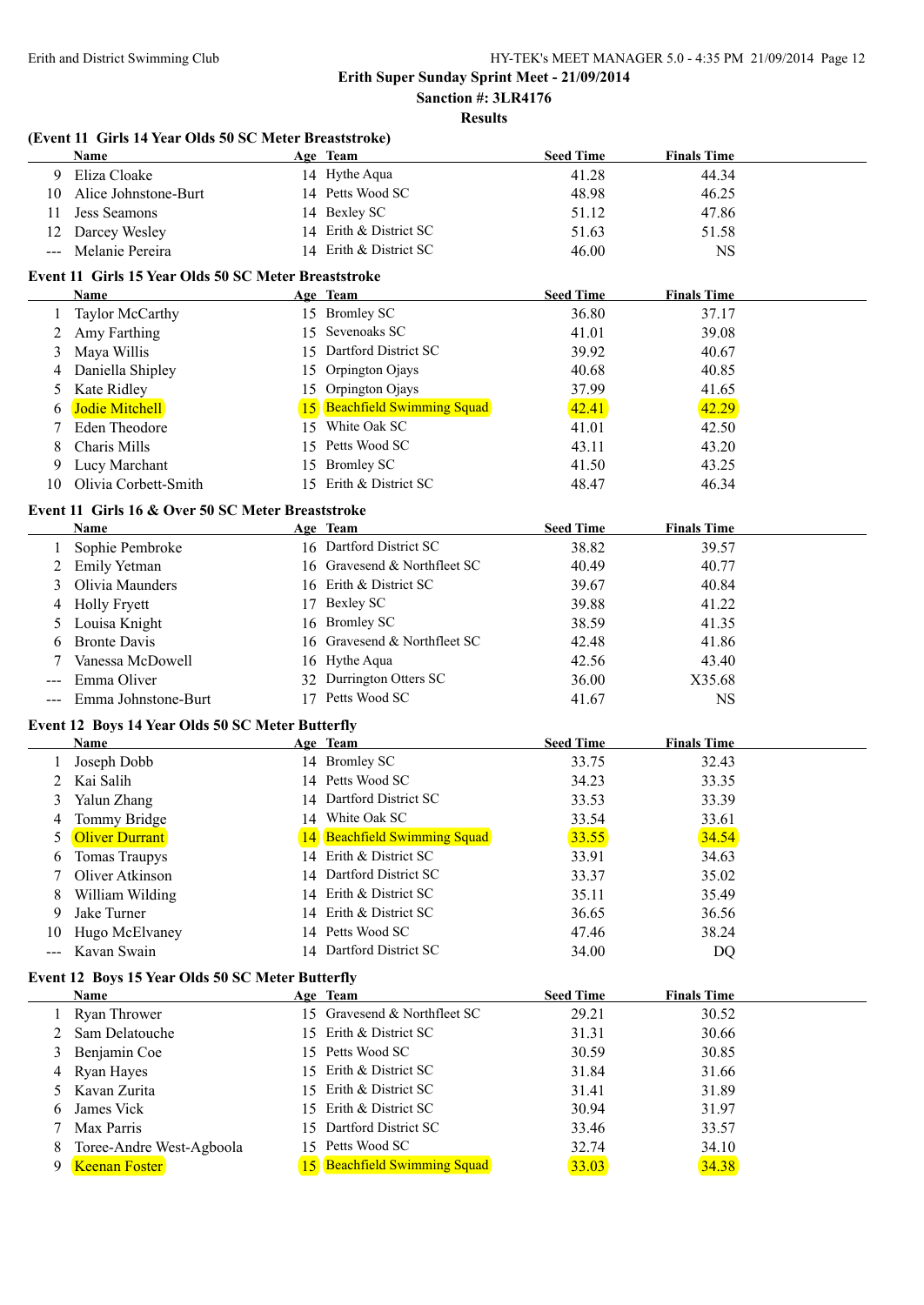$\overline{a}$ 

#### **Erith Super Sunday Sprint Meet - 21/09/2014 Sanction #: 3LR4176**

# **Results**

|    | (Event 12 Boys 15 Year Olds 50 SC Meter Butterfly) |    |                                                                        |                  |                    |
|----|----------------------------------------------------|----|------------------------------------------------------------------------|------------------|--------------------|
|    | Name                                               |    | Age Team                                                               | <b>Seed Time</b> | <b>Finals Time</b> |
| 10 | George Adam                                        |    | 15 Bromley SC                                                          | 36.72            | 35.08              |
| 11 | Harry Casserley                                    | 15 | Erith & District SC                                                    | 36.30            | 35.98              |
| 12 | Joshua Moran                                       |    | 15 Bexley SC                                                           | 39.93            | 36.80              |
| 13 | Ali Jackson                                        | 15 | Bexley SC                                                              | 48.68            | 44.47              |
|    | Event 12 Boys 16 & Over 50 SC Meter Butterfly      |    |                                                                        |                  |                    |
|    | Name                                               |    | Age Team                                                               | <b>Seed Time</b> | <b>Finals Time</b> |
|    | Daniel Wesley                                      | 17 | Erith & District SC                                                    | 28.89            | 30.34              |
|    | Alexander Din                                      |    | 16 Bromley SC                                                          | 32.62            | 30.50              |
| 3  | Oliver Kent                                        |    | 16 Bromley SC                                                          | 31.50            | 31.04              |
| 4  | Tommy Cowell                                       | 19 | Erith & District SC                                                    | 30.73            | 32.01              |
| 5. | Matthew Ruiz                                       |    | 16 Bromley SC                                                          | 32.20            | 32.74              |
| 6  | Frankie Hutchinson                                 |    | 16 Erith & District SC                                                 | 33.49            | 35.26              |
|    | Ethan Barry                                        | 16 | Dartford District SC                                                   | 38.35            | 37.03              |
|    | George Leigh                                       | 17 | Erith & District SC                                                    | 31.30            | DQ                 |
|    |                                                    |    | 8.4 Finished or touched with both hands not simultaneous and separated |                  |                    |

#### **Event 13 Girls 9 Year Olds 100 SC Meter IM**

|    | <b>Name</b>                                                                                   | Age Team                    | <b>Seed Time</b> | <b>Finals Time</b> |  |
|----|-----------------------------------------------------------------------------------------------|-----------------------------|------------------|--------------------|--|
|    | 1 Ruby Rayner<br>47.34<br>51.74                                                               | 9 Bromley SC                | 1:36.42          | 1:39.08            |  |
| 2  | Lily Meers<br>49.71<br>52.02                                                                  | 9 Bromley SC                | 1:42.07          | 1:41.73            |  |
| 3  | Libby West<br>49.82<br>53.16                                                                  | 9 Folkestone SC             | 1:41.66          | 1:42.98            |  |
| 4  | Lenka Carter<br>50.59<br>52.72                                                                | 9 Bromley SC                | 1:52.91          | 1:43.31            |  |
| 5  | <b>Lilly Durnford</b><br>50.59<br>54.65                                                       | 9 Beachfield Swimming Squad | 1:49.67          | 1:45.24            |  |
| 6  | Ema Calvo<br>50.87<br>55.35                                                                   | 9 Hythe Aqua                | 1:40.56          | 1:46.22            |  |
|    | Amy Tingley<br>18.74<br>1:28.25                                                               | 9 Folkestone SC             | 1:49.50          | 1:46.99            |  |
| 8  | Katie Billings<br>52.58<br>57.75                                                              | 9 Bromley SC                | 1:55.41          | 1:50.33            |  |
| 9  | Jaipreet Ladher<br>56.61<br>56.14                                                             | 9 Dartford District SC      | NT               | 1:52.75            |  |
| 10 | Evie Martin<br>55.07<br>58.17                                                                 | 9 Dartford District SC      | <b>NT</b>        | 1:53.24            |  |
| 11 | Olivia Young<br>51.81<br>1:03.20                                                              | 9 Folkestone SC             | 1:49.02          | 1:55.01            |  |
|    | 12 Amelia Middleton<br>54.55<br>1:02.95                                                       | 9 Beckenham SC              | 1:53.80          | 1:57.50            |  |
|    | 13 Cordelia Greatwood<br>58.02<br>1:00.44                                                     | 9 Bromley SC                | NT               | 1:58.46            |  |
|    | 14 Libby Coe<br>56.70<br>1:06.43                                                              | 9 White Oak SC              | 1:55.00          | 2:03.13            |  |
|    | 15 Fern Partington<br>58.94<br>1:07.14                                                        | 9 White Oak SC              | 1:55.00          | 2:06.08            |  |
|    | 16 Georgia Turner<br>1:00.46<br>1:06.59                                                       | 9 Erith & District SC       | 2:13.10          | 2:07.05            |  |
|    | 17 Amelia Brian<br>1:01.23<br>1:13.42                                                         | 9 Bexley SC                 | 2:00.00          | 2:14.65            |  |
|    | <b>Bethany Burke</b><br>8.2 Arms not brought forward over the water - fly<br>1:05.76<br>59.16 | 9 Dartford District SC      | 2:00.31          | <b>DQ</b>          |  |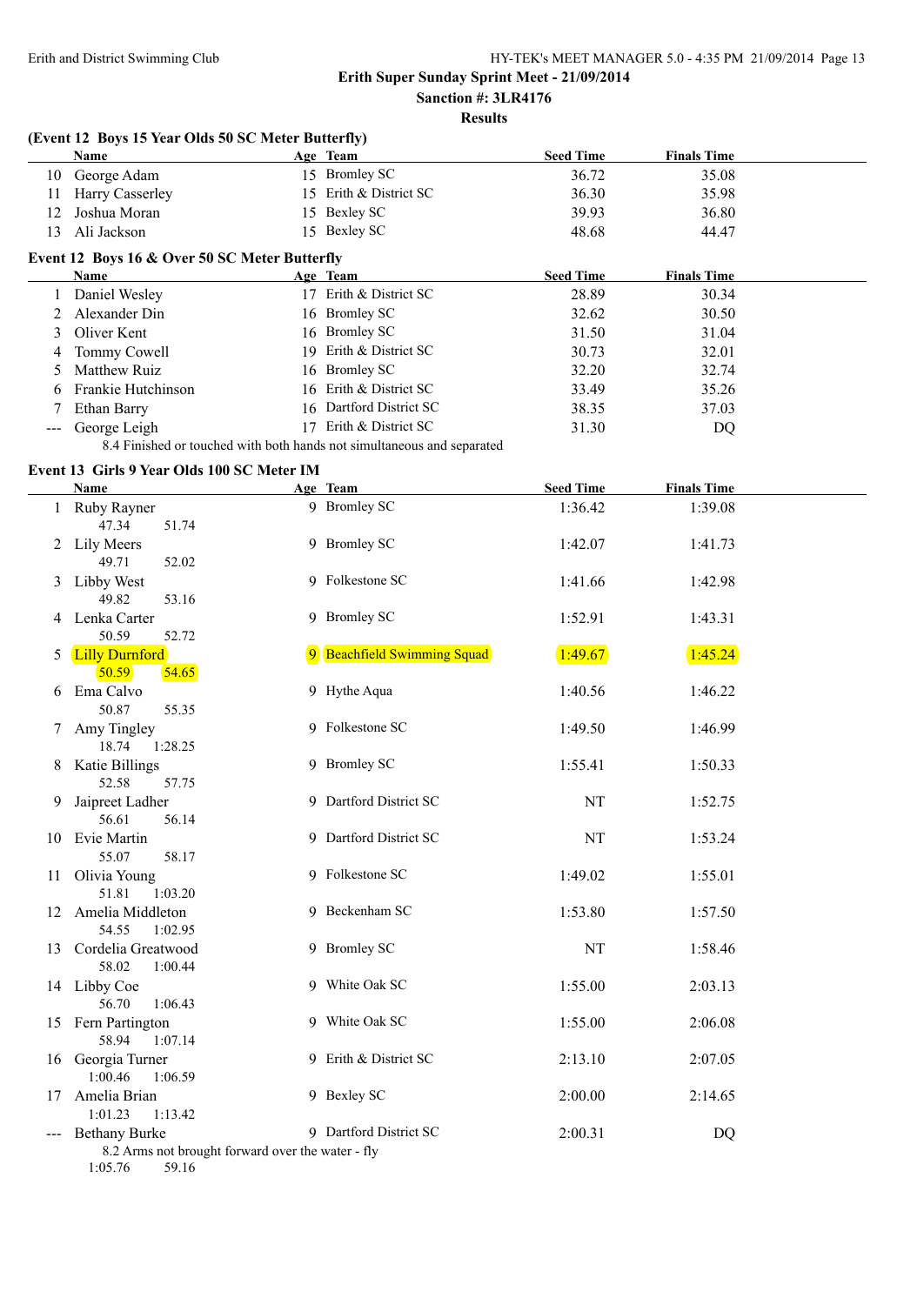#### **Sanction #: 3LR4176 Results**

| ٦ı | esiil |  |
|----|-------|--|
|    |       |  |

|           | (Event 13 Girls 9 Year Olds 100 SC Meter IM)<br>Name                                                             | Age Team                                                               | <b>Seed Time</b> | <b>Finals Time</b> |  |
|-----------|------------------------------------------------------------------------------------------------------------------|------------------------------------------------------------------------|------------------|--------------------|--|
|           | Eleanor Rackstraw                                                                                                | 9 Dartford District SC                                                 | NT               | <b>DQ</b>          |  |
|           | 58.44<br>1:00.13                                                                                                 | 7.4 Leg movements not simultaneous (alternating leg movement) - breast |                  |                    |  |
|           | Paige Fincham<br>8.3 Alternating movement of legs or feet - fly<br>54.09<br>57.94                                | 9 Canvey Island SC                                                     | 1:46.30          | <b>DQ</b>          |  |
|           | --- Harriet Parris<br>6.2 Left position on the back (other than to initiate a turn) - back<br>1:04.75<br>1:08.73 | 9 Dartford District SC                                                 | NT               | <b>DQ</b>          |  |
|           | Constance Hammond<br>10.2 A swimmer did not cover the whole distance – DNF - misc                                | 9 Sevenoaks SC                                                         | 2:10.00          | <b>DNF</b>         |  |
|           | --- Freya Hall<br>Event 13 Girls 10 Year Olds 100 SC Meter IM                                                    | 9 Dartford District SC                                                 | 1:58.08          | <b>NS</b>          |  |
|           | <b>Name</b>                                                                                                      | Age Team                                                               | <b>Seed Time</b> | <b>Finals Time</b> |  |
| 1         | Amelia Childs                                                                                                    | 10 Sevenoaks SC                                                        | 1:26.84          | 1:27.48            |  |
|           | 40.73<br>46.75<br>2 Daisy Widdowson<br>39.99<br>47.70                                                            | 10 Sevenoaks SC                                                        | 1:31.00          | 1:27.69            |  |
| 3         | Jasmine Wallace<br>43.25<br>47.72                                                                                | 10 Sevenoaks SC                                                        | 1:33.32          | 1:30.97            |  |
|           | 4 Katie Vowell<br>43.71<br>48.00                                                                                 | 10 Sevenoaks SC                                                        | 1:28.46          | 1:31.71            |  |
| 5         | <b>Holly Colwell</b><br>41.90<br>50.15                                                                           | 10 Black Lion SC                                                       | 1:29.78          | 1:32.05            |  |
| 6         | Gabriella Arduino<br>40.76<br>51.34                                                                              | 10 Sevenoaks SC                                                        | 1:38.72          | 1:32.10            |  |
|           | Eliza Powell<br>45.32<br>47.13                                                                                   | 10 Bromley SC                                                          | 1:31.39          | 1:32.45            |  |
| 8         | Demi Farrow<br>46.18<br>47.07                                                                                    | 10 White Oak SC                                                        | 1:29.75          | 1:33.25            |  |
| 9.        | Mathilda Barrett<br>44.51<br>50.47                                                                               | 10 Orpington Ojays                                                     | 1:42.53          | 1:34.98            |  |
|           | 10 Lucy Hudson<br>47.14<br>50.56                                                                                 | 10 Sevenoaks SC                                                        | 1:36.58          | 1:37.70            |  |
| 11        | Lanan Harris<br>52.80<br>45.38                                                                                   | 10 Maidstone SC                                                        | 1:35.14          | 1:38.18            |  |
|           | 12 Lilie Chambers<br>45.44<br>53.12                                                                              | 10 Dartford District SC                                                | 1:51.96          | 1:38.56            |  |
|           | 13 Lucy Donald<br>50.29<br>49.14                                                                                 | 10 Dulwich Dolphins SC                                                 | 1:35.64          | 1:39.43            |  |
|           | 14 Kacey-May Smith<br>47.31<br>53.25                                                                             | 10 Erith & District SC                                                 | 1:45.75          | 1:40.56            |  |
| 15        | Mia Green<br>46.90<br>54.40                                                                                      | 10 Erith & District SC                                                 | 1:40.19          | 1:41.30            |  |
|           | 16 Nia Villar<br>50.84<br>53.08                                                                                  | 10 Dartford District SC                                                | 1:42.92          | 1:43.92            |  |
| 17        | Harriet Haycocks<br>54.84<br>51.35                                                                               | 10 Bromley SC                                                          | 1:50.90          | 1:46.19            |  |
| 18        | Elizabeth Follis<br>51.76<br>54.51                                                                               | 10 Bromley SC                                                          | 1:50.00          | 1:46.27            |  |
| 19.       | Grace Dolman<br>50.59<br>57.18                                                                                   | 10 Beachfield Swimming Squad                                           | 1:46.42          | 1:47.77            |  |
| <b>20</b> | <b>Beth Sumner</b><br>51.52<br>57.22                                                                             | 10 Bexley SC                                                           | 1:59.32          | 1:48.74            |  |
| 21        | Madeline Black<br>52.56<br>1:01.67                                                                               | 10 Bromley SC                                                          | 1:58.88          | 1:54.23            |  |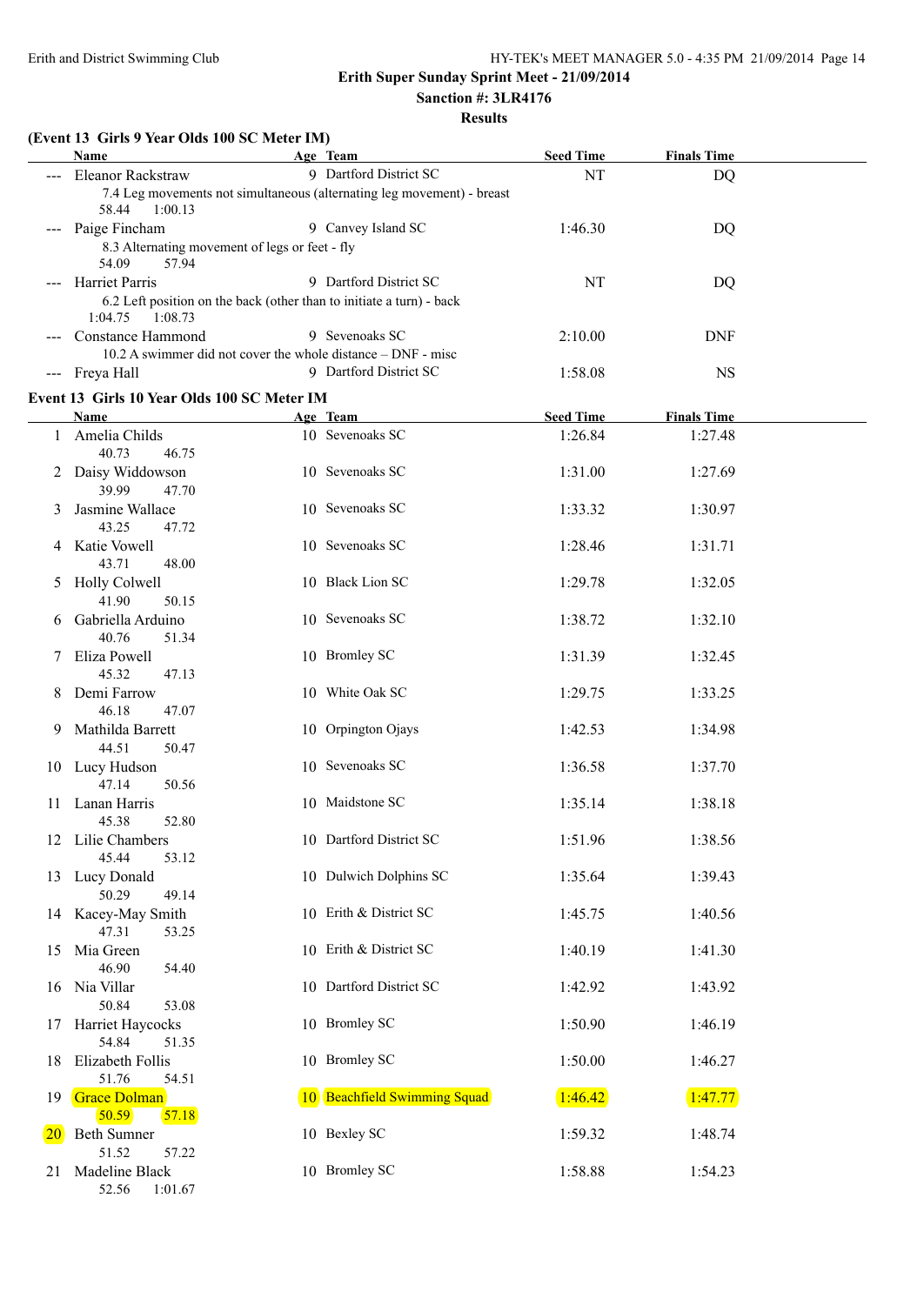# **Results**

#### **(Event 13 Girls 10 Year Olds 100 SC Meter IM)**

|                     | <b>Name</b>                                                          | Age Team                | <b>Seed Time</b> | <b>Finals Time</b> |
|---------------------|----------------------------------------------------------------------|-------------------------|------------------|--------------------|
| 22                  | Abi Chatten                                                          | 10 Erith & District SC  | 2:05.30          | 1:57.55            |
|                     | 1:01.67<br>55.88                                                     |                         |                  |                    |
| $\qquad \qquad - -$ | Lucy Beckley<br>10.                                                  | White Oak SC            | 1:42.00          | DQ                 |
|                     | 6.4 Not on back when leaving the wall - back                         |                         |                  |                    |
|                     | 47.59<br>55.07                                                       |                         |                  |                    |
|                     | --- Ellen Jeffreys                                                   | 10 Bromley SC           | 1:55.43          | DQ.                |
|                     | 7.6 Did not touch at turn or finish with both hands - breast         |                         |                  |                    |
|                     | 50.73<br>54.58                                                       |                         |                  |                    |
| $\qquad \qquad - -$ | <b>Emily Davis</b>                                                   | 10 Bexley SC            | 1:27.32          | DQ.                |
|                     | 6.2 Left position on the back (other than to initiate a turn) - back |                         |                  |                    |
|                     | 43.25<br>40.74                                                       |                         |                  |                    |
| $\qquad \qquad - -$ | Liberty Anscomb                                                      | 10 Dartford District SC | NT               | DQ                 |
|                     | 6.2 Left position on the back (other than to initiate a turn) - back |                         |                  |                    |

#### **Event 13 Girls 11 Year Olds 100 SC Meter IM**

59.53 58.70

|    | <b>Name</b>                          | Age Team                        | <b>Seed Time</b> | <b>Finals Time</b> |  |
|----|--------------------------------------|---------------------------------|------------------|--------------------|--|
|    | 1 Rose Compton<br>38.16<br>43.46     | 11 Sevenoaks SC                 | 1:24.32          | 1:21.62            |  |
|    | 2 Evelyne Carter<br>39.62<br>44.54   | 11 Hythe Aqua                   | 1:22.87          | 1:24.16            |  |
|    | 3 Hannah Lambert<br>38.32<br>47.01   | 11 Royal Tunbridge Wells Monson | 1:30.81          | 1:25.33            |  |
|    | 4 Lily Lambert<br>39.67<br>47.03     | 11 Hythe Aqua                   | 1:32.42          | 1:26.70            |  |
|    | 5 Laura Wright<br>40.78<br>47.01     | 11 Sevenoaks SC                 | 1:40.81          | 1:27.79            |  |
| 6  | Alicia Foreman<br>42.17<br>49.44     | 11 Orpington Ojays              | 1:48.00          | 1:31.61            |  |
|    | 7 Isabel Tyler<br>43.00<br>49.87     | 11 Sevenoaks SC                 | 1:33.74          | 1:32.87            |  |
| 8  | Scarlett Orchard<br>44.80<br>48.28   | 11 Bexley SC                    | 1:31.75          | 1:33.08            |  |
| 9  | Taisha Clare<br>44.56<br>48.91       | 11 Erith & District SC          | 1:44.94          | 1:33.47            |  |
|    | 10 Hannah Logan<br>43.10<br>51.10    | 11 Canvey Island SC             | 1:36.06          | 1:34.20            |  |
|    | 11 Isabella Husted<br>43.57<br>51.63 | 11 Erith & District SC          | 1:42.06          | 1:35.20            |  |
|    | 12 Megan Cave<br>44.73<br>51.10      | 11 Erith & District SC          | 1:43.60          | 1:35.83            |  |
|    | 13 Maddison Lee<br>43.59<br>52.28    | 11 Erith & District SC          | 1:45.87          | 1:35.87            |  |
|    | 14 Ellis Chatten<br>45.39<br>51.87   | 11 Erith & District SC          | 1:38.07          | 1:37.26            |  |
|    | 15 Melodie Paine<br>47.95<br>49.67   | 11 Folkestone SC                | 1:38.19          | 1:37.62            |  |
|    | 16 Ella Ransley<br>49.00<br>49.51    | 11 Folkestone SC                | 1:36.77          | 1:38.51            |  |
| 17 | Jessica Bacon<br>45.92<br>54.32      | 11 Bexley SC                    | 1:35.00          | 1:40.24            |  |
|    | 18 Isobel Young<br>47.92<br>54.09    | 11 Folkestone SC                | 1:38.33          | 1:42.01            |  |
|    | 19 Tilly Burgess<br>45.84<br>56.65   | 11 Erith & District SC          | 1:42.48          | 1:42.49            |  |
|    | 20 Louise Hadler<br>54.29<br>48.37   | 11 White Oak SC                 | 1:43.13          | 1:42.66            |  |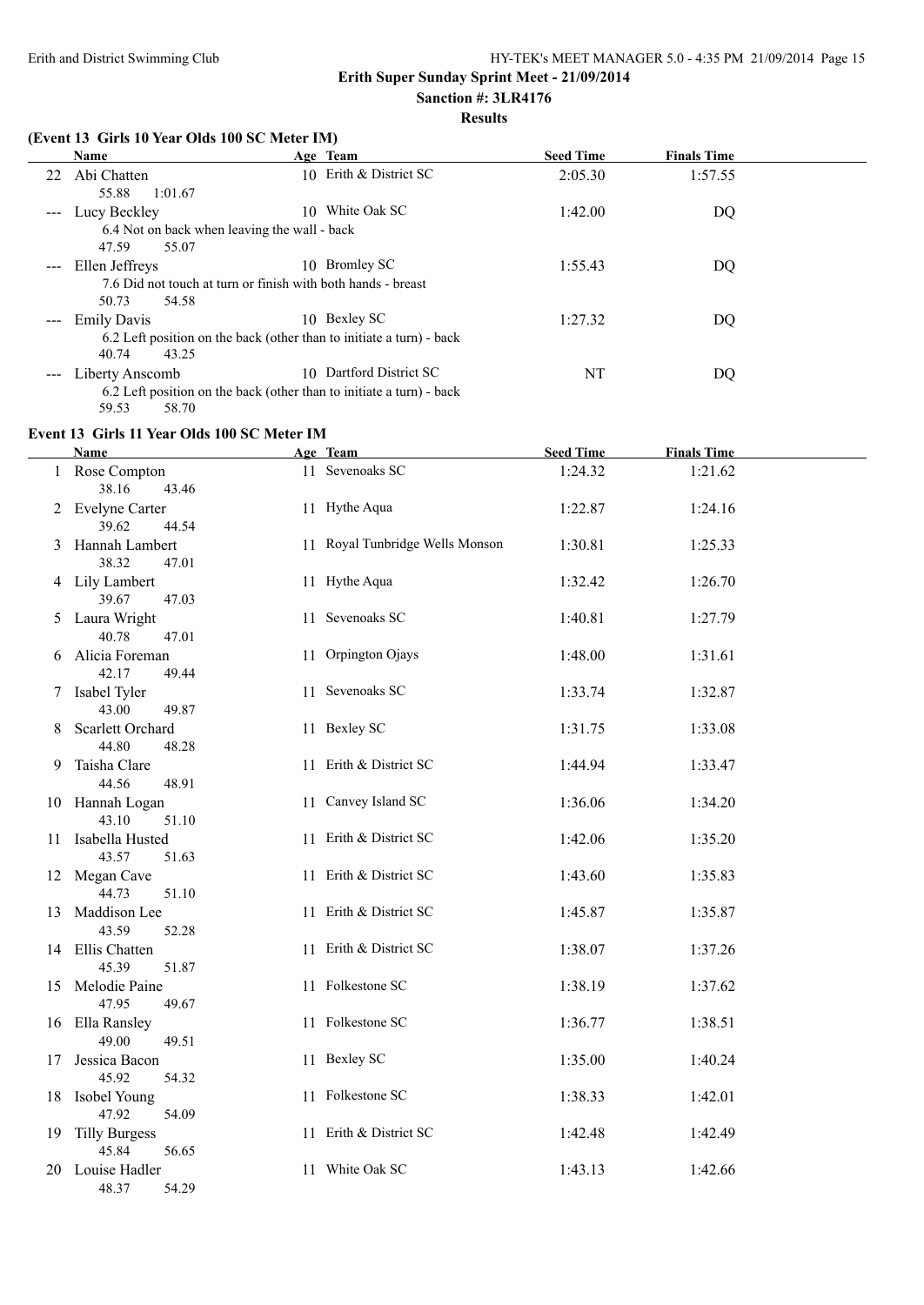## **Erith Super Sunday Sprint Meet - 21/09/2014**

**Sanction #: 3LR4176 Results**

#### **(Event 13 Girls 11 Year Olds 100 SC Meter IM)**

|    | Name                                                                |     | Age Team                                                               | <b>Seed Time</b> | <b>Finals Time</b> |  |
|----|---------------------------------------------------------------------|-----|------------------------------------------------------------------------|------------------|--------------------|--|
| 21 | <b>Abbie Fitzpatrick</b>                                            |     | 11 Beachfield Swimming Squad                                           | 1:43.32          | 1:44.65            |  |
|    | 47.70<br>56.95                                                      |     |                                                                        |                  |                    |  |
| 22 | Skye Kukiatkul                                                      |     | 11 Erith & District SC                                                 | 2:05.62          | 1:47.05            |  |
|    | 51.88<br>55.17                                                      |     |                                                                        |                  |                    |  |
| 23 | Madeline Carr                                                       |     | 11 Bexley SC                                                           | 1:57.45          | 1:48.70            |  |
|    | 53.94<br>54.76                                                      |     |                                                                        |                  |                    |  |
| 24 | Kitty Beattie                                                       | 11. | Erith & District SC                                                    | 2:13.92          | 1:49.92            |  |
|    | 53.15<br>56.77                                                      |     |                                                                        |                  |                    |  |
|    | Ellie Vowell                                                        |     | 11 Sevenoaks SC                                                        | 1:18.87          | X1:17.07           |  |
|    | 37.03<br>40.04                                                      |     |                                                                        |                  |                    |  |
|    | Kiara Perdono                                                       |     | 11 Erith & District SC                                                 | 1:38.39          | DQ                 |  |
|    | 6.4 Not on back when leaving the wall - back                        |     |                                                                        |                  |                    |  |
|    | 52.86<br>45.97                                                      |     | 11 Canvey Island SC                                                    | 2:06.16          |                    |  |
|    | Madeleine Kemp<br>8.2 Arms not brought forward over the water - fly |     |                                                                        |                  | DQ                 |  |
|    | 1:03.74<br>1:00.57                                                  |     |                                                                        |                  |                    |  |
|    | Lucia Grant                                                         |     | 11 Bexley SC                                                           | 1:41.00          | DQ                 |  |
|    | 8.2 Arms not brought forward over the water - fly                   |     |                                                                        |                  |                    |  |
|    | 49.12<br>50.03                                                      |     |                                                                        |                  |                    |  |
|    | Madeleine Groves                                                    |     | 11 Erith & District SC                                                 | 1:38.28          | DQ                 |  |
|    | 8.3 Alternating movement of legs or feet - fly                      |     |                                                                        |                  |                    |  |
|    | 44.66<br>54.23                                                      |     |                                                                        |                  |                    |  |
|    | <b>Matilda Durrant</b>                                              |     | 11 Beachfield Swimming Squad                                           | 1:21.56          | DQ                 |  |
|    |                                                                     |     | 7.4 Leg movements not simultaneous (alternating leg movement) - breast |                  |                    |  |
|    | 41.01<br>44.73                                                      |     |                                                                        |                  |                    |  |

#### **Event 13 Girls 12 Year Olds 100 SC Meter IM**

|    | <b>Name</b>                                  | Age Team               | <b>Seed Time</b> | <b>Finals Time</b> |
|----|----------------------------------------------|------------------------|------------------|--------------------|
|    | Sarah Williams<br>36.96<br>39.96             | 12 Sevenoaks SC        | 1:19.63          | 1:16.92            |
| 2  | Hannah O'Flynn<br>39.26<br>40.48             | 12 Bromley SC          | 1:20.43          | 1:19.74            |
| 3  | Lauren Colwell<br>38.25<br>42.18             | 12 Black Lion SC       | 1:20.05          | 1:20.43            |
|    | 4 Holly Callaway<br>39.80<br>42.29           | 12 Dulwich Dolphins SC | 1:19.92          | 1:22.09            |
| 5. | Jodie Caller<br>38.56<br>44.03               | 12 Black Lion SC       | 1:22.07          | 1:22.59            |
|    | 6 Madison Retour<br>39.32<br>43.40           | 12 Erith & District SC | 1:21.35          | 1:22.72            |
|    | Niamh Laker<br>37.53<br>45.36                | 12 Orpington Ojays     | 1:19.68          | 1:22.89            |
| 8  | <b>Millicent Manderson</b><br>39.14<br>44.99 | 12 Black Lion SC       | 1:25.02          | 1:24.13            |
|    | 9 Lilli Cutajar<br>40.26<br>44.07            | 12 Orpington Ojays     | 1:22.92          | 1:24.33            |
|    | 10 Bethany Hook<br>1:27.59                   | 12 Sevenoaks SC        | 1:25.43          | 1:27.59            |
| 11 | Emma Wilson<br>41.32<br>46.47                | 12 Sevenoaks SC        | 1:28.55          | 1:27.79            |
| 12 | Madeleine Follis<br>42.12<br>45.76           | 12 Bromley SC          | 1:31.66          | 1:27.88            |
| 13 | Ellie Baxter<br>44.72<br>44.46               | 12 Bexley SC           | 1:42.02          | 1:29.18            |
|    | 14 Lauren Samwell<br>41.45<br>49.02          | 12 Bexley SC           | 1:26.10          | 1:30.47            |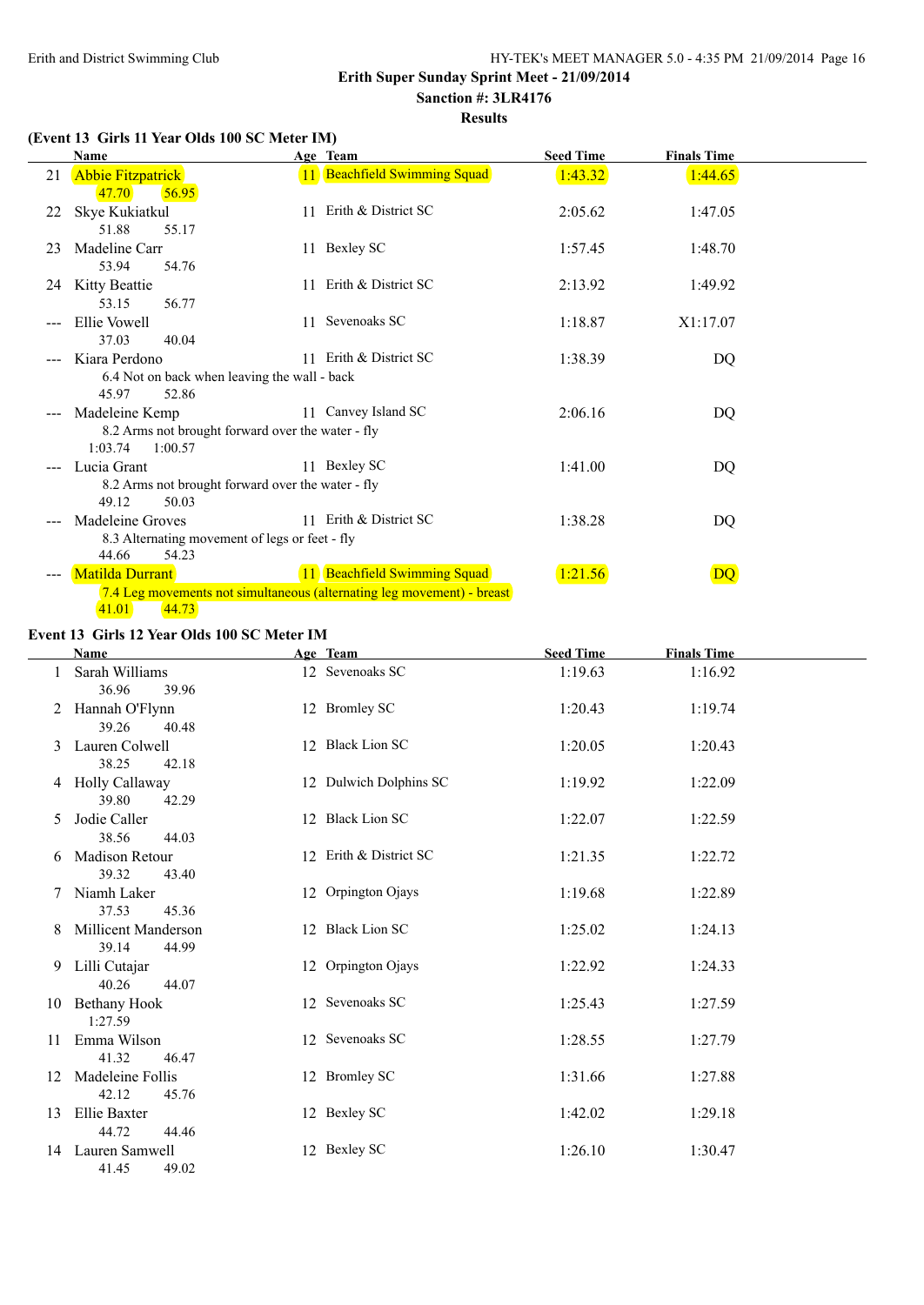## **Erith Super Sunday Sprint Meet - 21/09/2014**

# **Sanction #: 3LR4176**

### **Results**

## **(Event 13 Girls 12 Year Olds 100 SC Meter IM)**

|    | Name                 |    | Age Team                                                                | <b>Seed Time</b> | <b>Finals Time</b> |  |
|----|----------------------|----|-------------------------------------------------------------------------|------------------|--------------------|--|
| 15 | <b>Tierney Sharp</b> |    | 12 Beachfield Swimming Squad                                            | 1:30.63          | 1:32.15            |  |
|    | 48.23<br>43.92       |    |                                                                         |                  |                    |  |
| 16 | Sasha Simmonds       |    | 12 Gravesend & Northfleet SC                                            | 1:34.60          | 1:32.88            |  |
| 17 | Sabine Simmonds      |    | 12 Gravesend & Northfleet SC                                            | 1:31.53          | 1:34.25            |  |
|    | 44.44<br>49.81       |    |                                                                         |                  |                    |  |
| 18 | Lara Seager          |    | 12 Erith & District SC                                                  | NT               | 1:34.70            |  |
|    | 43.54<br>51.16       |    |                                                                         |                  |                    |  |
| 19 | Lauren Gough         |    | 12 Orpington Ojays                                                      | 1:34.59          | 1:36.39            |  |
|    | 44.17<br>52.22       |    |                                                                         |                  |                    |  |
| 20 | Alethea West         |    | 12 Bexley SC                                                            | 1:37.11          | 1:37.08            |  |
| 21 | Ella Norwood         |    | 12 Orpington Ojays                                                      | 1:44.10          | 1:37.12            |  |
|    | 43.47<br>53.65       |    |                                                                         |                  |                    |  |
| 22 | Tilly Conway         |    | 12 Bromley SC                                                           | 1:40.78          | 1:37.95            |  |
|    | 45.16<br>52.79       |    |                                                                         |                  |                    |  |
| 23 | Kate Parris          |    | 12 Dartford District SC                                                 | 1:28.47          | 1:38.47            |  |
|    | 45.34<br>53.13       |    |                                                                         |                  |                    |  |
| 24 | Katie Rackstraw      |    | 12 Dartford District SC                                                 | 1:45.05          | 1:39.81            |  |
|    | 50.31<br>49.50       |    |                                                                         |                  |                    |  |
| 25 | Leah Enright         |    | 12 Erith & District SC                                                  | 1:39.44          | 1:42.25            |  |
|    | 51.73<br>50.52       |    |                                                                         |                  |                    |  |
| 26 | Tierney Zurita       | 12 | Erith & District SC                                                     | 1:44.02          | 1:42.29            |  |
|    | 48.19<br>54.10       |    |                                                                         |                  |                    |  |
| 27 | Abigail Price        |    | 12 Erith & District SC                                                  | 1:52.46          | 1:42.56            |  |
|    | 46.77<br>55.79       |    |                                                                         |                  |                    |  |
|    | Charley Delatouche   |    | 12 Erith & District SC                                                  | 2:26.71          | DQ                 |  |
|    |                      |    | 7.5 Feet not turned out during the propulsive part of the kick - breast |                  |                    |  |
|    | 1:01.01<br>1:11.59   |    |                                                                         |                  |                    |  |

#### **Event 13 Girls 13 Year Olds 100 SC Meter IM**

|    | Name                                    | Age Team                     | <b>Seed Time</b> | <b>Finals Time</b> |
|----|-----------------------------------------|------------------------------|------------------|--------------------|
|    | Ellie Mays<br>37.85<br>42.18            | 13 Sevenoaks SC              | 1:20.36          | 1:20.03            |
| 2  | Lily Rayner<br>43.70<br>38.56           | 13 Bromley SC                | 1:23.41          | 1:22.26            |
| 3  | <b>Emily Smith</b><br>38.88<br>44.62    | 13 Orpington Ojays           | 1:21.56          | 1:23.50            |
| 4  | Alice Bennett<br>39.37<br>44.93         | 13 Orpington Ojays           | 1:19.69          | 1:24.30            |
| 5  | Sarah Kleist<br>41.74<br>46.16          | 13 Bromley SC                | 1:25.26          | 1:27.90            |
| 6  | <b>Polly Thomas</b><br>46.53<br>42.93   | 13 Beachfield Swimming Squad | 1:28.16          | 1:29.46            |
| 7  | Grace Langley<br>44.19<br>46.04         | 13 Bexley SC                 | 1:29.64          | 1:30.23            |
| 8  | Anna Willis<br>41.44<br>49.50           | 13 Dartford District SC      | 1:28.27          | 1:30.94            |
| 9  | Stephanie Taylor<br>42.88<br>48.55      | 13 Bromley SC                | 1:26.29          | 1:31.43            |
| 10 | <b>Taylor Hawkins</b><br>45.02<br>47.54 | 13 White Oak SC              | 1:32.01          | 1:32.56            |
| 11 | Lucy Jeffery<br>42.69<br>52.77          | 13 Erith & District SC       | 1:33.87          | 1:35.46            |
| 12 | Kaia Jefferys<br>46.91<br>55.18         | 13 Bexley SC                 | 1:37.71          | 1:42.09            |
|    | Grace Wickham                           | 13 White Oak SC              | 1:29.00          | <b>NS</b>          |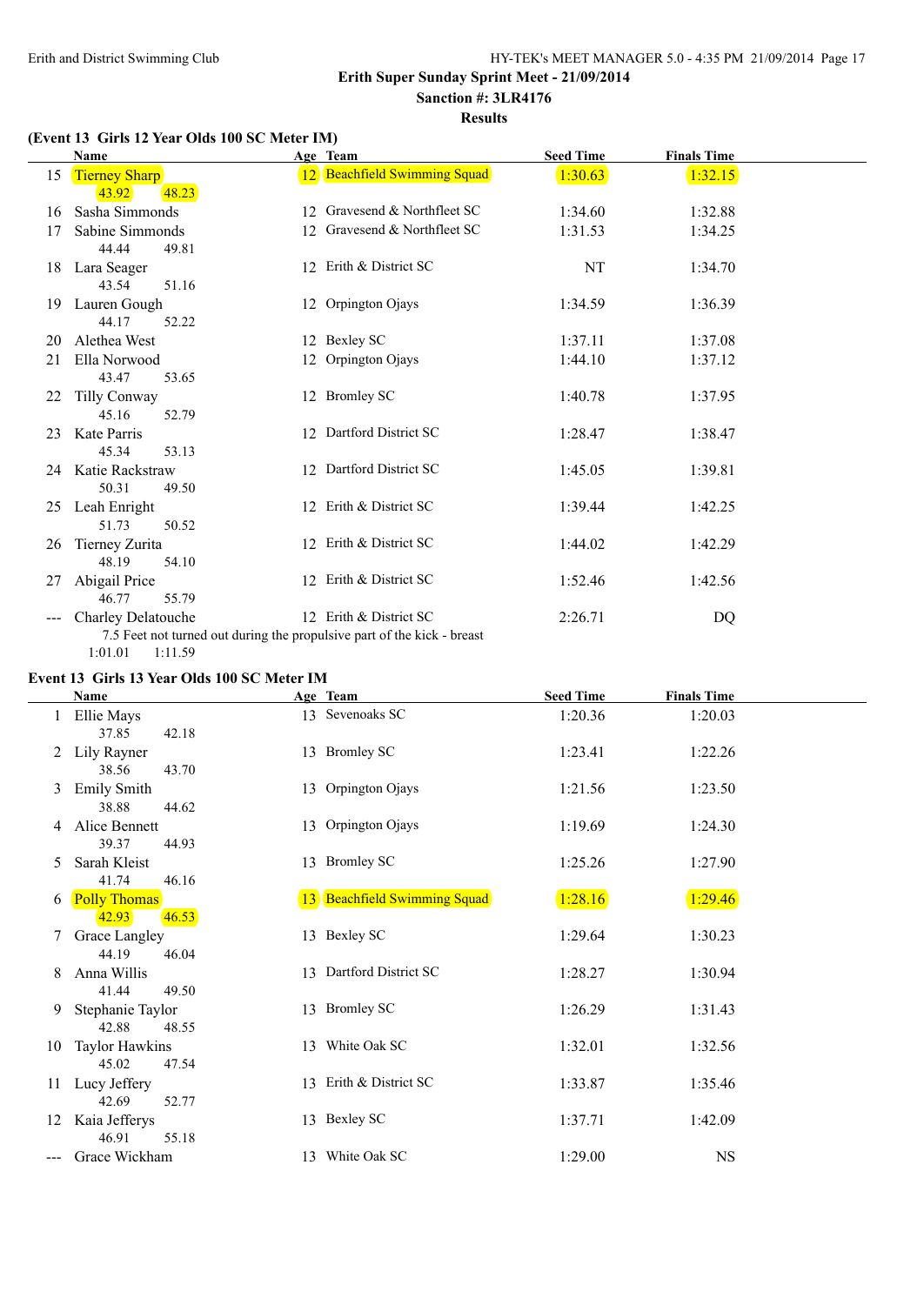#### **Erith Super Sunday Sprint Meet - 21/09/2014 Sanction #: 3LR4176**

**Results**

#### **Event 13 Girls 14 Year Olds 100 SC Meter IM**

|    | Name                         |                                             | Age Team                        | <b>Seed Time</b> | <b>Finals Time</b> |  |
|----|------------------------------|---------------------------------------------|---------------------------------|------------------|--------------------|--|
|    | 1 Georgia Burdett<br>36.40   | 41.96                                       | 14 Erith & District SC          | 1:17.35          | 1:18.36            |  |
|    | *2 Katie Isaacs<br>39.45     | 39.83                                       | 14 Black Lion SC                | 1:15.84          | 1:19.28            |  |
| *2 | Jasmine Lambert<br>36.55     | 42.73                                       | 14 Royal Tunbridge Wells Monson | 1:20.64          | 1:19.28            |  |
| 4  | <b>Emily Norris</b><br>38.44 | 42.32                                       | 14 Bromley SC                   | 1:21.81          | 1:20.76            |  |
| 5. | Eliza Cloake<br>37.54        | 43.62                                       | 14 Hythe Aqua                   | 1:18.67          | 1:21.16            |  |
|    | 6 Amy Jeffreys<br>39.24      | 42.77                                       | 14 Orpington Ojays              | 1:20.86          | 1:22.01            |  |
|    | 7 Evelyn Ledwidge<br>39.38   | 43.28                                       | 14 Erith & District SC          | 1:21.69          | 1:22.66            |  |
| 8  | Tessa Nolan<br>40.89         | 42.92                                       | 14 Dartford District SC         | 1:25.15          | 1:23.81            |  |
| 9  | Jess Seamons<br>44.60        | 49.84                                       | 14 Bexley SC                    | 1:32.97          | 1:34.44            |  |
|    | --- Emily Tilley             |                                             | 14 White Oak SC                 | 1:27.88          | <b>NS</b>          |  |
|    |                              | Event 13 Girls 15 Year Olds 100 SC Meter IM |                                 |                  |                    |  |
|    | Name                         |                                             | Age Team                        | <b>Seed Time</b> | <b>Finals Time</b> |  |
|    | 1 Kate Ridley<br>35.64       | 40.76                                       | 15 Orpington Ojays              | 1:14.60          | 1:16.40            |  |
| 2  | Daniella Shipley<br>35.93    | 40.81                                       | 15 Orpington Ojays              | 1:16.54          | 1:16.74            |  |
| 3  | Maya Willis<br>36.77         | 41.05                                       | 15 Dartford District SC         | 1:16.57          | 1:17.82            |  |
|    | 4 Jodie Mitchell<br>34.79    | 43.37                                       | 15 Beachfield Swimming Squad    | 1:16.64          | 1:18.16            |  |
| 5. | Charis Mills<br>35.27        | 43.16                                       | 15 Petts Wood SC                | 1:20.22          | 1:18.43            |  |
| 6  | Eden Theodore<br>37.84       | 44.86                                       | 15 White Oak SC                 | 1:25.01          | 1:22.70            |  |
| 7  | Lucy Marchant<br>39.78       | 43.91                                       | 15 Bromley SC                   | 1:23.09          | 1:23.69            |  |
| 8  | Olivia Corbett-Smith         |                                             | 15 Erith & District SC          | 1:31.94          | 1:30.09            |  |
| 9  | Ellena Jeffery<br>41.90      | 49.43                                       | 15 Erith & District SC          | 1:31.47          | 1:31.33            |  |
|    | --- Amy Farthing<br>36.23    | 37.33                                       | 15 Sevenoaks SC                 | 1:11.98          | X1:13.56           |  |
|    |                              | Event 13 Girls 16 & Over 100 SC Meter IM    |                                 |                  |                    |  |

|   | Name                                  |    | Age Team                     | <b>Seed Time</b> | <b>Finals Time</b> |
|---|---------------------------------------|----|------------------------------|------------------|--------------------|
|   | Sophie Pembroke<br>34.84<br>40.80     |    | 16 Dartford District SC      | 1:13.45          | 1:15.64            |
|   | 2 Louisa Knight<br>34.87<br>41.72     |    | 16 Bromley SC                | 1:13.12          | 1:16.59            |
|   | 3 Holly Fryett<br>36.45<br>40.52      | 17 | Bexley SC                    | 1:14.32          | 1:16.97            |
| 4 | Leigha Mitchell<br>41.76<br>35.90     |    | 17 Beachfield Swimming Squad | 1:12.55          | 1:17.66            |
| 5 | Vanessa McDowell<br>36.43<br>41.72    |    | 16 Hythe Aqua                | 1:17.10          | 1:18.15            |
| 6 | <b>Bronte Davis</b><br>36.45<br>43.31 |    | 16 Gravesend & Northfleet SC | 1:18.69          | 1:19.76            |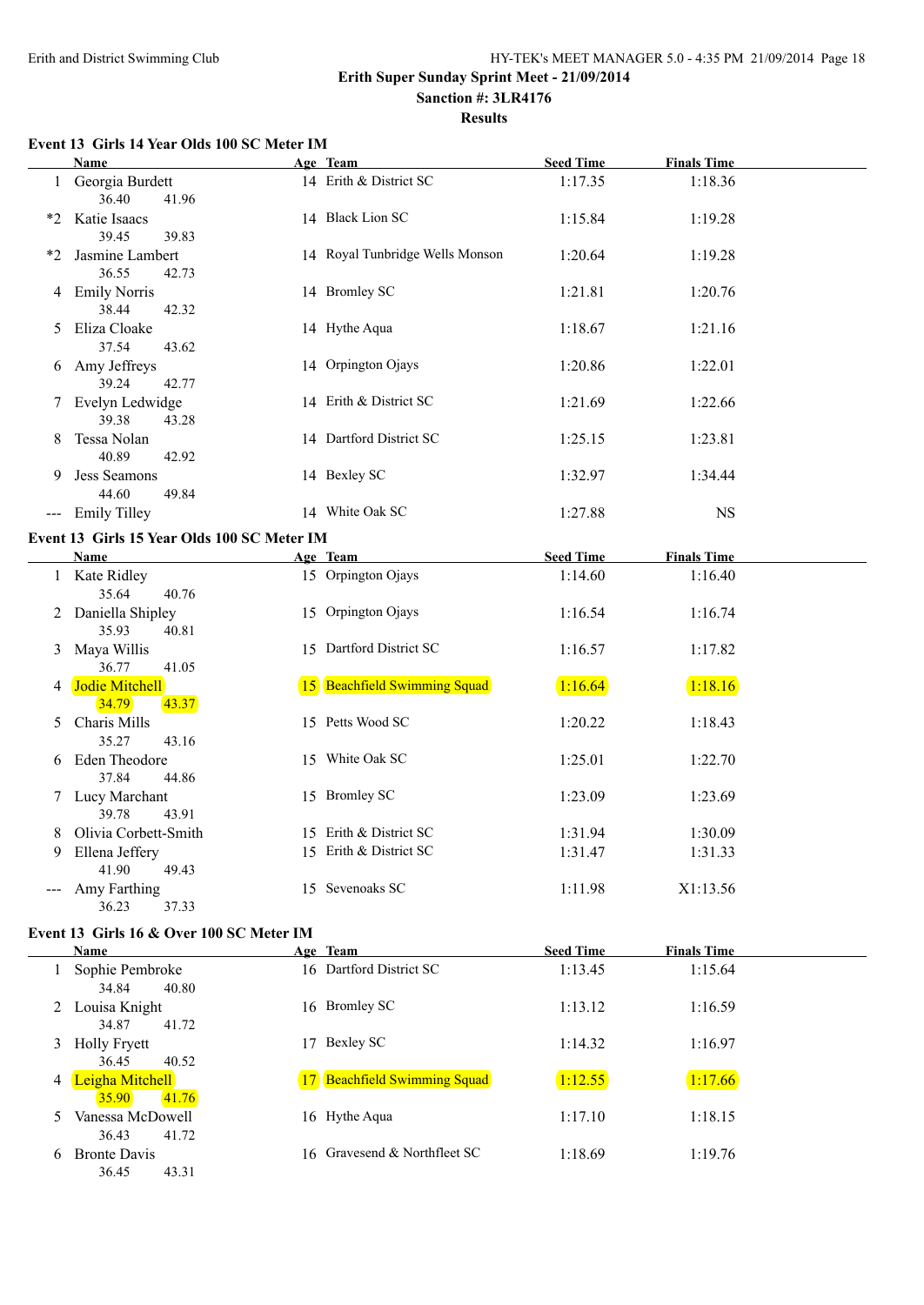**Results**

|   | (Event 13 Girls 16 & Over 100 SC Meter IM)                                       |                              |                  |                    |  |
|---|----------------------------------------------------------------------------------|------------------------------|------------------|--------------------|--|
|   | <b>Name</b>                                                                      | Age Team                     | <b>Seed Time</b> | <b>Finals Time</b> |  |
|   | 7 Emily Yetman<br>37.94<br>42.07                                                 | 16 Gravesend & Northfleet SC | 1:18.27          | 1:20.01            |  |
|   | Jessica Frankland<br>31.35<br>37.65                                              | 17 Petts Wood SC             | 1:08.46          | X1:09.00           |  |
|   | Olivia Fryett                                                                    | 16 Bexley SC                 | 1:26.25          | DQ                 |  |
|   | 7.6 Touch not simultaneous and/or hands not separated - breast<br>40.52<br>47.61 |                              |                  |                    |  |
|   | Emma Oliver                                                                      | 32 Durrington Otters SC      | 1:11.50          | <b>XNS</b>         |  |
|   | --- Emma Johnstone-Burt                                                          | 17 Petts Wood SC             | 1:16.69          | <b>NS</b>          |  |
|   | Event 14 Boys 9 Year Olds 100 SC Meter IM                                        |                              |                  |                    |  |
|   | <b>Name</b>                                                                      | Age Team                     | <b>Seed Time</b> | <b>Finals Time</b> |  |
|   | 1 David Langley<br>43.93<br>49.97                                                | 9 Bexley SC                  | 1:36.66          | 1:33.90            |  |
| 2 | Callum Woolfenden<br>43.14<br>50.91                                              | 9 Bexley SC                  | 1:36.51          | 1:34.05            |  |
| 3 | Jasper Callaway<br>44.32<br>49.87                                                | 9 Dulwich Dolphins SC        | 1:43.28          | 1:34.19            |  |
|   | 4 Noah Enticknap<br>45.63<br>49.21                                               | 9 White Oak SC               | 1:35.93          | 1:34.84            |  |
| 5 | James Sproston<br>45.16<br>57.68                                                 | 9 Erith & District SC        | 2:00.59          | 1:42.84            |  |
| 6 | George Willis<br>49.51<br>56.17                                                  | 9 Dartford District SC       | 1:51.35          | 1:45.68            |  |
|   | Jaedon Lynch<br>50.17<br>55.59                                                   | 9 Dartford District SC       | 1:44.02          | 1:45.76            |  |
| 8 | <b>William Fitzpatrick</b><br>50.58<br>55.83                                     | 9 Beachfield Swimming Squad  | 1:51.73          | 1:46.41            |  |
| 9 | Oliver Romp<br>54.06<br>54.33                                                    | 9 White Oak SC               | 1:47.00          | 1:48.39            |  |
|   | 10 Ivan Flemmy<br>55.86<br>1:02.39                                               | 9 Erith & District SC        | 2:01.75          | 1:58.25            |  |
|   | 11 Thomas Angell<br>58.10<br>1:02.87                                             | 9 Dartford District SC       | 2:00.00          | 2:00.97            |  |
|   | Coby Storey                                                                      | 9 Erith & District SC        | 2:18.34          | DQ                 |  |
|   | 6.2 Left position on the back (other than to initiate a turn) - back             |                              |                  |                    |  |
|   | 59.70<br>58.45                                                                   |                              |                  |                    |  |

# **Event 14 Boys 10 Year Olds 100 SC Meter IM**

|                | <b>Name</b>                             |    | Age Team                     | <b>Seed Time</b> | <b>Finals Time</b> |
|----------------|-----------------------------------------|----|------------------------------|------------------|--------------------|
|                | Harvey Maunders<br>44.94<br>42.85       |    | 10 Erith & District SC       | 1:28.61          | 1:27.79            |
| $\overline{2}$ | Oliver Glen<br>41.64<br>48.40           |    | 10 Sevenoaks SC              | 1:36.03          | 1:30.04            |
| 3              | <b>Edward Sellar</b><br>42.57<br>47.95  |    | 10 Orpington Ojays           | 1:35.95          | 1:30.52            |
| 4              | Daniel Brice<br>51.38<br>41.18          |    | 10 Tonbridge SC              | 1:33.76          | 1:32.56            |
| 5.             | Oliver Isaacs<br>46.39<br>46.81         | 10 | <b>Black Lion SC</b>         | 1:32.38          | 1:33.20            |
| 6              | <b>Charlie Morris</b><br>50.67<br>48.91 |    | 10 Beachfield Swimming Squad | 1:39.67          | 1:39.58            |
|                | Will Dennis<br>51.08<br>52.62           |    | 10 Orpington Ojays           | 2:07.00          | 1:43.70            |
| 8              | Joshua Recardo<br>50.78<br>55.23        | 10 | Erith & District SC          | 1:48.64          | 1:46.01            |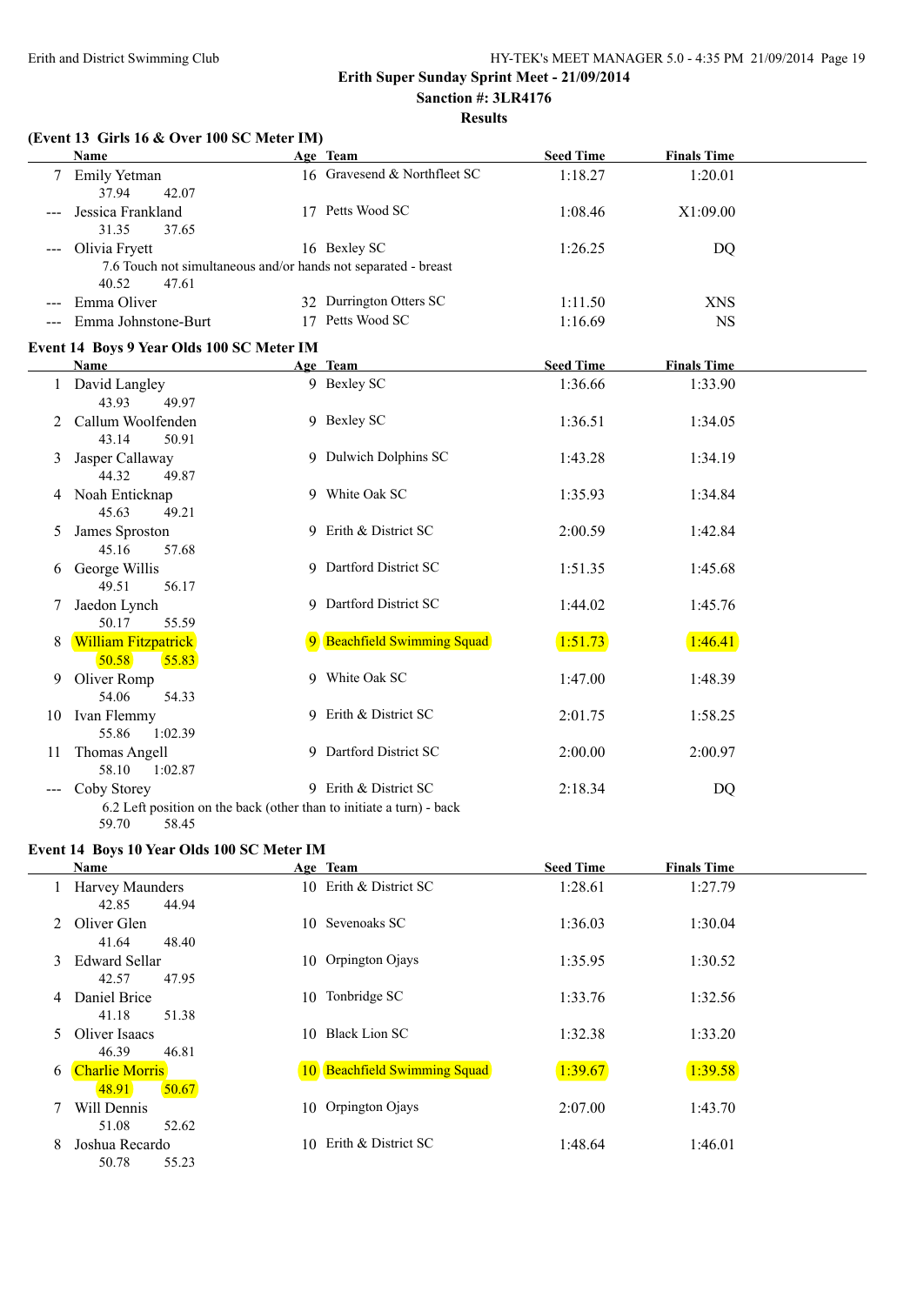#### **Erith Super Sunday Sprint Meet - 21/09/2014 Sanction #: 3LR4176**

# **Results**

### **(Event 14 Boys 10 Year Olds 100 SC Meter IM)**

|                                          | Name                                                         |     | Age Team               | <b>Seed Time</b> | <b>Finals Time</b> |
|------------------------------------------|--------------------------------------------------------------|-----|------------------------|------------------|--------------------|
| 9                                        | <b>Archie Martin</b>                                         |     | 10 Sevenoaks SC        | 1:52.51          | 1:46.42            |
|                                          | 50.44<br>55.98                                               |     |                        |                  |                    |
| 10                                       | Rhys Nolan                                                   |     | 10 Erith & District SC | 2:11.15          | 1:56.96            |
|                                          | 1:01.66<br>55.30                                             |     |                        |                  |                    |
| 11                                       | Jacob Bourdet                                                |     | 10 Erith & District SC | 2:15.87          | 2:06.37            |
|                                          | 1:07.13<br>59.24                                             |     |                        |                  |                    |
| 12                                       | Alex Tonks                                                   |     | 10 Erith & District SC | NT               | 2:12.71            |
|                                          | 1:05.84<br>1:06.87                                           |     |                        |                  |                    |
| 13                                       | <b>Ashton Hayes</b>                                          |     | 10 Erith & District SC | NT               | 2:15.37            |
|                                          | 1:08.92<br>1:06.45                                           |     |                        |                  |                    |
|                                          | --- Edward Pauling                                           |     | 10 Orpington Ojays     | 1:24.60          | X1:24.23           |
|                                          | 39.07<br>45.16                                               |     |                        |                  |                    |
| $\hspace{0.05cm} \ldots \hspace{0.05cm}$ | Joshua Solly                                                 |     | 10 Bexley SC           | 1:29.73          | DQ                 |
|                                          | 7.6 Did not touch at turn or finish with both hands - breast |     |                        |                  |                    |
|                                          | 42.39<br>44.86                                               |     |                        |                  |                    |
| $\qquad \qquad - -$                      | David Akintoye                                               | 10. | Erith & District SC    | NT               | <b>NS</b>          |

#### **Event 14 Boys 11 Year Olds 100 SC Meter IM**

|              | <b>Name</b>                                                                              | Age Team                                                                                                             | <b>Seed Time</b> | <b>Finals Time</b> |  |
|--------------|------------------------------------------------------------------------------------------|----------------------------------------------------------------------------------------------------------------------|------------------|--------------------|--|
| $\mathbf{1}$ | <b>Jack Billings</b>                                                                     | 11 Bromley SC                                                                                                        | 1:21.97          | 1:19.90            |  |
|              | 37.07<br>42.83<br>2 Brandon Harris<br>40.45<br>41.62                                     | 11 Beachfield Swimming Squad                                                                                         | 1:22.40          | 1:22.07            |  |
|              | 3 Edison Hammond<br>40.51<br>45.61                                                       | 11 Sevenoaks SC                                                                                                      | 1:27.23          | 1:26.12            |  |
|              | 4 Leon Santer<br>40.12<br>48.06                                                          | 11 Hythe Aqua                                                                                                        | 1:26.97          | 1:28.18            |  |
| 5            | Max Moulton<br>44.78<br>44.57                                                            | 11 Dartford District SC                                                                                              | 1:27.65          | 1:29.35            |  |
|              | 6 Casey O'Connor<br>43.40<br>46.22                                                       | 11 Folkestone SC                                                                                                     | 1:27.46          | 1:29.62            |  |
| 7            | Tristan Calvo<br>42.26<br>48.33                                                          | 11 Hythe Aqua                                                                                                        | 1:31.64          | 1:30.59            |  |
| 8            | Oscar Wilson<br>46.16<br>45.92                                                           | 11 Dartford District SC                                                                                              | 1:33.72          | 1:32.08            |  |
| 9.           | Jeffrey Akintolu<br>44.23<br>50.31                                                       | 11 Erith & District SC                                                                                               | 1:43.53          | 1:34.54            |  |
|              | 10 Xavier Gonsalves<br>46.22<br>50.29                                                    | 11 Folkestone SC                                                                                                     | 1:35.64          | 1:36.51            |  |
|              | 11 Joshua Sands<br>48.38<br>48.17                                                        | 11 White Oak SC                                                                                                      | 1:35.53          | 1:36.55            |  |
|              | 12 Reece Hayes<br>49.46<br>51.59                                                         | 11 Erith & District SC                                                                                               | 1:39.41          | 1:41.05            |  |
|              | 13 Samuel Burdett<br>51.26<br>54.05                                                      | 11 Erith & District SC                                                                                               | 1:40.92          | 1:45.31            |  |
|              | 14 Andrew Fastiggi<br>50.11<br>56.73                                                     | 11 Bexley SC                                                                                                         | 1:37.06          | 1:46.84            |  |
|              | 15 Ethan Kett<br>55.24<br>52.14                                                          | 11 Erith & District SC                                                                                               | 1:50.44          | 1:47.38            |  |
|              | 16 Max Gilbey<br>52.07<br>59.39                                                          | 11 Erith & District SC                                                                                               | 1:54.56          | 1:51.46            |  |
| --- 1        | George Wise<br>43.25<br>50.91                                                            | 11 Dartford District SC<br>7.1 Single fly kick not started during propulsive part of 1st arm pull or not followed by | 1:34.00          | <b>DQ</b>          |  |
|              | --- Harry Collins<br>8.2 Arms not brought forward over the water - fly<br>41.98<br>50.57 | 11 Bexley SC                                                                                                         | 1:40.92          | DQ                 |  |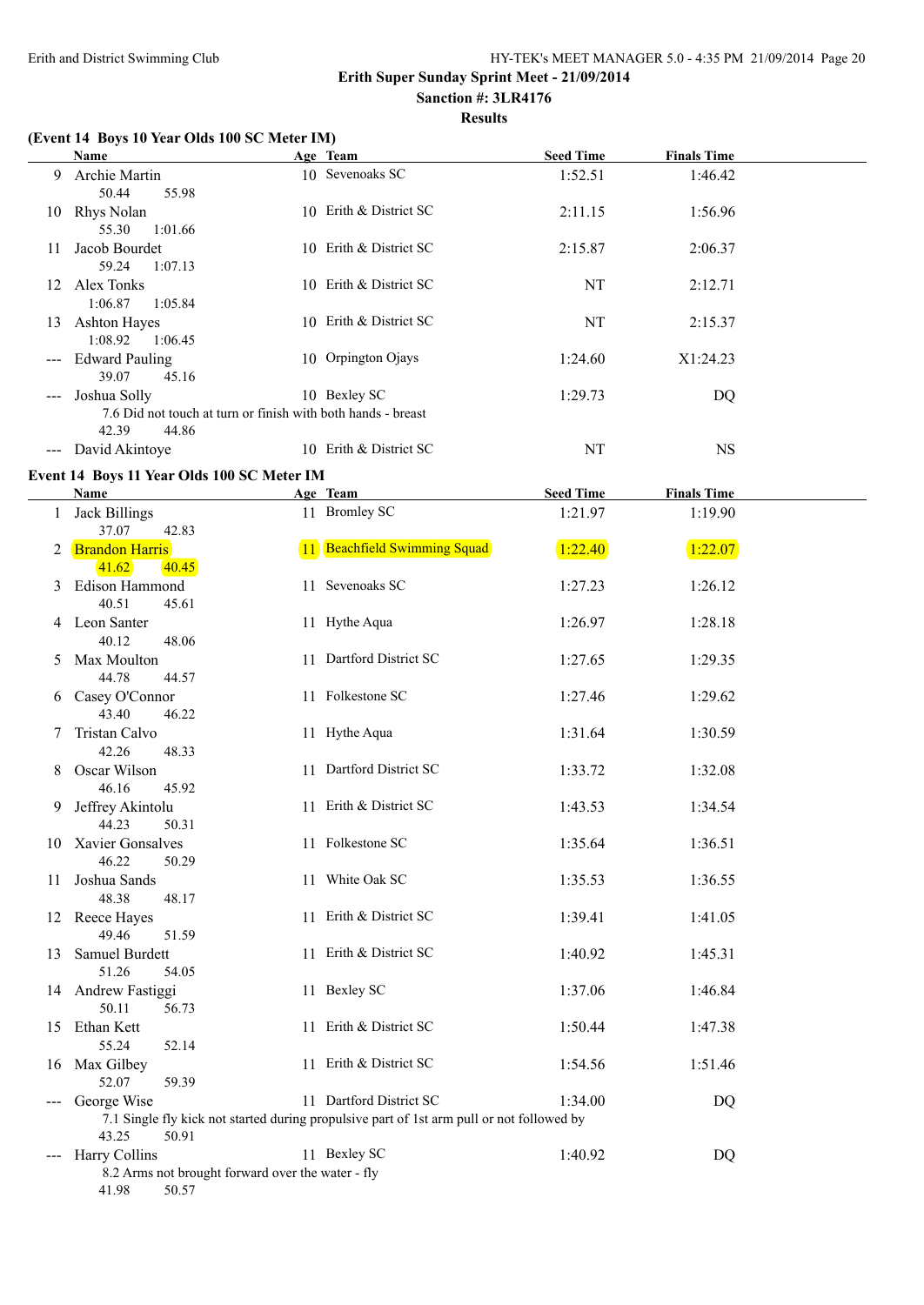# **Sanction #: 3LR4176**

**Results**

|       | (Event 14 Boys 11 Year Olds 100 SC Meter IM)<br><b>Name</b> | Age Team                                                                                       | <b>Seed Time</b> | <b>Finals Time</b> |  |
|-------|-------------------------------------------------------------|------------------------------------------------------------------------------------------------|------------------|--------------------|--|
| ---   | James Wilson<br>46.02<br>47.48                              | 11 Sevenoaks SC<br>7.4 Leg movements not simultaneous (alternating leg movement) - breast      | 1:34.10          | <b>DQ</b>          |  |
|       | Event 14 Boys 12 Year Olds 100 SC Meter IM                  |                                                                                                |                  |                    |  |
|       | Name                                                        | Age Team                                                                                       | <b>Seed Time</b> | <b>Finals Time</b> |  |
|       | 1 Adam Harris<br>36.27<br>41.68                             | 12 Maidstone SC                                                                                | 1:21.16          | 1:17.95            |  |
|       | 2 Evgueni Peytchev<br>36.96<br>42.90                        | 12 Bromley SC                                                                                  | 1:20.27          | 1:19.86            |  |
| 3     | James Angell<br>37.57<br>42.50                              | 12 Dartford District SC                                                                        | 1:21.16          | 1:20.07            |  |
|       | 4 Benjamin Bello-Mendoza<br>39.47<br>42.57                  | 12 Bromley SC                                                                                  | 1:24.70          | 1:22.04            |  |
| 5     | Dominic Percy<br>39.03<br>43.64                             | 12 Sevenoaks SC                                                                                | 1:21.00          | 1:22.67            |  |
| 6     | Shaun Thrower<br>40.00<br>45.97                             | 12 Gravesend & Northfleet SC                                                                   | 1:26.99          | 1:25.97            |  |
| 7     | Benjamin Luxford<br>38.91<br>47.16                          | 12 White Oak SC                                                                                | 1:30.17          | 1:26.07            |  |
| 8     | <b>Brett Baker</b><br>40.60<br>45.80                        | 12 Bexley SC                                                                                   | 1:29.75          | 1:26.40            |  |
| 9     | Connor Parker<br>40.74<br>46.27                             | 12 Erith & District SC                                                                         | 1:26.80          | 1:27.01            |  |
|       | 10 Ethan Hunter<br>41.81<br>45.50                           | 12 Sevenoaks SC                                                                                | 1:26.91          | 1:27.31            |  |
|       | 11 Frederick Corder<br>42.12<br>50.37                       | 12 Erith & District SC                                                                         | 1:30.30          | 1:32.49            |  |
|       | 12 Jacob Gaskell<br>45.13<br>52.08                          | 12 Bromley SC                                                                                  | 1:38.59          | 1:37.21            |  |
| 13    | Josh Hurley<br>44.45<br>53.22                               | 12 Dartford District SC                                                                        | 1:37.49          | 1:37.67            |  |
|       | 14 Sebastian Sefedini<br>47.16<br>52.83                     | 12 Dartford District SC                                                                        | 1:46.00          | 1:39.99            |  |
|       | 15 George Beckley<br>55.38<br>50.64                         | 12 White Oak SC                                                                                | 1:35.00          | 1:46.02            |  |
| $---$ | Jacob Minchin<br>52.29<br>50.61                             | 12 Erith & District SC<br>6.2 Left position on the back (other than to initiate a turn) - back | 1:43.06          | <b>DQ</b>          |  |

### **Event 14 Boys 13 Year Olds 100 SC Meter IM**

|   | <b>Name</b>                                      | Age Team                     | <b>Seed Time</b> | <b>Finals Time</b> |  |
|---|--------------------------------------------------|------------------------------|------------------|--------------------|--|
|   | Christopher Lee<br>41.24<br>35.57                | 13 Sevenoaks SC              | 1:16.63          | 1:16.81            |  |
|   | 2 Lewis Hayes<br>36.27<br>40.94                  | Erith & District SC<br>13.   | 1:17.65          | 1:17.21            |  |
| 3 | Campbell Crouser<br>43.84<br>36.63               | 13 Gravesend & Northfleet SC | 1:20.89          | 1:20.47            |  |
| 4 | Morgan West<br>44.02<br>38.15                    | 13 Folkestone SC             | 1:20.42          | 1:22.17            |  |
| 5 | Tyler Hayes                                      | 13 Erith & District SC       | 1:32.80          | 1:22.30            |  |
| 6 | 38.39<br>43.91<br>James Benn                     | Sevenoaks SC<br>13.          | 1:24.31          | 1:23.64            |  |
|   | 41.37<br>42.27<br>Joshua Clark<br>39.12<br>46.44 | Dartford District SC<br>13.  | 1:24.40          | 1:25.56            |  |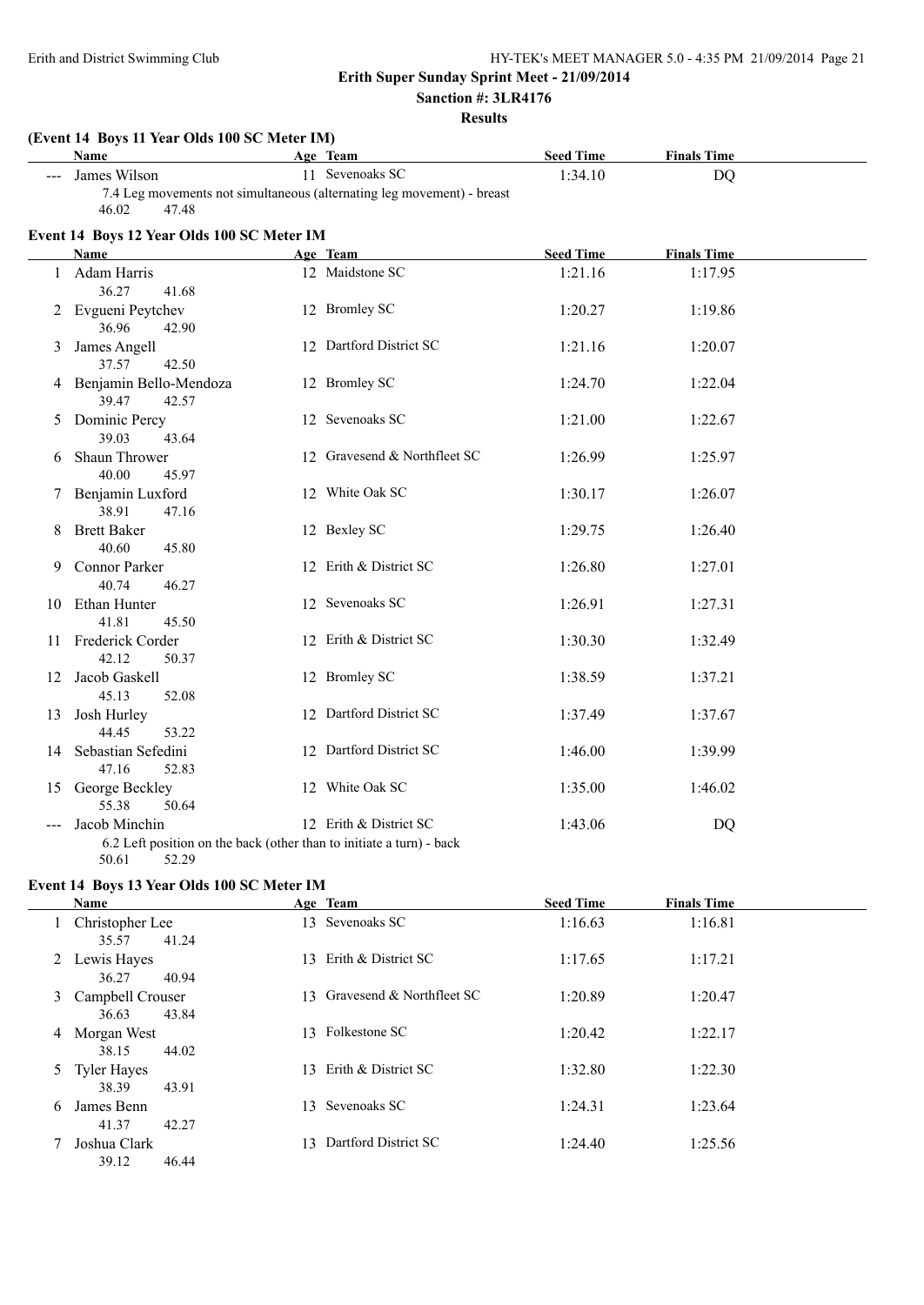#### **Results**

#### **(Event 14 Boys 13 Year Olds 100 SC Meter IM)**

|   | <b>Name</b>                                                          | Age Team                               | <b>Seed Time</b> | <b>Finals Time</b> |  |
|---|----------------------------------------------------------------------|----------------------------------------|------------------|--------------------|--|
| 8 | James Simmons<br>41.02<br>45.08                                      | Erith & District SC<br>13 <sup>7</sup> | 1:31.34          | 1:26.10            |  |
| 9 | Nathan Butterworth<br>39.97<br>46.88                                 | 13 Erith & District SC                 | 1:25.98          | 1:26.85            |  |
|   | --- Louis Costello-Wright<br>45.10<br>39.75                          | Maidstone SC<br>13.                    | 1:24.50          | X1:24.85           |  |
|   | --- Sean Pereira<br>8.3 Movements of the legs not simultaneous - fly | 13 Erith & District SC                 | 1:38.30          | DO                 |  |
|   | 41.28<br>45.77                                                       |                                        |                  |                    |  |

#### **Event 14 Boys 14 Year Olds 100 SC Meter IM**

|                                                                                                                                                                                                                                                                                                                                                                                              | Name            |                                                | Age Team                                                                         | <b>Seed Time</b> | <b>Finals Time</b> |  |
|----------------------------------------------------------------------------------------------------------------------------------------------------------------------------------------------------------------------------------------------------------------------------------------------------------------------------------------------------------------------------------------------|-----------------|------------------------------------------------|----------------------------------------------------------------------------------|------------------|--------------------|--|
|                                                                                                                                                                                                                                                                                                                                                                                              | Joseph Dobb     |                                                | 14 Bromley SC                                                                    | 1:18.94          | 1:10.99            |  |
|                                                                                                                                                                                                                                                                                                                                                                                              | 34.79           | 36.20                                          |                                                                                  |                  |                    |  |
| 2                                                                                                                                                                                                                                                                                                                                                                                            | Jake Potter     |                                                | 14 Petts Wood SC                                                                 | 1:16.09          | 1:13.92            |  |
|                                                                                                                                                                                                                                                                                                                                                                                              | 35.06           | 38.86                                          |                                                                                  |                  |                    |  |
| 3                                                                                                                                                                                                                                                                                                                                                                                            | Kai Salih       |                                                | 14 Petts Wood SC                                                                 | 1:15.58          | 1:15.47            |  |
|                                                                                                                                                                                                                                                                                                                                                                                              | 34.21           | 41.26                                          |                                                                                  |                  |                    |  |
| 4                                                                                                                                                                                                                                                                                                                                                                                            | Jake Turner     |                                                | 14 Erith & District SC                                                           | 1:25.03          | 1:23.39            |  |
|                                                                                                                                                                                                                                                                                                                                                                                              | 39.47           | 43.92                                          |                                                                                  |                  |                    |  |
| $\frac{1}{2} \frac{1}{2} \frac{1}{2} \frac{1}{2} \frac{1}{2} \frac{1}{2} \frac{1}{2} \frac{1}{2} \frac{1}{2} \frac{1}{2} \frac{1}{2} \frac{1}{2} \frac{1}{2} \frac{1}{2} \frac{1}{2} \frac{1}{2} \frac{1}{2} \frac{1}{2} \frac{1}{2} \frac{1}{2} \frac{1}{2} \frac{1}{2} \frac{1}{2} \frac{1}{2} \frac{1}{2} \frac{1}{2} \frac{1}{2} \frac{1}{2} \frac{1}{2} \frac{1}{2} \frac{1}{2} \frac{$ | Tommy Bridge    |                                                | 14 White Oak SC                                                                  | 1:17.03          | DQ                 |  |
|                                                                                                                                                                                                                                                                                                                                                                                              |                 |                                                | 6.3 Totally submerged, (except for first 15m following the start or turn) - back |                  |                    |  |
|                                                                                                                                                                                                                                                                                                                                                                                              | 34.70           | 39.97                                          |                                                                                  |                  |                    |  |
|                                                                                                                                                                                                                                                                                                                                                                                              | --- Kavan Swain |                                                | 14 Dartford District SC                                                          | 1:16.00          | DQ                 |  |
|                                                                                                                                                                                                                                                                                                                                                                                              |                 | 8.3 Alternating movement of legs or feet - fly |                                                                                  |                  |                    |  |
|                                                                                                                                                                                                                                                                                                                                                                                              | 35.75           | 41.18                                          |                                                                                  |                  |                    |  |

#### **Event 14 Boys 15 Year Olds 100 SC Meter IM**

|    | <b>Name</b>                            | Age Team                     | <b>Seed Time</b> | <b>Finals Time</b> |  |
|----|----------------------------------------|------------------------------|------------------|--------------------|--|
|    | James Vick<br>31.81<br>35.62           | 15 Erith & District SC       | 1:08.81          | 1:07.43            |  |
|    | Benjamin Coe<br>31.69<br>37.12         | 15 Petts Wood SC             | 1:09.55          | 1:08.81            |  |
|    | Sam Delatouche<br>31.60<br>38.09       | 15 Erith & District SC       | 1:13.09          | 1:09.69            |  |
| 4  | James Beele<br>33.17<br>36.85          | 15 Petts Wood SC             | 1:09.53          | 1:10.02            |  |
| 5. | Myles Ellis<br>31.86<br>38.34          | 15 Erith & District SC       | 1:10.84          | 1:10.20            |  |
| 6  | Max Parris<br>34.21<br>39.67           | 15 Dartford District SC      | 1:15.20          | 1:13.88            |  |
|    | Kavan Zurita<br>34.24<br>39.85         | 15 Erith & District SC       | 1:15.65          | 1:14.09            |  |
| 8  | Ryan Hayes<br>33.85<br>40.60           | 15 Erith & District SC       | 1:13.40          | 1:14.45            |  |
| 9  | George Adam<br>36.14<br>39.53          | 15 Bromley SC                | 1:16.15          | 1:15.67            |  |
| 10 | <b>Keenan Foster</b><br>36.37<br>43.08 | 15 Beachfield Swimming Squad | 1:17.17          | 1:19.45            |  |
| 11 | Harry Casserley<br>37.35<br>43.47      | 15 Erith & District SC       | 1:27.37          | 1:20.82            |  |
| 12 | Joshua Moran<br>37.79<br>43.54         | 15 Bexley SC                 | 1:34.05          | 1:21.33            |  |
| 13 | Luke Murray<br>39.13<br>42.76          | 15 Bexley SC                 | 1:24.11          | 1:21.89            |  |
|    | Ali Jackson                            | 15 Bexley SC                 | 1:37.05          | <b>NS</b>          |  |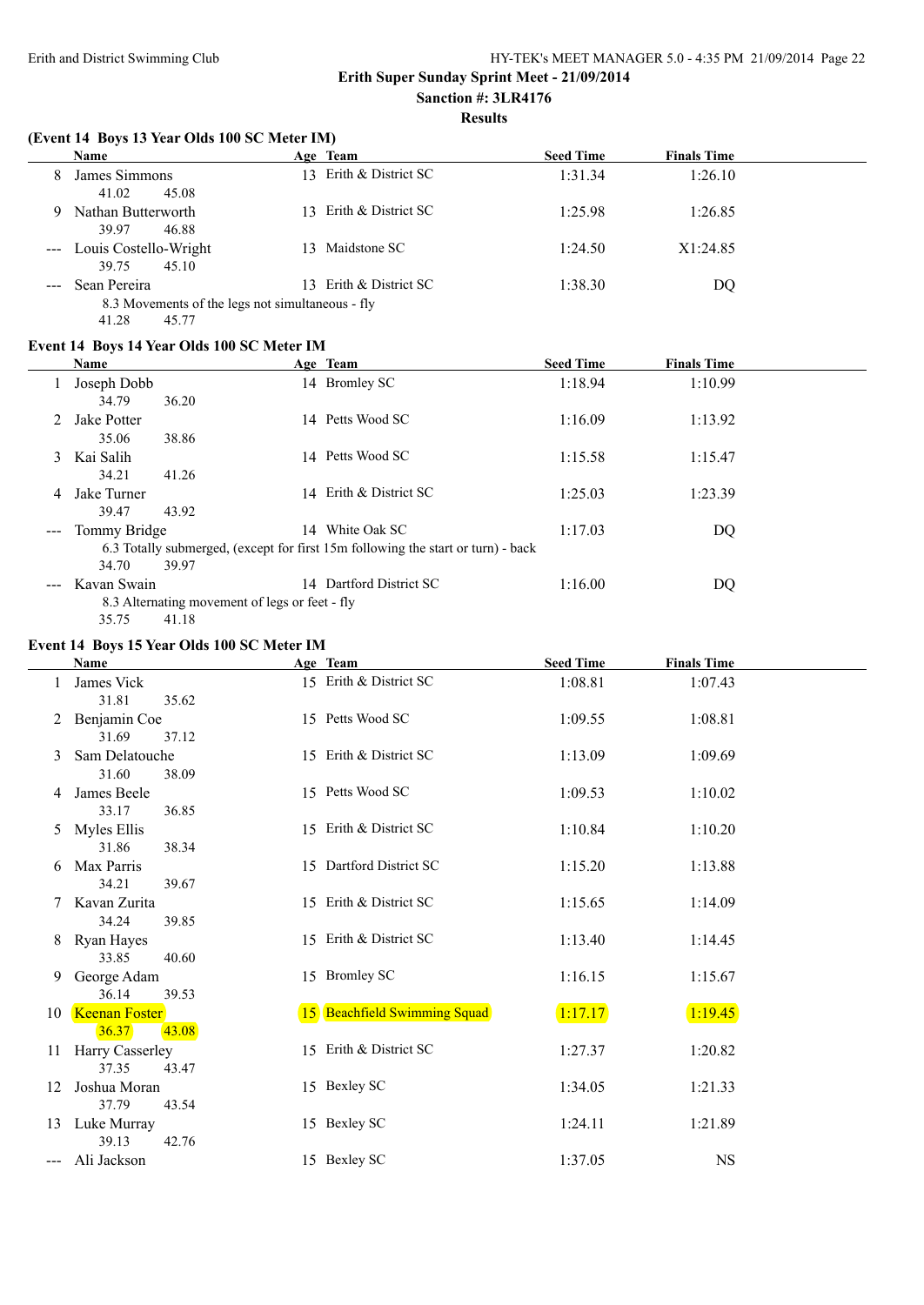$\overline{a}$ 

#### Erith and District Swimming Club HY-TEK's MEET MANAGER 5.0 - 4:35 PM 21/09/2014 Page 23

#### **Erith Super Sunday Sprint Meet - 21/09/2014 Sanction #: 3LR4176**

**Results**

#### **Event 14 Boys 16 & Over 100 SC Meter IM**

|   | Name                                  |    | Age Team               | <b>Seed Time</b> | <b>Finals Time</b> |
|---|---------------------------------------|----|------------------------|------------------|--------------------|
|   | Alexander Din<br>30.74<br>37.26       |    | 16 Bromley SC          | 1:10.85          | 1:08.00            |
| 2 | George Leigh<br>32.05<br>36.68        |    | 17 Erith & District SC | 1:09.75          | 1:08.73            |
|   | 3 Kwende Blair-Ford<br>33.39<br>36.27 | 17 | <b>Bromley SC</b>      | 1:09.89          | 1:09.66            |
| 4 | Tommy Cowell<br>32.48<br>38.09        | 19 | Erith & District SC    | 1:10.77          | 1:10.57            |
|   | Ethan Barry<br>37.04<br>37.17         | 16 | Dartford District SC   | 1:15.64          | 1:14.21            |

#### **Event 15 Girls 9 Year Olds 50 SC Meter Backstroke**

|    | Name                     |    | Age Team                         | <b>Seed Time</b> | <b>Finals Time</b> |  |
|----|--------------------------|----|----------------------------------|------------------|--------------------|--|
|    | Ruby Rayner              |    | 9 Bromley SC                     | 43.13            | 44.21              |  |
| 2  | Lily Meers               | 9  | <b>Bromley SC</b>                | 47.16            | 45.58              |  |
| 3  | Libby West               | 9  | Folkestone SC                    | 45.86            | 45.71              |  |
| 4  | <b>Lilly Durnford</b>    | 9  | <b>Beachfield Swimming Squad</b> | 47.74            | 47.41              |  |
| 5  | Sophie Hughes            |    | 9 Folkestone SC                  | 46.44            | 47.42              |  |
| 6  | Amy Tingley              | 9. | Folkestone SC                    | 49.50            | 47.53              |  |
|    | Ema Calvo                | 9. | Hythe Aqua                       | 46.20            | 48.74              |  |
| 8  | Lenka Carter             | 9. | <b>Bromley SC</b>                | 47.18            | 48.91              |  |
| 9  | Katie Billings           | 9  | <b>Bromley SC</b>                | 52.38            | 49.78              |  |
| 10 | Paige Fincham            | 9  | Canvey Island SC                 | 50.77            | 50.06              |  |
| 11 | Evie Martin              | 9  | Dartford District SC             | NT               | 50.48              |  |
| 12 | Cordelia Greatwood       | 9. | <b>Bromley SC</b>                | 47.82            | 50.91              |  |
| 13 | Amelia Middleton         | 9  | Beckenham SC                     | 52.30            | 50.96              |  |
| 14 | Jaipreet Ladher          | 9  | Dartford District SC             | 51.86            | 51.75              |  |
| 15 | Olivia Young             | 9  | Folkestone SC                    | 51.53            | 52.66              |  |
| 16 | <b>Eleanor Rackstraw</b> | 9  | Dartford District SC             | 55.82            | 52.81              |  |
| 17 | Grace Akinje             | 9. | Erith & District SC              | NT               | 54.74              |  |
| 18 | Amelia Brian             | 9. | Bexley SC                        | 54.00            | 55.03              |  |
| 19 | Rose Meers               | 9  | <b>Bromley SC</b>                | 57.53            | 57.25              |  |
| 20 | Millie Piercy            | 9  | Canvey Island SC                 | 59.93            | 57.36              |  |
| 21 | Fern Partington          | 9  | White Oak SC                     | 49.00            | 57.38              |  |
| 22 | <b>Harriet Parris</b>    | 9  | Dartford District SC             | 59.57            | 58.24              |  |
| 23 | Georgia Turner           | 9  | Erith & District SC              | NT               | 58.38              |  |
| 24 | Libby Coe                | 9  | White Oak SC                     | 49.00            | 59.32              |  |
| 25 | <b>Bethany Burke</b>     | 9  | Dartford District SC             | 56.58            | 1:00.94            |  |
| 26 | Gabriella Kemp           | 9  | Canvey Island SC                 | NT               | 1:09.64            |  |

#### **Event 15 Girls 10 Year Olds 50 SC Meter Backstroke**

|     | Name                   |     | Age Team                | <b>Seed Time</b> | <b>Finals Time</b> |  |
|-----|------------------------|-----|-------------------------|------------------|--------------------|--|
|     | <b>Emily Davis</b>     |     | 10 Bexley SC            | 40.10            | 38.48              |  |
|     | Daisy Widdowson        |     | 10 Sevenoaks SC         | 40.21            | 39.39              |  |
| 3   | Mathilda Barrett       |     | 10 Orpington Ojays      | 40.79            | 41.25              |  |
|     | 4 Gabriella Arduino    |     | 10 Sevenoaks SC         | 40.93            | 41.87              |  |
|     | 5 Holly Colwell        |     | 10 Black Lion SC        | 41.70            | 42.22              |  |
| 6.  | <b>Brooke Robinson</b> | 10. | White Oak SC            | 42.94            | 43.04              |  |
|     | Jasmine Wallace        | 10. | Sevenoaks SC            | 43.19            | 43.11              |  |
| 8   | Eliza Powell           |     | 10 Bromley SC           | 44.39            | 43.26              |  |
| 9   | Lilie Chambers         |     | 10 Dartford District SC | 52.22            | 44.96              |  |
| 10  | Lanan Harris           | 10. | Maidstone SC            | 45.05            | 45.28              |  |
| 11  | Rebecca Hori           |     | 10 Erith & District SC  | 49.96            | 47.33              |  |
| 12  | Lucy Beckley           | 10  | White Oak SC            | 44.20            | 47.77              |  |
| 13. | Kacey-May Smith        | 10. | Erith & District SC     | 48.25            | 47.98              |  |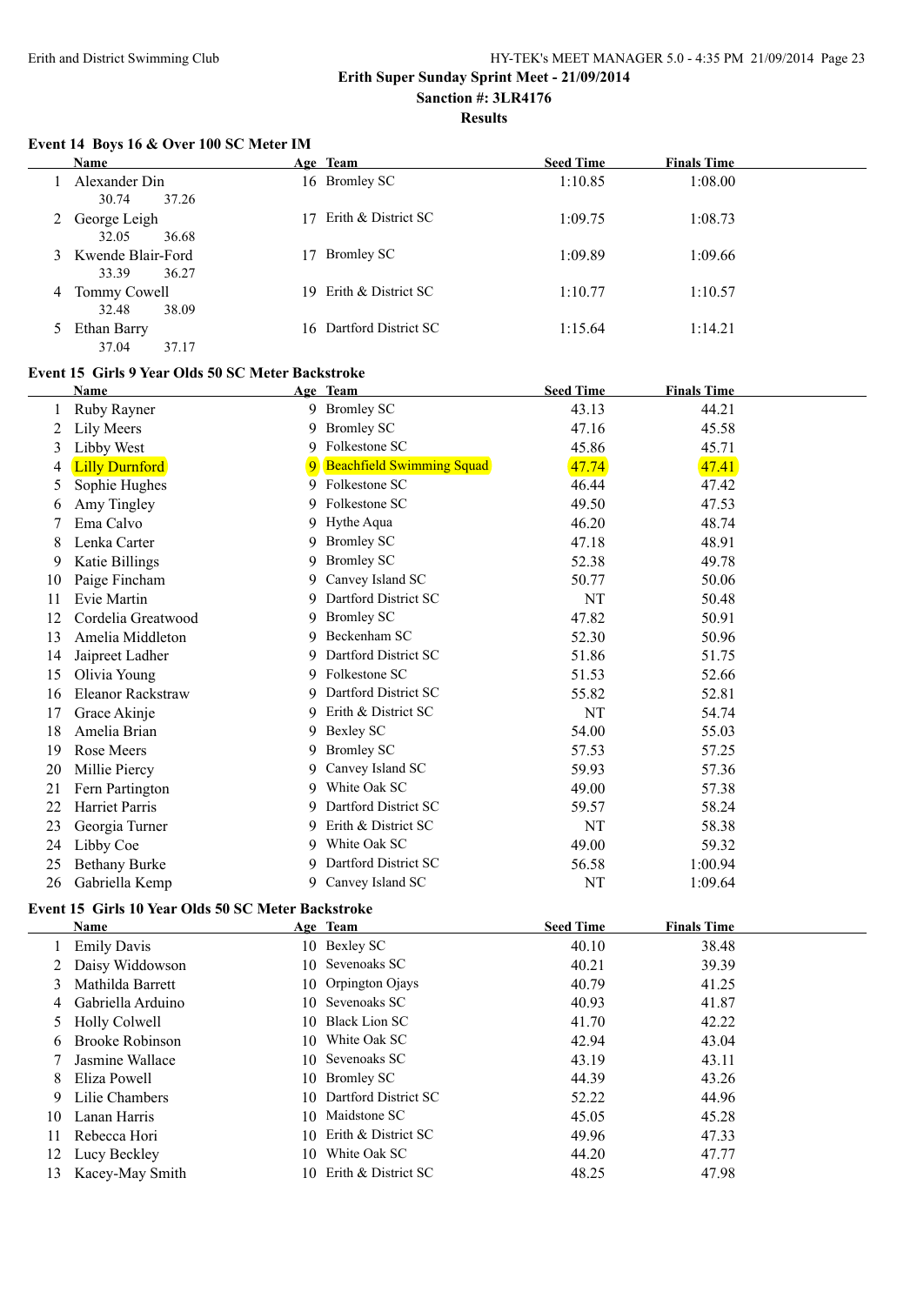#### **Sanction #: 3LR4176 Results**

## **(Event 15 Girls 10 Year Olds 50 SC Meter Backstroke)**

|                      | Name                                                          |     | Age Team                     | <b>Seed Time</b> | <b>Finals Time</b> |
|----------------------|---------------------------------------------------------------|-----|------------------------------|------------------|--------------------|
| 14                   | Elizabeth Follis                                              |     | 10 Bromley SC                | 47.47            | 48.69              |
| 15                   | Mia Green                                                     | 10. | Erith & District SC          | 50.14            | 48.76              |
| 16                   | <b>Grace Dolman</b>                                           |     | 10 Beachfield Swimming Squad | 50.57            | 49.17              |
| 17                   | Beth Sumner                                                   |     | 10 Bexley SC                 | 49.37            | 49.62              |
| 18                   | Ellen Jeffreys                                                |     | 10 Bromley SC                | 46.14            | 49.70              |
| 19                   | Georgia Moore                                                 | 10- | Bexley SC                    | 51.00            | 49.75              |
| 20                   | Madeline Black                                                | 10  | <b>Bromley SC</b>            | 49.57            | 50.62              |
| 21                   | Emily Williams                                                |     | 10 Sevenoaks SC              | 47.50            | 50.73              |
| 22                   | Liberty Anscomb                                               | 10- | Dartford District SC         | 49.73            | 52.53              |
| 23                   | Abi Chatten                                                   |     | 10 Erith & District SC       | 54.41            | 53.61              |
| 24                   | Christy Barker                                                |     | 10 Orpington Ojays           | 56.00            | 53.66              |
| 25                   | Katie Gough                                                   |     | 10 Orpington Ojays           | 55.32            | 57.46              |
|                      | Katie Vowell                                                  |     | 10 Sevenoaks SC              | 39.24            | <b>XDQ</b>         |
|                      | 6.2 Left position on the back (other than to initiate a turn) |     |                              |                  |                    |
| $\sim$ $\sim$ $\sim$ | Lucy Hudson                                                   | 10- | Sevenoaks SC                 | 47.32            | DQ                 |
|                      | 6.2 Left position on the back (other than to initiate a turn) |     |                              |                  |                    |

#### **Event 15 Girls 11 Year Olds 50 SC Meter Backstroke**

|    | <b>Name</b>                                                   |    | Age Team                     | <b>Seed Time</b> | <b>Finals Time</b> |
|----|---------------------------------------------------------------|----|------------------------------|------------------|--------------------|
| 1  | Charlotte Clark                                               |    | 11 Erith & District SC       | 39.89            | 38.82              |
| 2  | Matilda Durrant                                               |    | 11 Beachfield Swimming Squad | 39.34            | 40.03              |
| 3  | Lily Lambert                                                  |    | 11 Hythe Aqua                | 39.10            | 40.80              |
| 4  | Evelyne Carter                                                | 11 | Hythe Aqua                   | 39.25            | 40.98              |
| 5  | Megan Parker                                                  | 11 | Erith & District SC          | 44.20            | 41.64              |
| 6  | Laura Wright                                                  | 11 | Sevenoaks SC                 | 43.29            | 41.78              |
|    | Alicia Foreman                                                | 11 | Orpington Ojays              | 45.60            | 42.10              |
| 8  | Hannah Logan                                                  | 11 | Canvey Island SC             | 42.06            | 42.41              |
| 9  | Megan Cave                                                    | 11 | Erith & District SC          | 42.15            | 42.53              |
| 10 | Isabel Tyler                                                  | 11 | Sevenoaks SC                 | 43.55            | 42.80              |
| 11 | Ellis Kottas                                                  |    | 11 Petts Wood SC             | 43.94            | 43.02              |
| 12 | Scarlett Orchard                                              |    | 11 Bexley SC                 | 52.51            | 43.06              |
| 13 | Kiara Perdono                                                 |    | 11 Erith & District SC       | 42.97            | 43.62              |
| 14 | Isabella Husted                                               | 11 | Erith & District SC          | 45.33            | 43.70              |
| 15 | Ellis Chatten                                                 |    | 11 Erith & District SC       | 42.27            | 43.76              |
| 16 | Louise Hadler                                                 |    | 11 White Oak SC              | 46.50            | 44.36              |
| 17 | Jessica Bacon                                                 | 11 | <b>Bexley SC</b>             | 43.30            | 44.81              |
| 18 | Melodie Paine                                                 |    | 11 Folkestone SC             | 44.90            | 44.90              |
| 19 | Taisha Clare                                                  | 11 | Erith & District SC          | 44.18            | 45.94              |
| 20 | Isla Kasapadis                                                |    | 11 White Oak SC              | 48.00            | 46.08              |
| 21 | <b>Tilly Burgess</b>                                          |    | 11 Erith & District SC       | 47.12            | 46.47              |
| 22 | <b>Abbie Fitzpatrick</b>                                      |    | 11 Beachfield Swimming Squad | 44.93            | 48.18              |
| 23 | Lucia Grant                                                   |    | 11 Bexley SC                 | 59.16            | 48.20              |
| 24 | Skye Kukiatkul                                                | 11 | Erith & District SC          | 48.87            | 49.23              |
| 25 | Kitty Beattie                                                 | 11 | Erith & District SC          | 53.62            | 50.49              |
| 26 | <b>Felicity Meeke</b>                                         | 11 | <b>Bexley SC</b>             | 55.57            | 50.75              |
| 27 | Madeleine Kemp                                                | 11 | Canvey Island SC             | 56.55            | 52.19              |
|    | Ellie Vowell                                                  | 11 | Sevenoaks SC                 | 35.79            | X36.37             |
|    | Rose Compton                                                  | 11 | Sevenoaks SC                 | 36.90            | X37.54             |
|    | Ellie Harden                                                  | 11 | Orpington Ojays              | 37.89            | X37.92             |
|    | Madeline Carr                                                 |    | 11 Bexley SC                 | 47.48            | DQ                 |
|    | 6.2 Left position on the back (other than to initiate a turn) |    |                              |                  |                    |
|    | Isobel Young                                                  |    | 11 Folkestone SC             | 46.77            | DQ                 |
|    | 6.2 Left position on the back (other than to initiate a turn) |    |                              |                  |                    |
|    | Madeleine Groves                                              |    | 11 Erith & District SC       | 43.61            | DQ                 |
|    | 6.2 Left position on the back (other than to initiate a turn) |    |                              |                  |                    |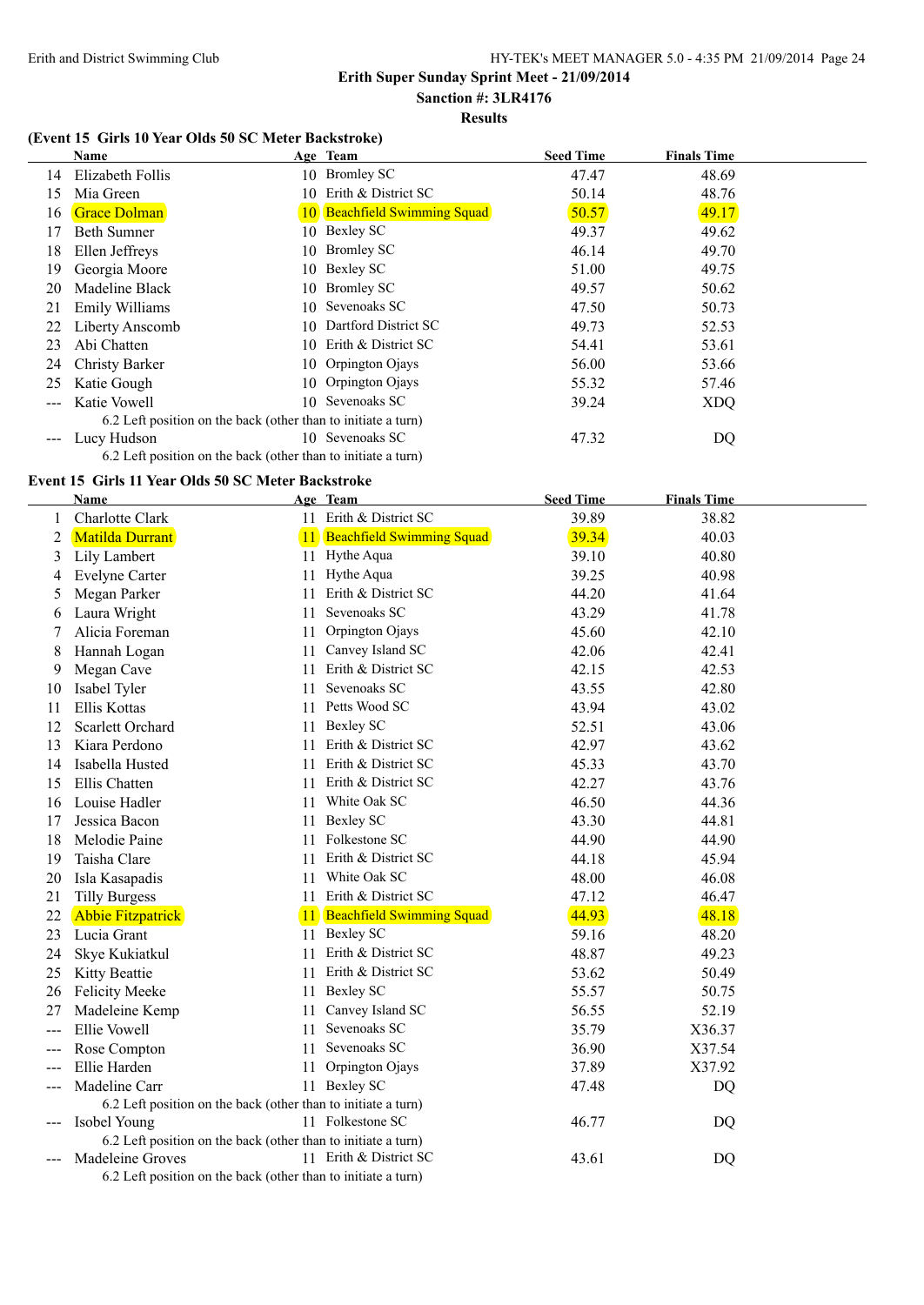# **Results**

## **(Event 15 Girls 11 Year Olds 50 SC Meter Backstroke)**

|     | <b>Name</b>                                                   |    | Age Team                                                                                   | <b>Seed Time</b> | <b>Finals Time</b>  |  |
|-----|---------------------------------------------------------------|----|--------------------------------------------------------------------------------------------|------------------|---------------------|--|
|     | Aimee Shanks                                                  |    | 11 Black Lion SC                                                                           | 40.87            | DQ                  |  |
|     | 6.2 Left position on the back (other than to initiate a turn) |    |                                                                                            |                  |                     |  |
|     | Ella Ransley                                                  |    | 11 Folkestone SC                                                                           | 43.28            | DQ                  |  |
|     | 6.2 Left position on the back (other than to initiate a turn) |    |                                                                                            |                  |                     |  |
|     | Event 16 Boys 9 Year Olds 50 SC Meter Breaststroke            |    |                                                                                            |                  |                     |  |
|     | <b>Name</b>                                                   |    | Age Team                                                                                   | <b>Seed Time</b> | <b>Finals Time</b>  |  |
|     | Daniel Wilding                                                |    | 9 Erith & District SC                                                                      | 51.31            | 50.86               |  |
| 2   | Callum Woolfenden                                             |    | 9 Bexley SC                                                                                | 54.83            | 52.44               |  |
| 3   | David Langley                                                 | 9  | Bexley SC                                                                                  | 53.89            | 53.44               |  |
| 4   | Jaedon Lynch                                                  | 9  | Dartford District SC                                                                       | 53.35            | 53.68               |  |
| 5   | Liam Carr                                                     | 9  | <b>Bexley SC</b>                                                                           | 1:00.50          | 56.01               |  |
| 6   | James Sproston                                                | 9  | Erith & District SC                                                                        | 1:04.56          | 56.87               |  |
|     | Jamie Caller                                                  | 9  | <b>Black Lion SC</b>                                                                       | 1:05.79          | 57.55               |  |
| 8   | Oliver Romp                                                   | 9. | White Oak SC                                                                               | 56.00            | 59.19               |  |
| 9   | Coby Storey                                                   | 9  | Erith & District SC                                                                        | 1:02.81          | 1:00.15             |  |
| 10  | George Willis                                                 |    | Dartford District SC                                                                       | 1:02.59          | 1:00.45             |  |
| 11  | Thomas Angell                                                 | 9  | Dartford District SC                                                                       | 1:00.00          | 1:00.88             |  |
| 12  | <b>William Fitzpatrick</b>                                    |    | 9 Beachfield Swimming Squad                                                                | 1:04.50          | 1:02.36             |  |
| --- | Jasper Callaway                                               |    | 9 Dulwich Dolphins SC                                                                      | 48.87            | X50.04              |  |
|     | Noah Enticknap                                                | 9  | White Oak SC                                                                               | 49.70            | X52.39              |  |
| --- | Ivan Flemmy                                                   |    | 9 Erith & District SC                                                                      | <b>NT</b>        | DQ                  |  |
|     |                                                               |    | 7.2 Stroke cycle not one arm stroke to one leg kick excluding last single arm stroke prior |                  |                     |  |
|     | Sebastian Pickering                                           |    | 9 Bromley SC                                                                               | 50.40            | D <sub>O</sub>      |  |
|     | 7.6 Did not touch at turn or finish with both hands           |    |                                                                                            |                  |                     |  |
|     | Event 16 Boys 10 Year Olds 50 SC Meter Breaststroke           |    |                                                                                            |                  |                     |  |
|     | <b>Name</b>                                                   |    | Age Team                                                                                   | <b>Seed Time</b> | <b>Finals Time</b>  |  |
|     | <b>Edward Pauling</b>                                         |    | 10 Orpington Ojays                                                                         | 47.09            | 46.32               |  |
|     | <b>Edward Sellar</b>                                          |    | 10 Orpington Ojays                                                                         | 47.40            | 47.49               |  |
| 3   | Oliver Isaacs                                                 |    | 10 Black Lion SC                                                                           | 46.36            | 47.71               |  |
|     | $\prod_{\alpha} \mathbf{w}_{\alpha}$                          |    | $10$ Erith & District $8C$                                                                 | AC.20            | $A \rightarrow O A$ |  |

|     | Oliver Isaacs         | 10 | Black Lion SC                | 46.36   | 47.71     |  |
|-----|-----------------------|----|------------------------------|---------|-----------|--|
| 4   | Harvey Maunders       |    | 10 Erith & District SC       | 46.28   | 47.84     |  |
| 5.  | Joshua Solly          |    | 10 Bexley SC                 | 52.40   | 50.39     |  |
|     | <b>Harrison Moore</b> |    | 10 Bexley SC                 | 53.04   | 50.53     |  |
|     | <b>Charlie Morris</b> |    | 10 Beachfield Swimming Squad | 50.23   | 51.20     |  |
|     | Daniel Brice          | 10 | Tonbridge SC                 | 52.96   | 53.69     |  |
| 9   | Will Dennis           |    | 10 Orpington Ojays           | 56.72   | 55.26     |  |
| 10  | Archie Martin         | 10 | Sevenoaks SC                 | 56.44   | 55.46     |  |
| 11  | Joshua Recardo        |    | 10 Erith & District SC       | 56.35   | 56.74     |  |
| 12  | Williams Whitehair    | 10 | Canvey Island SC             | 59.70   | 56.87     |  |
| 13  | <b>Toby Pattison</b>  | 10 | Canvey Island SC             | 1:00.53 | 1:00.36   |  |
| 14  | Rhys Nolan            |    | 10 Erith & District SC       | NT      | 1:03.48   |  |
| 15  | Oliver Morse          |    | 10 Bexley SC                 | 58.00   | 1:03.65   |  |
| 16  | Jacob Bourdet         | 10 | Erith & District SC          | 1:12.34 | 1:11.46   |  |
| 17  | Alex Tonks            | 10 | Erith & District SC          | 1:12.32 | 1:13.60   |  |
|     | Oliver Glen           | 10 | Sevenoaks SC                 | 44.67   | X45.39    |  |
| --- | David Akintoye        | 10 | Erith & District SC          | NT      | <b>NS</b> |  |
|     |                       |    |                              |         |           |  |

# **Event 16 Boys 11 Year Olds 50 SC Meter Breaststroke**

|   | Name                  | Age Team                     | <b>Seed Time</b> | <b>Finals Time</b> |
|---|-----------------------|------------------------------|------------------|--------------------|
|   | <b>Brandon Harris</b> | 11 Beachfield Swimming Squad | 42.92            | 43.34              |
|   | Edison Hammond        | Sevenoaks SC                 | 43.88            | 44.67              |
|   | Oscar Wilson          | Dartford District SC         | 44.56            | 45.53              |
| 4 | Jack Billings         | Bromley SC                   | 46.94            | 46.03              |
|   | Max Moulton           | Dartford District SC         | 47.23            | 46.41              |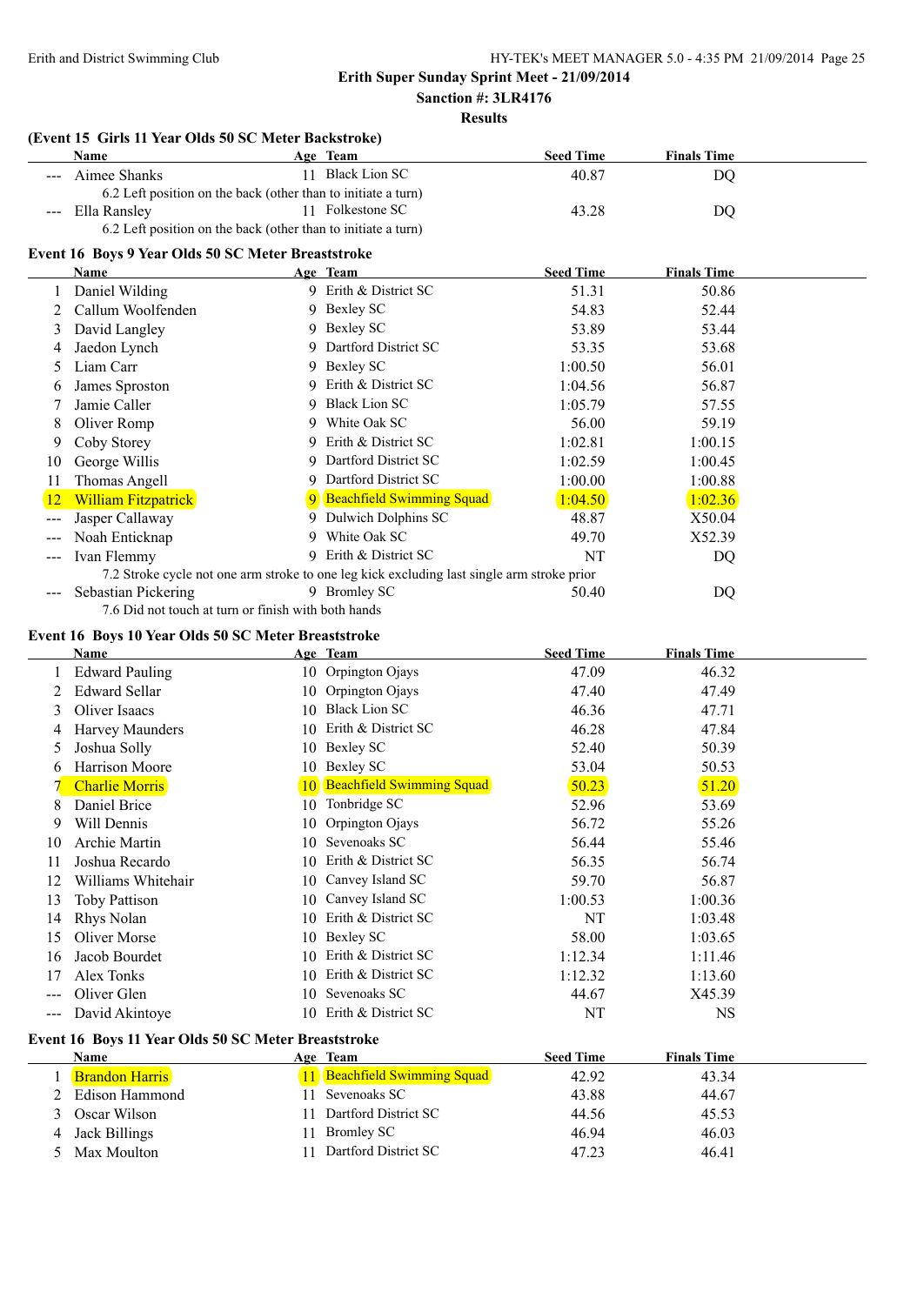#### **Sanction #: 3LR4176 Results**

### **(Event 16 Boys 11 Year Olds 50 SC Meter Breaststroke)**

|                     | Name             |     | Age Team             | <b>Seed Time</b> | <b>Finals Time</b> |  |
|---------------------|------------------|-----|----------------------|------------------|--------------------|--|
| 6                   | Louis Kane       | 11. | <b>Bromley SC</b>    | 45.66            | 47.35              |  |
|                     | Reece Hayes      |     | Erith & District SC  | 46.65            | 48.03              |  |
| 8                   | Tristan Calvo    |     | 11 Hythe Aqua        | 48.32            | 48.04              |  |
| 9.                  | Casey O'Connor   | 11. | Folkestone SC        | 47.00            | 48.36              |  |
| 10                  | James Wilson     | 11  | Sevenoaks SC         | 51.02            | 50.08              |  |
| 11                  | Leon Santer      |     | 11 Hythe Aqua        | 49.53            | 50.73              |  |
| 12                  | Xavier Gonsalves |     | Folkestone SC        | 50.29            | 50.98              |  |
| 13                  | Jeffrey Akintolu | 11. | Erith & District SC  | 54.69            | 51.25              |  |
| 14                  | George Wise      | 11. | Dartford District SC | 53.07            | 52.26              |  |
| 15                  | Ethan Kett       | 11. | Erith & District SC  | 55.00            | 52.75              |  |
| 16                  | Joshua Sands     | 11. | White Oak SC         | 51.88            | 53.25              |  |
| 17                  | Samuel Burdett   | 11  | Erith & District SC  | 53.84            | 54.52              |  |
| 18                  | Harry Collins    | 11- | Bexley SC            | 54.31            | 54.72              |  |
| 19                  | Andrew Fastiggi  | 11. | Bexley SC            | 55.26            | 55.14              |  |
| 20                  | Max Gilbey       | 11. | Erith & District SC  | 57.22            | 56.45              |  |
| $\qquad \qquad - -$ | Joseph Jeffery   | 11. | Bexley SC            | 1:00.16          | DQ                 |  |

7.1 Single fly kick not started during propulsive part of 1st arm pull or not followed by

#### **Event 17 Girls 12 Year Olds 50 SC Meter Butterfly**

|                     | <b>Name</b>                              |    | Age Team                  | <b>Seed Time</b> | <b>Finals Time</b> |
|---------------------|------------------------------------------|----|---------------------------|------------------|--------------------|
|                     | Niamh Laker                              | 12 | Orpington Ojays           | 35.68            | 34.58              |
| 2                   | Sarah Williams                           |    | 12 Sevenoaks SC           | 35.07            | 35.07              |
| 3                   | Clio Bacon                               | 12 | Orpington Ojays           | 34.78            | 35.29              |
| 4                   | Hannah O'Flynn                           |    | 12 Bromley SC             | 35.00            | 35.36              |
| 5                   | Jodie Caller                             | 12 | <b>Black Lion SC</b>      | 37.01            | 35.84              |
| 6                   | Ines Khair                               |    | 12 Bromley SC             | 37.97            | 36.81              |
|                     | Hannah Fisher                            | 12 | <b>Black Lion SC</b>      | 37.29            | 37.82              |
| 8                   | Madison Retour                           | 12 | Erith & District SC       | 37.46            | 37.99              |
| 9                   | Lilli Cutajar                            | 12 | Orpington Ojays           | 37.54            | 38.43              |
| 10                  | Holly Callaway                           |    | 12 Dulwich Dolphins SC    | 41.37            | 38.62              |
| 11                  | <b>Millicent Manderson</b>               | 12 | <b>Black Lion SC</b>      | 38.93            | 38.88              |
| 12                  | Emma Wilson                              | 12 | Sevenoaks SC              | 40.50            | 38.98              |
| 13                  | <b>Charlotte Spells</b>                  | 12 | White Oak SC              | 39.01            | 39.18              |
| 14                  | Lauren Colwell                           | 12 | <b>Black Lion SC</b>      | 40.11            | 39.20              |
| 15                  | Sasha Simmonds                           | 12 | Gravesend & Northfleet SC | 42.10            | 40.50              |
| 16                  | Bethany Hook                             | 12 | Sevenoaks SC              | 39.53            | 40.85              |
| 17                  | Ellie Baxter                             |    | 12 Bexley SC              | 44.70            | 41.06              |
| 18                  | Ioulia Kasapadis                         |    | 12 White Oak SC           | 45.00            | 41.89              |
| 19                  | Madeleine Follis                         |    | 12 Bromley SC             | 41.48            | 42.53              |
| 20                  | Alethea West                             |    | 12 Bexley SC              | 42.66            | 42.95              |
| 21                  | Chloe Duval                              | 12 | White Oak SC              | 42.96            | 43.44              |
| 22                  | <b>Tilly Conway</b>                      |    | 12 Bromley SC             | 46.03            | 44.73              |
| 23                  | Ella Norwood                             | 12 | Orpington Ojays           | 46.74            | 44.84              |
| 24                  | Sabine Simmonds                          | 12 | Gravesend & Northfleet SC | 40.62            | 45.23              |
| 25                  | Tierney Zurita                           | 12 | Erith & District SC       | 44.97            | 46.51              |
| 26                  | Lauren Gough                             | 12 | Orpington Ojays           | 43.08            | 46.89              |
| 27                  | Kate Parris                              | 12 | Dartford District SC      | 43.53            | 48.54              |
| 28                  | Leah Enright                             | 12 | Erith & District SC       | 51.23            | 48.66              |
| 29                  | Katie Rackstraw                          | 12 | Dartford District SC      | 50.98            | 50.67              |
| 30                  | Charley Delatouche                       |    | 12 Erith & District SC    | 1:00.16          | 1:02.89            |
| $---$               | Ava Goldson                              |    | 12 Sevenoaks SC           | 37.43            | X38.03             |
| $\qquad \qquad - -$ | Abigail Price                            |    | 12 Erith & District SC    | 52.62            | DQ                 |
|                     | 8.3 Alternating movement of legs or feet |    |                           |                  |                    |
| $---$               | Lauren Samwell                           |    | 12 Bexley SC              | 38.18            | <b>NS</b>          |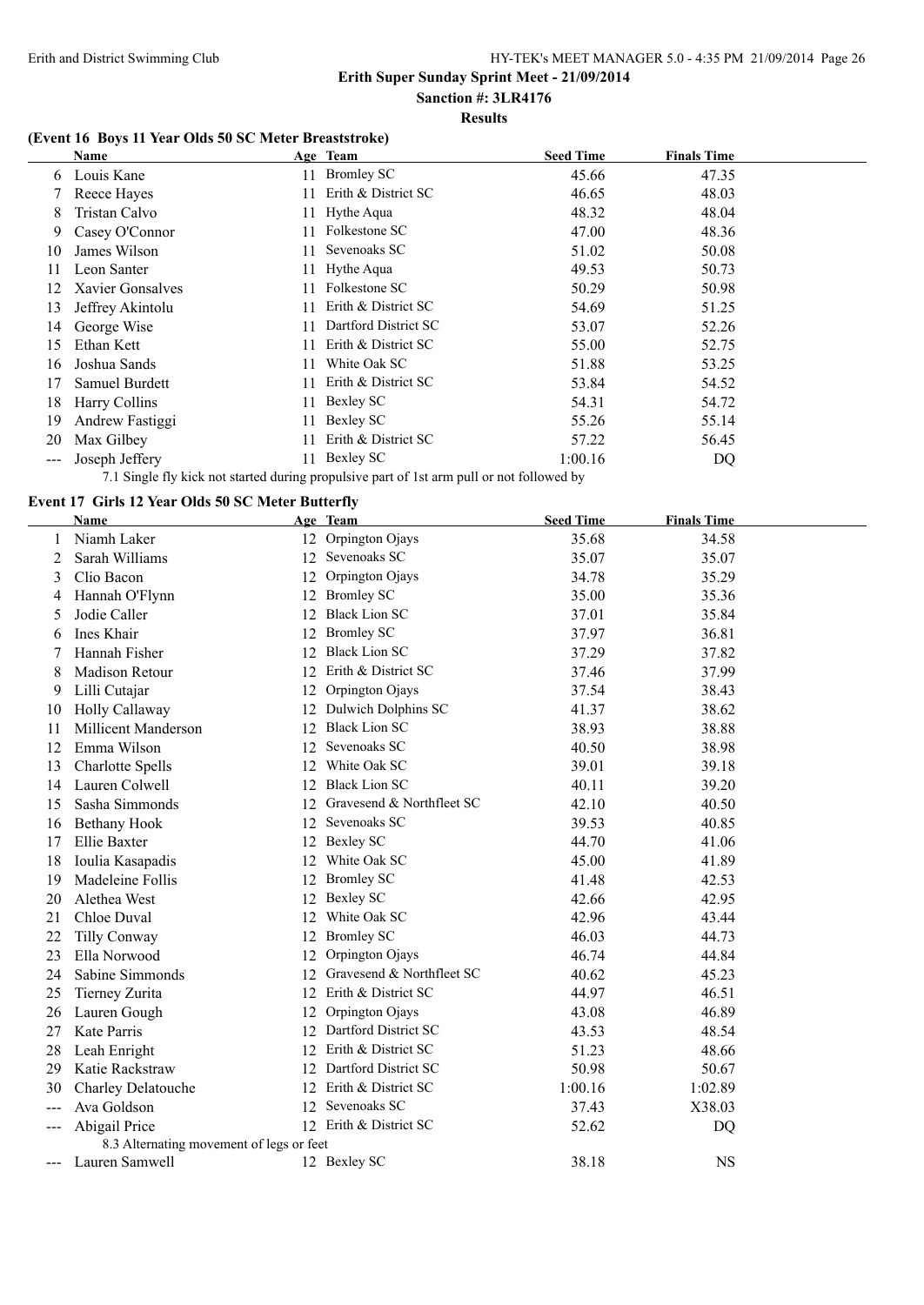# **Erith Super Sunday Sprint Meet - 21/09/2014**

# **Sanction #: 3LR4176**

**Results**

#### **Event 17 Girls 13 Year Olds 50 SC Meter Butterfly**

|     | Name                  |    | Age Team                     | <b>Seed Time</b> | <b>Finals Time</b> |
|-----|-----------------------|----|------------------------------|------------------|--------------------|
|     | Jessica Sellar        |    | 13 Orpington Ojays           | 33.39            | 34.04              |
|     | Anna Cvjetan          | 13 | Orpington Ojays              | 34.30            | 34.24              |
| 3   | <b>Emily Smith</b>    | 13 | Orpington Ojays              | 35.85            | 34.45              |
| 4   | Francesca Powell      | 13 | <b>Bromley SC</b>            | 42.82            | 36.62              |
| 5.  | Lily Rayner           | 13 | <b>Bromley SC</b>            | 38.20            | 38.13              |
| 6   | Stephanie Taylor      | 13 | <b>Bromley SC</b>            | 37.00            | 38.98              |
|     | Sarah Kleist          | 13 | <b>Bromley SC</b>            | 38.92            | 39.62              |
| 8   | Alice Bennett         | 13 | Orpington Ojays              | 39.21            | 39.83              |
| 9   | <b>Polly Thomas</b>   |    | 13 Beachfield Swimming Squad | 38.93            | 41.52              |
| 10  | Anna Willis           | 13 | Dartford District SC         | 39.28            | 41.64              |
| 11  | Lucy Jeffery          | 13 | Erith & District SC          | 40.59            | 43.41              |
| 12  | Grace Langley         | 13 | Bexley SC                    | 43.97            | 45.32              |
| 13  | <b>Taylor Hawkins</b> | 13 | White Oak SC                 | 45.67            | 45.68              |
| 14  | Grace Wickham         | 13 | White Oak SC                 | 43.01            | 46.18              |
| 15  | Kaia Jefferys         | 13 | Bexley SC                    | 46.41            | 46.99              |
| --- | Ellie Mays            | 13 | Sevenoaks SC                 | 38.12            | DQ                 |
|     |                       |    |                              |                  |                    |

#### 8.3 Alternating movement of legs or feet **Event 18 Boys 12 Year Olds 50 SC Meter Freestyle**

|               | <b>Name</b>            |     | Age Team                     | <b>Seed Time</b> | <b>Finals Time</b> |  |
|---------------|------------------------|-----|------------------------------|------------------|--------------------|--|
|               | James Angell           |     | 12 Dartford District SC      | 30.60            | 31.36              |  |
|               | Dominic Percy          | 12  | Sevenoaks SC                 | 31.95            | 32.95              |  |
| 3             | Adam Harris            | 12  | Maidstone SC                 | 34.28            | 33.03              |  |
| 4             | Benjamin Bello-Mendoza | 12  | <b>Bromley SC</b>            | 33.30            | 33.56              |  |
| $\mathcal{L}$ | Ethan Hunter           | 12  | Sevenoaks SC                 | 33.19            | 33.63              |  |
| 6             | Frederick Corder       | 12  | Erith & District SC          | 32.84            | 33.89              |  |
|               | Benjamin Luxford       | 12  | White Oak SC                 | 33.78            | 33.90              |  |
| 8             | <b>Brett Baker</b>     | 12  | Bexley SC                    | 33.70            | 34.14              |  |
| 9             | Connor Parker          | 12. | Erith & District SC          | 33.01            | 34.69              |  |
| 10            | Jacob Gaskell          | 12  | <b>Bromley SC</b>            | 36.75            | 36.13              |  |
| 11            | <b>Cameron Kemp</b>    |     | 12 Beachfield Swimming Squad | 35.80            | 37.10              |  |
| 12            | Josh Hurley            | 12  | Dartford District SC         | 35.25            | 37.11              |  |
| 13            | Benjamin Wilding       | 12  | Erith & District SC          | 35.21            | 37.68              |  |
| 14            | Jerrah Bojang          | 12  | Erith & District SC          | 46.44            | 37.82              |  |
| 15            | Jacob Minchin          | 12  | Erith & District SC          | 37.73            | 39.71              |  |
| 16            | Sebastian Sefedini     | 12  | Dartford District SC         | 44.10            | 39.87              |  |
| 17            | George Beckley         | 12  | White Oak SC                 | 37.00            | 40.44              |  |
| ---           | Evgueni Peytchev       |     | 12 Bromley SC                | 29.80            | X30.62             |  |

#### **Event 18 Boys 13 Year Olds 50 SC Meter Freestyle**

|    | Name                      |                        | Age Team                     | <b>Seed Time</b> | <b>Finals Time</b> |  |
|----|---------------------------|------------------------|------------------------------|------------------|--------------------|--|
|    | Lewis Hayes               |                        | 13 Erith & District SC       | 29.67            | 30.14              |  |
|    | 2 Christopher Lee         |                        | 13 Sevenoaks SC              | 30.07            | 30.42              |  |
|    | 3 Tyler Hayes             |                        | 13 Erith & District SC       | 30.11            | 30.80              |  |
|    | 4 Morgan West             |                        | 13 Folkestone SC             | 31.48            | 31.83              |  |
|    | 5 Campbell Crouser        |                        | 13 Gravesend & Northfleet SC | 30.95            | 32.13              |  |
| 6. | Joshua Clark              |                        | 13 Dartford District SC      | 31.94            | 32.63              |  |
|    | James Benn                | 13.                    | Sevenoaks SC                 | 32.11            | 32.84              |  |
| 8. | Sean Pereira              |                        | 13 Erith & District SC       | 34.72            | 34.03              |  |
| 9  | James Simmons             |                        | 13 Erith & District SC       | 32.86            | 35.73              |  |
|    | --- Louis Costello-Wright | $\sqrt{3}$             | Maidstone SC                 | 32.22            | X33.35             |  |
|    | --- Nathan Butterworth    | $\left 3\right\rangle$ | Erith & District SC          | 32.51            | DQ                 |  |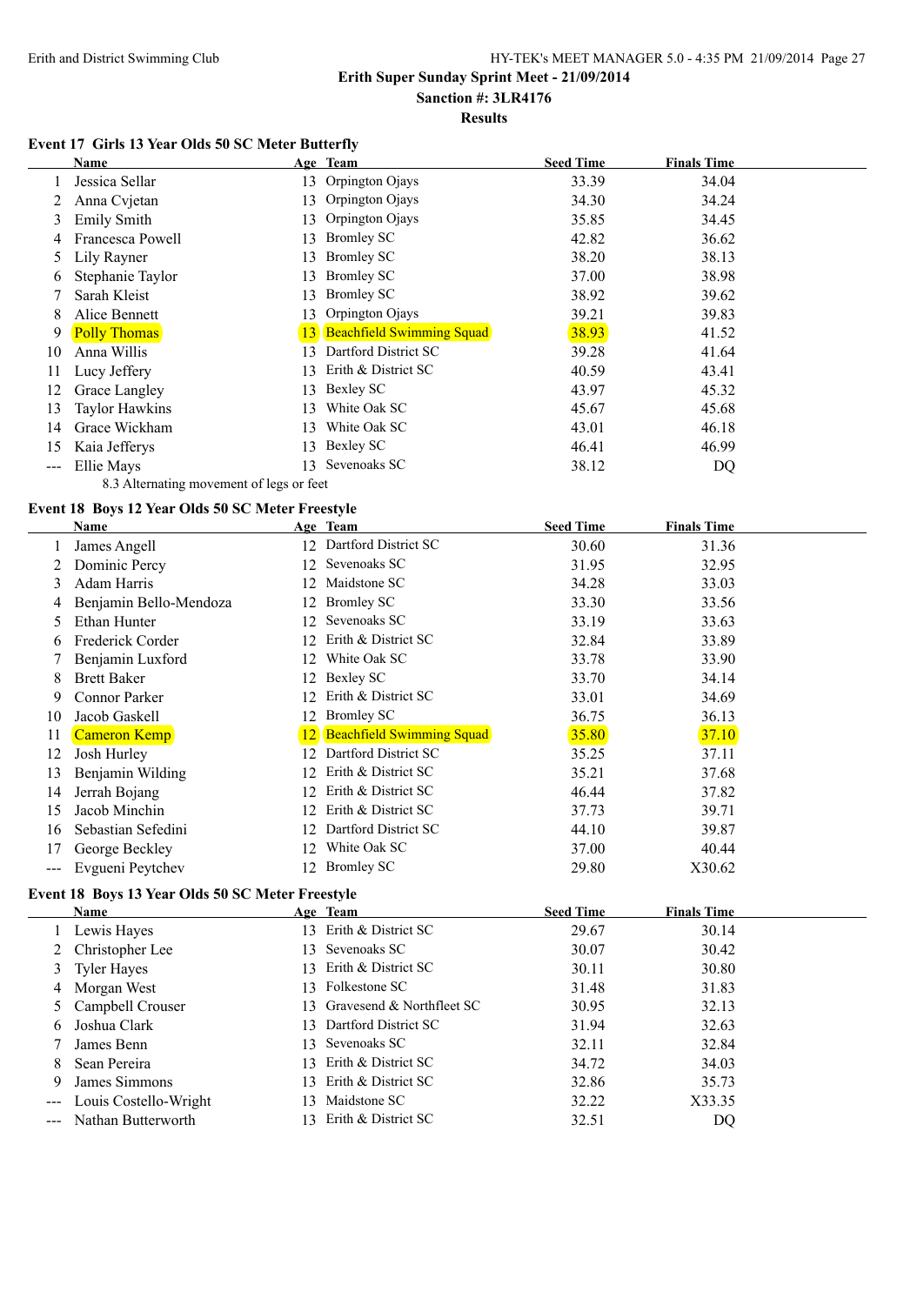**Results**

#### **Event 19 Girls 14 Year Olds 50 SC Meter Backstroke**

|       | Name                                                | Age Team                        | <b>Seed Time</b> | <b>Finals Time</b> |
|-------|-----------------------------------------------------|---------------------------------|------------------|--------------------|
|       | Ruby Verge                                          | 14 Erith & District SC          | 33.58            | 31.30              |
| 2     | Jessica Clark                                       | 14 Erith & District SC          | 36.01            | 36.02              |
| 3     | <b>Emily Norris</b>                                 | 14 Bromley SC                   | 37.24            | 36.21              |
| 4     | Georgia Burdett                                     | 14 Erith & District SC          | 36.91            | 36.70              |
| 5     | Jasmine Lambert                                     | 14 Royal Tunbridge Wells Monson | 37.86            | 38.04              |
| 6     | Eliza Cloake                                        | 14 Hythe Aqua                   | 35.80            | 38.55              |
|       | Katie Isaacs                                        | 14 Black Lion SC                | 38.15            | 39.10              |
| 8     | Evelyn Ledwidge                                     | 14 Erith & District SC          | 40.83            | 40.14              |
| 9     | Abiah Blair-Ford                                    | 14 Bromley SC                   | 39.21            | 41.80              |
| 10    | Jess Seamons                                        | 14 Bexley SC                    | 43.02            | 44.45              |
|       | Event 19 Girls 15 Year Olds 50 SC Meter Backstroke  |                                 |                  |                    |
|       | Name                                                | Age Team                        | <b>Seed Time</b> | <b>Finals Time</b> |
| 1     | Amy Farthing                                        | 15 Sevenoaks SC                 | 32.35            | 33.05              |
| 2     | Taylor McCarthy                                     | 15 Bromley SC                   | 33.70            | 34.13              |
| 3     | Jodie Mitchell                                      | 15 Beachfield Swimming Squad    | 34.72            | 35.23              |
| 4     | Charis Mills                                        | 15 Petts Wood SC                | 34.95            | 35.42              |
| 5     | Daniella Shipley                                    | 15 Orpington Ojays              | 35.80            | 35.59              |
| 6     | Kate Ridley                                         | 15 Orpington Ojays              | 35.39            | 35.85              |
| 7     | Maya Willis                                         | 15 Dartford District SC         | 35.63            | 35.89              |
| 8     | Eden Theodore                                       | 15 White Oak SC                 | 37.98            | 38.91              |
| 9     | Lucy Marchant                                       | 15 Bromley SC                   | 38.22            | 39.30              |
| 10    | Olivia Corbett-Smith                                | 15 Erith & District SC          | 40.29            | 41.22              |
|       | Event 19 Girls 16 & Over 50 SC Meter Backstroke     |                                 |                  |                    |
|       | Name                                                | Age Team                        | <b>Seed Time</b> | <b>Finals Time</b> |
|       | Louisa Knight                                       | 16 Bromley SC                   | 33.60            | 33.52              |
| 2     | Leigha Mitchell                                     | 17 Beachfield Swimming Squad    | 33.64            | 34.59              |
| 3     | <b>Bronte Davis</b>                                 | 16 Gravesend & Northfleet SC    | 33.99            | 35.17              |
| 4     | <b>Holly Fryett</b>                                 | 17 Bexley SC                    | 33.87            | 35.18              |
| 5     | Sophie Pembroke                                     | 16 Dartford District SC         | 35.11            | 35.80              |
| 6     | Natasha Warr                                        | 16 Dartford District SC         | 34.74            | 36.05              |
| 7     | Vanessa McDowell                                    | 16 Hythe Aqua                   | 34.93            | 36.22              |
| 8     | Olivia Fryett                                       | 16 Bexley SC                    | 37.36            | 37.77              |
| $---$ | Emma Oliver                                         | 32 Durrington Otters SC         | 33.33            | <b>XNS</b>         |
|       | Event 20 Boys 14 Year Olds 50 SC Meter Breaststroke |                                 |                  |                    |
|       | <b>Name</b>                                         | Age Team                        | <b>Seed Time</b> | <b>Finals Time</b> |
|       | Jake Potter                                         | 14 Petts Wood SC                | 35.86            | 37.05              |
| 2     | Joseph Dobb                                         | 14 Bromley SC                   | 44.53            | 38.12              |
| 3     | <b>Tomas Traupys</b>                                | 14 Erith & District SC          | 39.98            | 38.91              |
| 4     | Kavan Swain                                         | 14 Dartford District SC         | 43.00            | 41.36              |
| 5     | Jack De Wolf                                        | 14 Petts Wood SC                | 44.00            | 42.61              |
| 6     | Tom Shea                                            | 14 Erith & District SC          | 46.25            | 42.72              |
| 7     | <b>Oliver Durrant</b>                               | 14 Beachfield Swimming Squad    | 41.86            | 42.94              |
| 8     | Jake Turner                                         | 14 Erith & District SC          | 42.72            | 43.53              |
|       | Tommy Bridge<br>4.4 Start before starting signal    | 14 White Oak SC                 | 40.08            | DQ                 |
|       | Event 20 Boys 15 Year Olds 50 SC Meter Breaststroke |                                 |                  |                    |
|       | Name                                                | Age Team                        | <b>Seed Time</b> | <b>Finals Time</b> |
| 1     | James Beele                                         | 15 Petts Wood SC                | 36.39            | 35.59              |
| 2     | Sam Delatouche                                      | 15 Erith & District SC          | 35.25            | 35.74              |
| 3     | Benjamin Coe                                        | 15 Petts Wood SC                | 37.24            | 37.08              |
| 4     | George Adam                                         | 15 Bromley SC                   | 39.09            | 38.75              |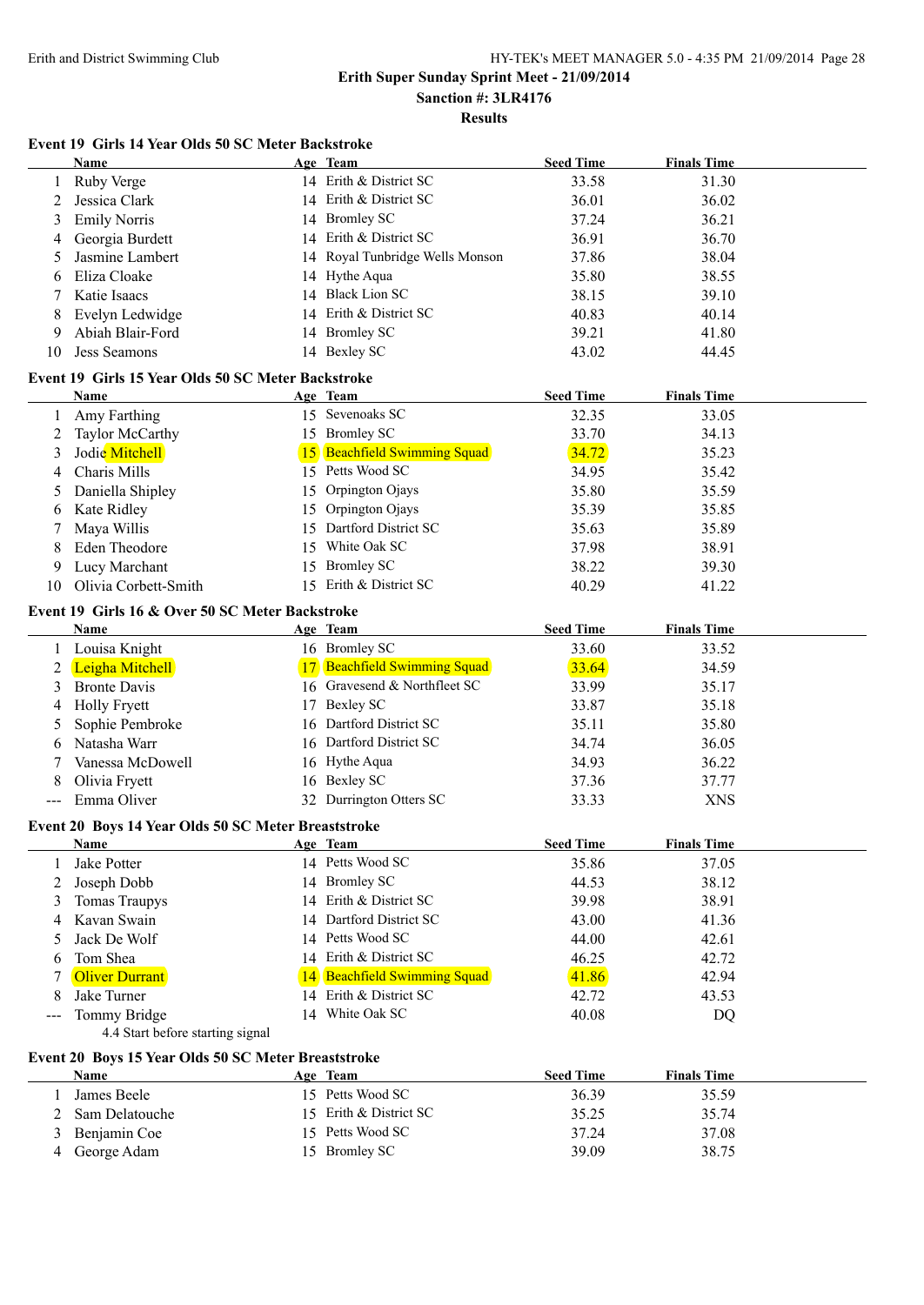**Sanction #: 3LR4176 Results**

#### **(Event 20 Boys 15 Year Olds 50 SC Meter Breaststroke)**

|                     | <b>Name</b>                                                | Age Team                     | <b>Seed Time</b> | <b>Finals Time</b> |  |
|---------------------|------------------------------------------------------------|------------------------------|------------------|--------------------|--|
| 5                   | Kavan Zurita                                               | 15 Erith & District SC       | 39.35            | 40.24              |  |
| 6                   | Ryan Hayes                                                 | 15 Erith & District SC       | 39.84            | 40.37              |  |
|                     | Max Parris                                                 | 15 Dartford District SC      | 43.84            | 40.71              |  |
| 8                   | Luke Murray                                                | 15 Bexley SC                 | 40.28            | 41.30              |  |
| 9                   | Harry Casserley                                            | 15 Erith & District SC       | 41.22            | 42.44              |  |
| 10                  | Joshua Moran                                               | 15 Bexley SC                 | 44.77            | 43.81              |  |
| 11                  | <b>Keenan Foster</b>                                       | 15 Beachfield Swimming Squad | 43.18            | 44.17              |  |
| 12                  | Ali Jackson                                                | 15 Bexley SC                 | 53.27            | 49.86              |  |
| $\qquad \qquad - -$ | Toree-Andre West-Agboola                                   | 15 Petts Wood SC             | 43.01            | <b>NS</b>          |  |
|                     |                                                            |                              |                  |                    |  |
|                     | Event 20 Boys 16 & Over 50 SC Meter Breaststroke           |                              |                  |                    |  |
|                     | Name                                                       | Age Team                     | <b>Seed Time</b> | <b>Finals Time</b> |  |
| 1                   | Alexander Din                                              | 16 Bromley SC                | 37.69            | 35.01              |  |
| 2                   | George Leigh                                               | 17 Erith & District SC       | 32.72            | 35.16              |  |
| 3                   | Ethan Barry                                                | 16 Dartford District SC      | 37.32            | 36.99              |  |
| 4                   | Matthew Ruiz                                               | 16 Bromley SC                | 36.50            | 37.23              |  |
| 5                   | Daniel Wesley                                              | 17 Erith & District SC       | 37.25            | 37.43              |  |
|                     | Kwende Blair-Ford                                          | 17 Bromley SC                | 36.91            | <b>DQ</b>          |  |
|                     | 7.6 Did not touch at turn or finish with both hands        |                              |                  |                    |  |
| $\qquad \qquad - -$ | Tommy Cowell                                               | 19 Erith & District SC       | 37.07            | <b>NS</b>          |  |
|                     | Event 21 Girls 9 Year Olds 50 SC Meter Butterfly           |                              |                  |                    |  |
|                     | Name                                                       | Age Team                     | <b>Seed Time</b> | <b>Finals Time</b> |  |
|                     | Sophie Hughes                                              | 9 Folkestone SC              | 45.03            | 45.68              |  |
| 2                   | Lily Meers                                                 | 9 Bromley SC                 | 48.87            | 46.32              |  |
| 3                   | Ruby Rayner                                                | 9 Bromley SC                 | 45.04            | 47.38              |  |
| 4                   | Libby West                                                 | 9 Folkestone SC              | 49.26            | 47.86              |  |
| 5                   | Lenka Carter                                               | 9 Bromley SC                 | 53.01            | 50.46              |  |
| 6                   | Amy Tingley                                                | 9 Folkestone SC              | 54.10            | 50.66              |  |
|                     | Katie Billings                                             | 9 Bromley SC                 | 51.87            | 51.79              |  |
| 8                   | Ema Calvo                                                  | 9 Hythe Aqua                 | 55.03            | 54.93              |  |
| 9                   | Grace Akinje                                               | 9 Erith & District SC        | 55.44            | 55.87              |  |
| 10                  | Jaipreet Ladher                                            | 9 Dartford District SC       | NT               | 56.63              |  |
| 11                  | Fern Partington                                            | 9 White Oak SC               | 53.50            | 1:02.04            |  |
| 12                  | Libby Coe                                                  | 9 White Oak SC               | 53.50            | 1:02.34            |  |
| 13                  | <b>Bethany Burke</b>                                       | 9 Dartford District SC       | NT               | 1:05.04            |  |
| $---$               | Georgia Turner                                             | 9 Erith & District SC        | NT               | DQ                 |  |
|                     | 8.2 Arms not brought forward simultaneously                |                              |                  |                    |  |
|                     | Eleanor Rackstraw                                          | 9 Dartford District SC       | NT               | <b>DQ</b>          |  |
|                     | 8.2 Arms not brought forward simultaneously                |                              |                  |                    |  |
|                     | Olivia Young                                               | 9 Folkestone SC              | 51.56            | DQ                 |  |
|                     | 8.2 Arms not brought forward simultaneously                |                              |                  |                    |  |
|                     | Evie Martin                                                | 9 Dartford District SC       | NT               | DQ                 |  |
|                     | 8.2 Arms not brought forward over the water                |                              |                  |                    |  |
|                     | Paige Fincham                                              | 9 Canvey Island SC           | 54.38            | DQ                 |  |
|                     | 8.3 Breaststroke kick used (legal in Masters Competitions) |                              |                  |                    |  |
|                     | Amelia Middleton                                           | 9 Beckenham SC               | 58.60            | <b>NS</b>          |  |
|                     | Cordelia Greatwood                                         | 9 Bromley SC                 | 58.90            | <b>NS</b>          |  |
|                     |                                                            |                              |                  |                    |  |
|                     | Event 21 Girls 10 Year Olds 50 SC Meter Butterfly          |                              |                  |                    |  |
|                     | Name                                                       | Age Team                     | <b>Seed Time</b> | <b>Finals Time</b> |  |
|                     | <b>Emily Davis</b>                                         | 10 Bexley SC                 | 41.50            | 38.81              |  |
| 2                   | Gabriella Arduino                                          | 10 Sevenoaks SC              | 39.34            | 39.65              |  |
| 3                   | Eliza Powell                                               | 10 Bromley SC                | 41.40            | 40.27              |  |
| 4                   | Daisy Widdowson                                            | 10 Sevenoaks SC              | 44.18            | 41.19              |  |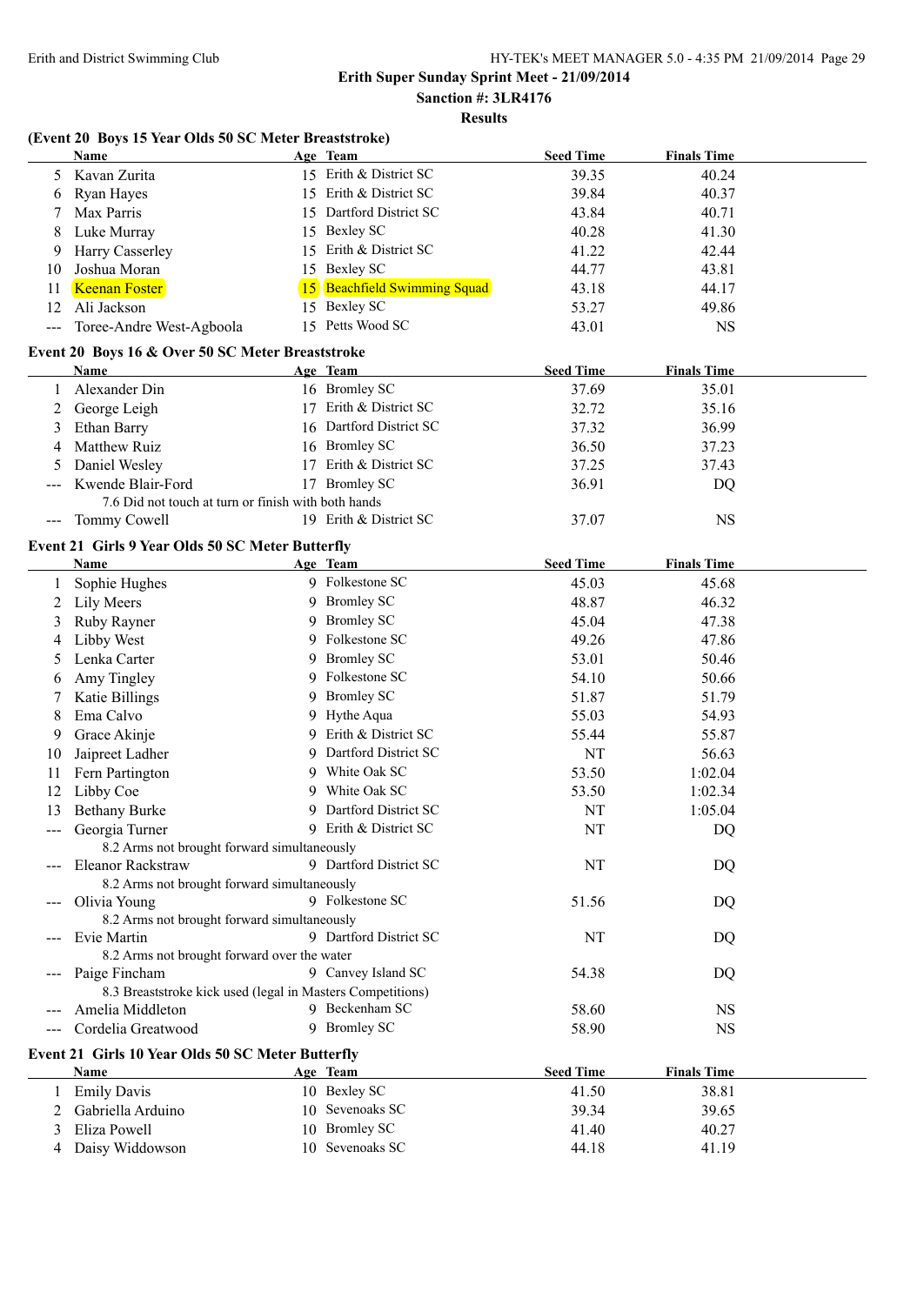# **Sanction #: 3LR4176**

# **Results**

## **(Event 21 Girls 10 Year Olds 50 SC Meter Butterfly)**

|                            | Name                                        |    | Age Team                                                                             | <b>Seed Time</b> | <b>Finals Time</b> |  |
|----------------------------|---------------------------------------------|----|--------------------------------------------------------------------------------------|------------------|--------------------|--|
| 5                          | Holly Colwell                               |    | 10 Black Lion SC                                                                     | 40.32            | 43.27              |  |
| 6                          | Lilie Chambers                              |    | 10 Dartford District SC                                                              | 43.69            | 43.37              |  |
|                            | Lanan Harris                                |    | 10 Maidstone SC                                                                      | 47.81            | 45.19              |  |
| 8                          | Lucy Hudson                                 |    | 10 Sevenoaks SC                                                                      | 45.07            | 45.35              |  |
| 9                          | Kacey-May Smith                             | 10 | Erith & District SC                                                                  | 45.46            | 45.45              |  |
| 10                         | Mathilda Barrett                            | 10 | Orpington Ojays                                                                      | 52.06            | 45.64              |  |
| 11                         | Lucy Beckley                                |    | 10 White Oak SC                                                                      | 43.80            | 46.94              |  |
| 12                         | Georgia Moore                               |    | 10 Bexley SC                                                                         | 48.69            | 47.06              |  |
| 13                         | Emily Williams                              | 10 | Sevenoaks SC                                                                         | 49.25            | 48.07              |  |
| 14                         | Mia Green                                   |    | 10 Erith & District SC                                                               | 48.06            | 49.88              |  |
| 15                         | Elizabeth Follis                            |    | 10 Bromley SC                                                                        | 49.25            | 50.01              |  |
| 16                         | <b>Beth Sumner</b>                          | 10 | Bexley SC                                                                            | 52.97            | 51.83              |  |
| 17                         | Ellen Jeffreys                              | 10 | <b>Bromley SC</b>                                                                    | 50.87            | 53.64              |  |
| 18                         | Rebecca Hori                                | 10 | Erith & District SC                                                                  | 1:02.19          | 56.02              |  |
|                            | Katie Vowell                                | 10 | Sevenoaks SC                                                                         | 38.91            | X39.94             |  |
|                            | Abi Chatten                                 |    | 10 Erith & District SC                                                               | 57.22            | DQ                 |  |
|                            | 8.3 Alternating movement of legs or feet    |    |                                                                                      |                  |                    |  |
|                            | Grace Dolman                                |    | 10 Beachfield Swimming Squad                                                         | 49.81            | DQ                 |  |
|                            | 8.3 Alternating movement of legs or feet    |    |                                                                                      |                  |                    |  |
|                            | Liberty Anscomb                             |    | 10 Dartford District SC                                                              | 1:05.04          | DQ                 |  |
|                            |                                             |    | 8.2 Arms not brought backward under the water simultaneously throughout race (SW8.5) |                  |                    |  |
|                            | Jasmine Wallace                             |    | 10 Sevenoaks SC                                                                      | 43.51            | DQ                 |  |
|                            | 8.2 Arms not brought forward simultaneously |    |                                                                                      |                  |                    |  |
| $\qquad \qquad \cdots$     | Katie Gough                                 |    | 10 Orpington Ojays                                                                   | 1:00.16          | DQ                 |  |
|                            | 8.2 Arms not brought forward over the water |    |                                                                                      |                  |                    |  |
|                            | Madeline Black                              |    | 10 Bromley SC                                                                        | 53.22            | DQ                 |  |
|                            | 8.3 Alternating movement of legs or feet    |    |                                                                                      |                  |                    |  |
| $\qquad \qquad \text{---}$ | <b>Christy Barker</b>                       |    | 10 Orpington Ojays                                                                   | NT               | DQ                 |  |
|                            | 8.3 Alternating movement of legs or feet    |    |                                                                                      |                  |                    |  |

#### **Event 21 Girls 11 Year Olds 50 SC Meter Butterfly**

|    | Name                     |    | Age Team                         | <b>Seed Time</b> | <b>Finals Time</b> |
|----|--------------------------|----|----------------------------------|------------------|--------------------|
|    | Aimee Shanks             | 11 | <b>Black Lion SC</b>             | 39.77            | 35.56              |
| 2  | Rose Compton             | 11 | Sevenoaks SC                     | 38.33            | 37.83              |
| 3  | <b>Evelyne Carter</b>    | 11 | Hythe Aqua                       | 37.33            | 38.50              |
| 4  | <b>Matilda Durrant</b>   | 11 | <b>Beachfield Swimming Squad</b> | 37.54            | 38.51              |
| 5  | Laura Wright             | 11 | Sevenoaks SC                     | 40.80            | 38.76              |
| 6  | Charlotte Clark          | 11 | Erith & District SC              | 39.93            | 39.44              |
|    | Isabella Husted          | 11 | Erith & District SC              | 41.92            | 41.54              |
| 8  | Hannah Logan             | 11 | Canvey Island SC                 | 43.05            | 42.37              |
| 9  | Isabel Tyler             | 11 | Sevenoaks SC                     | 46.35            | 42.82              |
| 10 | Lucia Grant              | 11 | Bexley SC                        | 1:04.00          | 42.85              |
| 11 | Megan Cave               | 11 | Erith & District SC              | 41.59            | 42.98              |
| 12 | Alicia Foreman           | 11 | Orpington Ojays                  | 50.59            | 43.90              |
| 13 | Megan Parker             | 11 | Erith & District SC              | 45.83            | 44.48              |
| 14 | Scarlett Orchard         | 11 | Bexley SC                        | 42.95            | 45.22              |
| 15 | Kiara Perdono            | 11 | Erith & District SC              | 44.00            | 45.54              |
| 16 | Ellis Chatten            | 11 | Erith & District SC              | 48.13            | 46.80              |
| 17 | Isla Kasapadis           | 11 | White Oak SC                     | 49.00            | 47.21              |
| 18 | Ellis Kottas             | 11 | Petts Wood SC                    | 56.15            | 48.30              |
| 19 | Louise Hadler            | 11 | White Oak SC                     | 47.88            | 48.83              |
| 20 | <b>Abbie Fitzpatrick</b> | 11 | <b>Beachfield Swimming Squad</b> | 44.53            | 48.86              |
| 21 | Melodie Paine            |    | Folkestone SC                    | 44.46            | 48.98              |
| 22 | Isobel Young             |    | Folkestone SC                    | 50.97            | 52.03              |
| 23 | Ella Ransley             | 11 | Folkestone SC                    | 50.44            | 52.18              |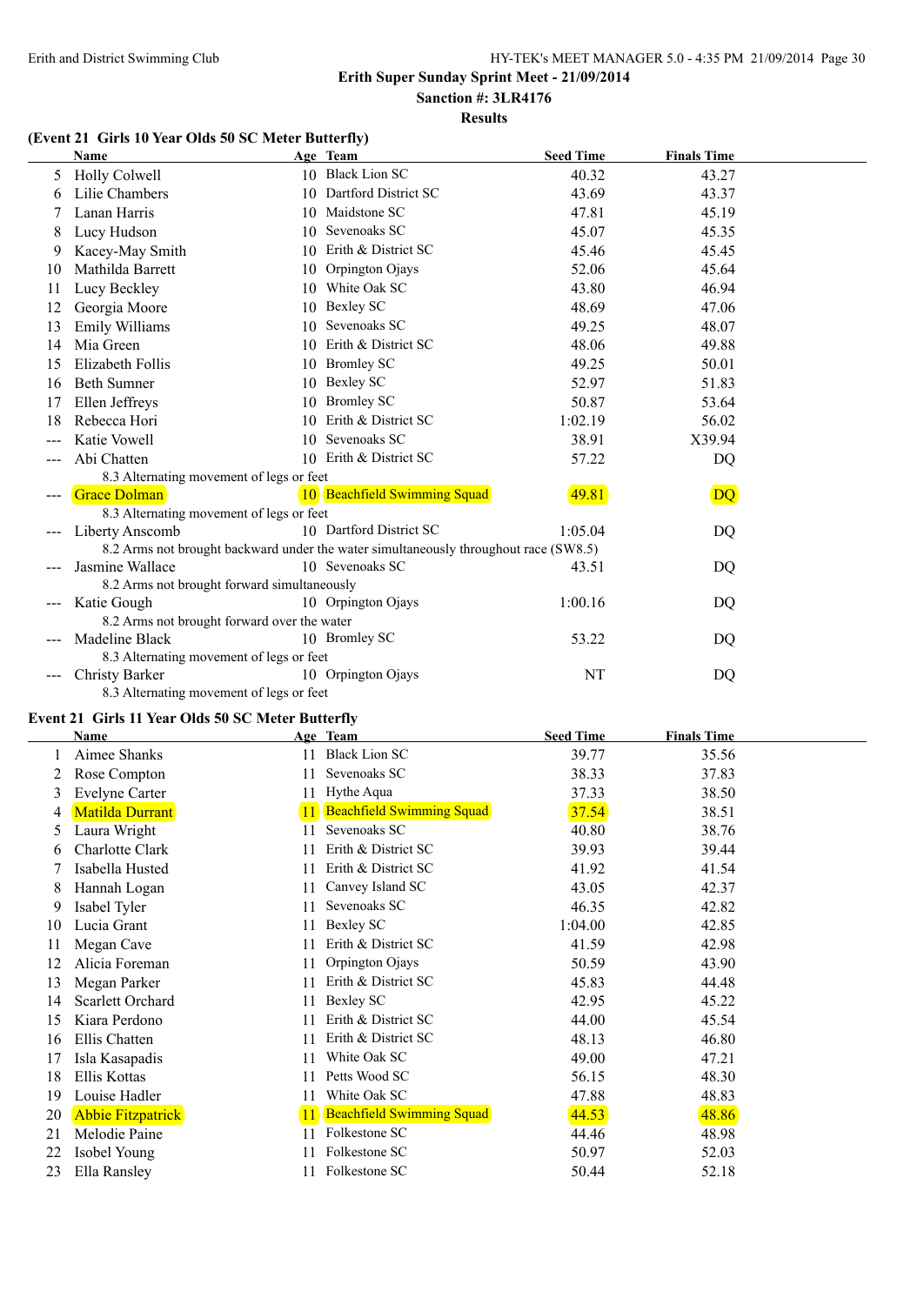# **Sanction #: 3LR4176**

## **Results**

| <b>Name</b><br>Age Team<br><b>Seed Time</b><br><b>Finals Time</b><br>11 Erith & District SC<br>Kitty Beattie<br>1:09.16<br>24<br>Erith & District SC<br>Skye Kukiatkul<br>1:00.82<br>1:02.25<br>25<br>11<br><b>Bexley SC</b><br>Madeline Carr<br>26<br>1:03.33<br>1:02.32<br>11<br>Sevenoaks SC<br>Ellie Vowell<br>35.16<br>X35.77<br>11<br>---<br>Erith & District SC<br>49.91<br>Madeleine Groves<br>11<br>$\qquad \qquad - -$<br>8.3 Alternating movement of legs or feet<br>Event 22 Boys 9 Year Olds 50 SC Meter Freestyle<br><b>Seed Time</b><br><b>Finals Time</b><br>Name<br>Age Team<br>9 Erith & District SC<br>Daniel Wilding<br>36.55<br>$\mathbf{1}$<br>9 Bexley SC<br>37.86<br>David Langley<br>2<br>9 White Oak SC<br>Noah Enticknap<br>37.60<br>3<br>Dartford District SC<br>Jaedon Lynch<br>9<br>39.85<br>4<br>9 Erith & District SC<br>James Sproston<br>40.90<br>5<br>Callum Woolfenden<br>9 Bexley SC<br>39.57<br>6<br>9 Dulwich Dolphins SC<br>Jasper Callaway<br>40.09<br>9 Bromley SC<br>Sebastian Pickering<br>41.68<br>8<br>9 Dartford District SC<br>George Willis<br>39.04<br>9<br><b>Beachfield Swimming Squad</b><br>41.88<br><b>William Fitzpatrick</b><br>10<br>9 Black Lion SC<br>Jamie Caller<br>58.83<br>11<br>White Oak SC<br>Oliver Romp<br>41.78<br>12<br>9.<br>Erith & District SC<br>44.23<br>Ivan Flemmy<br>13<br>9.<br>Erith & District SC<br>Coby Storey<br>48.00<br>14<br>9.<br>9 Dartford District SC<br>Thomas Angell<br>43.00<br>15<br>9 Bexley SC<br>Liam Carr<br>16<br>55.48 | 54.41<br>DQ<br>35.46<br>36.65<br>37.44<br>37.75<br>38.46<br>38.84<br>39.58<br>40.90<br>42.23<br>42.59<br>43.75 |
|------------------------------------------------------------------------------------------------------------------------------------------------------------------------------------------------------------------------------------------------------------------------------------------------------------------------------------------------------------------------------------------------------------------------------------------------------------------------------------------------------------------------------------------------------------------------------------------------------------------------------------------------------------------------------------------------------------------------------------------------------------------------------------------------------------------------------------------------------------------------------------------------------------------------------------------------------------------------------------------------------------------------------------------------------------------------------------------------------------------------------------------------------------------------------------------------------------------------------------------------------------------------------------------------------------------------------------------------------------------------------------------------------------------------------------------------------------------------------------------------------------------------------|----------------------------------------------------------------------------------------------------------------|
|                                                                                                                                                                                                                                                                                                                                                                                                                                                                                                                                                                                                                                                                                                                                                                                                                                                                                                                                                                                                                                                                                                                                                                                                                                                                                                                                                                                                                                                                                                                              |                                                                                                                |
|                                                                                                                                                                                                                                                                                                                                                                                                                                                                                                                                                                                                                                                                                                                                                                                                                                                                                                                                                                                                                                                                                                                                                                                                                                                                                                                                                                                                                                                                                                                              |                                                                                                                |
|                                                                                                                                                                                                                                                                                                                                                                                                                                                                                                                                                                                                                                                                                                                                                                                                                                                                                                                                                                                                                                                                                                                                                                                                                                                                                                                                                                                                                                                                                                                              |                                                                                                                |
|                                                                                                                                                                                                                                                                                                                                                                                                                                                                                                                                                                                                                                                                                                                                                                                                                                                                                                                                                                                                                                                                                                                                                                                                                                                                                                                                                                                                                                                                                                                              |                                                                                                                |
|                                                                                                                                                                                                                                                                                                                                                                                                                                                                                                                                                                                                                                                                                                                                                                                                                                                                                                                                                                                                                                                                                                                                                                                                                                                                                                                                                                                                                                                                                                                              |                                                                                                                |
|                                                                                                                                                                                                                                                                                                                                                                                                                                                                                                                                                                                                                                                                                                                                                                                                                                                                                                                                                                                                                                                                                                                                                                                                                                                                                                                                                                                                                                                                                                                              |                                                                                                                |
|                                                                                                                                                                                                                                                                                                                                                                                                                                                                                                                                                                                                                                                                                                                                                                                                                                                                                                                                                                                                                                                                                                                                                                                                                                                                                                                                                                                                                                                                                                                              |                                                                                                                |
|                                                                                                                                                                                                                                                                                                                                                                                                                                                                                                                                                                                                                                                                                                                                                                                                                                                                                                                                                                                                                                                                                                                                                                                                                                                                                                                                                                                                                                                                                                                              |                                                                                                                |
|                                                                                                                                                                                                                                                                                                                                                                                                                                                                                                                                                                                                                                                                                                                                                                                                                                                                                                                                                                                                                                                                                                                                                                                                                                                                                                                                                                                                                                                                                                                              |                                                                                                                |
|                                                                                                                                                                                                                                                                                                                                                                                                                                                                                                                                                                                                                                                                                                                                                                                                                                                                                                                                                                                                                                                                                                                                                                                                                                                                                                                                                                                                                                                                                                                              |                                                                                                                |
|                                                                                                                                                                                                                                                                                                                                                                                                                                                                                                                                                                                                                                                                                                                                                                                                                                                                                                                                                                                                                                                                                                                                                                                                                                                                                                                                                                                                                                                                                                                              |                                                                                                                |
|                                                                                                                                                                                                                                                                                                                                                                                                                                                                                                                                                                                                                                                                                                                                                                                                                                                                                                                                                                                                                                                                                                                                                                                                                                                                                                                                                                                                                                                                                                                              |                                                                                                                |
|                                                                                                                                                                                                                                                                                                                                                                                                                                                                                                                                                                                                                                                                                                                                                                                                                                                                                                                                                                                                                                                                                                                                                                                                                                                                                                                                                                                                                                                                                                                              |                                                                                                                |
|                                                                                                                                                                                                                                                                                                                                                                                                                                                                                                                                                                                                                                                                                                                                                                                                                                                                                                                                                                                                                                                                                                                                                                                                                                                                                                                                                                                                                                                                                                                              |                                                                                                                |
|                                                                                                                                                                                                                                                                                                                                                                                                                                                                                                                                                                                                                                                                                                                                                                                                                                                                                                                                                                                                                                                                                                                                                                                                                                                                                                                                                                                                                                                                                                                              |                                                                                                                |
|                                                                                                                                                                                                                                                                                                                                                                                                                                                                                                                                                                                                                                                                                                                                                                                                                                                                                                                                                                                                                                                                                                                                                                                                                                                                                                                                                                                                                                                                                                                              |                                                                                                                |
|                                                                                                                                                                                                                                                                                                                                                                                                                                                                                                                                                                                                                                                                                                                                                                                                                                                                                                                                                                                                                                                                                                                                                                                                                                                                                                                                                                                                                                                                                                                              |                                                                                                                |
|                                                                                                                                                                                                                                                                                                                                                                                                                                                                                                                                                                                                                                                                                                                                                                                                                                                                                                                                                                                                                                                                                                                                                                                                                                                                                                                                                                                                                                                                                                                              |                                                                                                                |
|                                                                                                                                                                                                                                                                                                                                                                                                                                                                                                                                                                                                                                                                                                                                                                                                                                                                                                                                                                                                                                                                                                                                                                                                                                                                                                                                                                                                                                                                                                                              |                                                                                                                |
|                                                                                                                                                                                                                                                                                                                                                                                                                                                                                                                                                                                                                                                                                                                                                                                                                                                                                                                                                                                                                                                                                                                                                                                                                                                                                                                                                                                                                                                                                                                              |                                                                                                                |
|                                                                                                                                                                                                                                                                                                                                                                                                                                                                                                                                                                                                                                                                                                                                                                                                                                                                                                                                                                                                                                                                                                                                                                                                                                                                                                                                                                                                                                                                                                                              | 43.78                                                                                                          |
|                                                                                                                                                                                                                                                                                                                                                                                                                                                                                                                                                                                                                                                                                                                                                                                                                                                                                                                                                                                                                                                                                                                                                                                                                                                                                                                                                                                                                                                                                                                              | 45.79                                                                                                          |
|                                                                                                                                                                                                                                                                                                                                                                                                                                                                                                                                                                                                                                                                                                                                                                                                                                                                                                                                                                                                                                                                                                                                                                                                                                                                                                                                                                                                                                                                                                                              | 46.07                                                                                                          |
|                                                                                                                                                                                                                                                                                                                                                                                                                                                                                                                                                                                                                                                                                                                                                                                                                                                                                                                                                                                                                                                                                                                                                                                                                                                                                                                                                                                                                                                                                                                              | 47.18                                                                                                          |
|                                                                                                                                                                                                                                                                                                                                                                                                                                                                                                                                                                                                                                                                                                                                                                                                                                                                                                                                                                                                                                                                                                                                                                                                                                                                                                                                                                                                                                                                                                                              | 49.22                                                                                                          |
| Event 22 Boys 10 Year Olds 50 SC Meter Freestyle                                                                                                                                                                                                                                                                                                                                                                                                                                                                                                                                                                                                                                                                                                                                                                                                                                                                                                                                                                                                                                                                                                                                                                                                                                                                                                                                                                                                                                                                             |                                                                                                                |
| Name<br><b>Seed Time</b><br><b>Finals Time</b><br>Age Team                                                                                                                                                                                                                                                                                                                                                                                                                                                                                                                                                                                                                                                                                                                                                                                                                                                                                                                                                                                                                                                                                                                                                                                                                                                                                                                                                                                                                                                                   |                                                                                                                |
| <b>Edward Sellar</b><br>10 Orpington Ojays<br>35.19                                                                                                                                                                                                                                                                                                                                                                                                                                                                                                                                                                                                                                                                                                                                                                                                                                                                                                                                                                                                                                                                                                                                                                                                                                                                                                                                                                                                                                                                          | 34.48                                                                                                          |
| 10 Bexley SC<br>Joshua Solly<br>34.67<br>2                                                                                                                                                                                                                                                                                                                                                                                                                                                                                                                                                                                                                                                                                                                                                                                                                                                                                                                                                                                                                                                                                                                                                                                                                                                                                                                                                                                                                                                                                   | 34.70                                                                                                          |
| 10 Orpington Ojays<br><b>Edward Pauling</b><br>33.64<br>3                                                                                                                                                                                                                                                                                                                                                                                                                                                                                                                                                                                                                                                                                                                                                                                                                                                                                                                                                                                                                                                                                                                                                                                                                                                                                                                                                                                                                                                                    | 34.80                                                                                                          |
| 10 Tonbridge SC<br>Daniel Brice<br>35.62<br>4                                                                                                                                                                                                                                                                                                                                                                                                                                                                                                                                                                                                                                                                                                                                                                                                                                                                                                                                                                                                                                                                                                                                                                                                                                                                                                                                                                                                                                                                                | 35.75                                                                                                          |
| Erith & District SC<br>Harvey Maunders<br>34.33<br>10<br>$\mathfrak{Z}$                                                                                                                                                                                                                                                                                                                                                                                                                                                                                                                                                                                                                                                                                                                                                                                                                                                                                                                                                                                                                                                                                                                                                                                                                                                                                                                                                                                                                                                      | 35.76                                                                                                          |
| 10 Sevenoaks SC<br>Oliver Glen<br>36.40<br>6                                                                                                                                                                                                                                                                                                                                                                                                                                                                                                                                                                                                                                                                                                                                                                                                                                                                                                                                                                                                                                                                                                                                                                                                                                                                                                                                                                                                                                                                                 | 36.05                                                                                                          |
| 10 Black Lion SC<br>Oliver Isaacs<br>36.30                                                                                                                                                                                                                                                                                                                                                                                                                                                                                                                                                                                                                                                                                                                                                                                                                                                                                                                                                                                                                                                                                                                                                                                                                                                                                                                                                                                                                                                                                   | 36.37                                                                                                          |
| 10 Beachfield Swimming Squad<br>38.80<br>8<br><b>Charlie Morris</b>                                                                                                                                                                                                                                                                                                                                                                                                                                                                                                                                                                                                                                                                                                                                                                                                                                                                                                                                                                                                                                                                                                                                                                                                                                                                                                                                                                                                                                                          | 39.17                                                                                                          |
| Harrison Moore<br>10 Bexley SC<br>39.48<br>9                                                                                                                                                                                                                                                                                                                                                                                                                                                                                                                                                                                                                                                                                                                                                                                                                                                                                                                                                                                                                                                                                                                                                                                                                                                                                                                                                                                                                                                                                 | 40.60                                                                                                          |
| Will Dennis<br>10 Orpington Ojays<br>42.28<br>10                                                                                                                                                                                                                                                                                                                                                                                                                                                                                                                                                                                                                                                                                                                                                                                                                                                                                                                                                                                                                                                                                                                                                                                                                                                                                                                                                                                                                                                                             | 40.62                                                                                                          |
| 10 Canvey Island SC<br>Williams Whitehair<br>44.00<br>11                                                                                                                                                                                                                                                                                                                                                                                                                                                                                                                                                                                                                                                                                                                                                                                                                                                                                                                                                                                                                                                                                                                                                                                                                                                                                                                                                                                                                                                                     | 42.11                                                                                                          |
| 10 Sevenoaks SC<br>12<br>Archie Martin<br>42.94                                                                                                                                                                                                                                                                                                                                                                                                                                                                                                                                                                                                                                                                                                                                                                                                                                                                                                                                                                                                                                                                                                                                                                                                                                                                                                                                                                                                                                                                              | 43.78                                                                                                          |
| Erith & District SC<br>44.04<br>13<br>Joshua Recardo<br>10                                                                                                                                                                                                                                                                                                                                                                                                                                                                                                                                                                                                                                                                                                                                                                                                                                                                                                                                                                                                                                                                                                                                                                                                                                                                                                                                                                                                                                                                   |                                                                                                                |
|                                                                                                                                                                                                                                                                                                                                                                                                                                                                                                                                                                                                                                                                                                                                                                                                                                                                                                                                                                                                                                                                                                                                                                                                                                                                                                                                                                                                                                                                                                                              | 44.34                                                                                                          |
| 10 Canvey Island SC<br>1:23.08<br><b>Toby Pattison</b><br>14                                                                                                                                                                                                                                                                                                                                                                                                                                                                                                                                                                                                                                                                                                                                                                                                                                                                                                                                                                                                                                                                                                                                                                                                                                                                                                                                                                                                                                                                 | 46.31                                                                                                          |
| Erith & District SC<br>Rhys Nolan<br>49.18<br>15<br>10                                                                                                                                                                                                                                                                                                                                                                                                                                                                                                                                                                                                                                                                                                                                                                                                                                                                                                                                                                                                                                                                                                                                                                                                                                                                                                                                                                                                                                                                       | 46.62                                                                                                          |
| Oliver Morse<br>10 Bexley SC<br>48.13<br>16                                                                                                                                                                                                                                                                                                                                                                                                                                                                                                                                                                                                                                                                                                                                                                                                                                                                                                                                                                                                                                                                                                                                                                                                                                                                                                                                                                                                                                                                                  | 46.72                                                                                                          |
| Erith & District SC<br>1:01.41<br><b>Ashton Hayes</b><br>17<br>10                                                                                                                                                                                                                                                                                                                                                                                                                                                                                                                                                                                                                                                                                                                                                                                                                                                                                                                                                                                                                                                                                                                                                                                                                                                                                                                                                                                                                                                            | 49.08                                                                                                          |
| Erith & District SC<br>18<br>Jacob Bourdet<br>47.43<br>10                                                                                                                                                                                                                                                                                                                                                                                                                                                                                                                                                                                                                                                                                                                                                                                                                                                                                                                                                                                                                                                                                                                                                                                                                                                                                                                                                                                                                                                                    | 50.24                                                                                                          |
| Alex Tonks<br>10 Erith & District SC<br>19<br>53.56                                                                                                                                                                                                                                                                                                                                                                                                                                                                                                                                                                                                                                                                                                                                                                                                                                                                                                                                                                                                                                                                                                                                                                                                                                                                                                                                                                                                                                                                          | 51.42                                                                                                          |
| 10 Erith & District SC<br>David Akintoye<br>57.28<br>$--$                                                                                                                                                                                                                                                                                                                                                                                                                                                                                                                                                                                                                                                                                                                                                                                                                                                                                                                                                                                                                                                                                                                                                                                                                                                                                                                                                                                                                                                                    | <b>NS</b>                                                                                                      |
| Event 22 Boys 11 Year Olds 50 SC Meter Freestyle                                                                                                                                                                                                                                                                                                                                                                                                                                                                                                                                                                                                                                                                                                                                                                                                                                                                                                                                                                                                                                                                                                                                                                                                                                                                                                                                                                                                                                                                             |                                                                                                                |
| <b>Seed Time</b><br><b>Finals Time</b><br>Name<br>Age Team                                                                                                                                                                                                                                                                                                                                                                                                                                                                                                                                                                                                                                                                                                                                                                                                                                                                                                                                                                                                                                                                                                                                                                                                                                                                                                                                                                                                                                                                   |                                                                                                                |
| 11 Bromley SC<br>31.20<br><b>Jack Billings</b><br>1                                                                                                                                                                                                                                                                                                                                                                                                                                                                                                                                                                                                                                                                                                                                                                                                                                                                                                                                                                                                                                                                                                                                                                                                                                                                                                                                                                                                                                                                          | 31.45                                                                                                          |
| Hythe Aqua<br>Leon Santer<br>32.11<br>2<br>11                                                                                                                                                                                                                                                                                                                                                                                                                                                                                                                                                                                                                                                                                                                                                                                                                                                                                                                                                                                                                                                                                                                                                                                                                                                                                                                                                                                                                                                                                | 31.96                                                                                                          |
| Sevenoaks SC<br>Edison Hammond<br>34.10<br>3<br>11<br>Erith & District SC<br>Jeffrey Akintolu<br>34.28                                                                                                                                                                                                                                                                                                                                                                                                                                                                                                                                                                                                                                                                                                                                                                                                                                                                                                                                                                                                                                                                                                                                                                                                                                                                                                                                                                                                                       | 33.25<br>33.28                                                                                                 |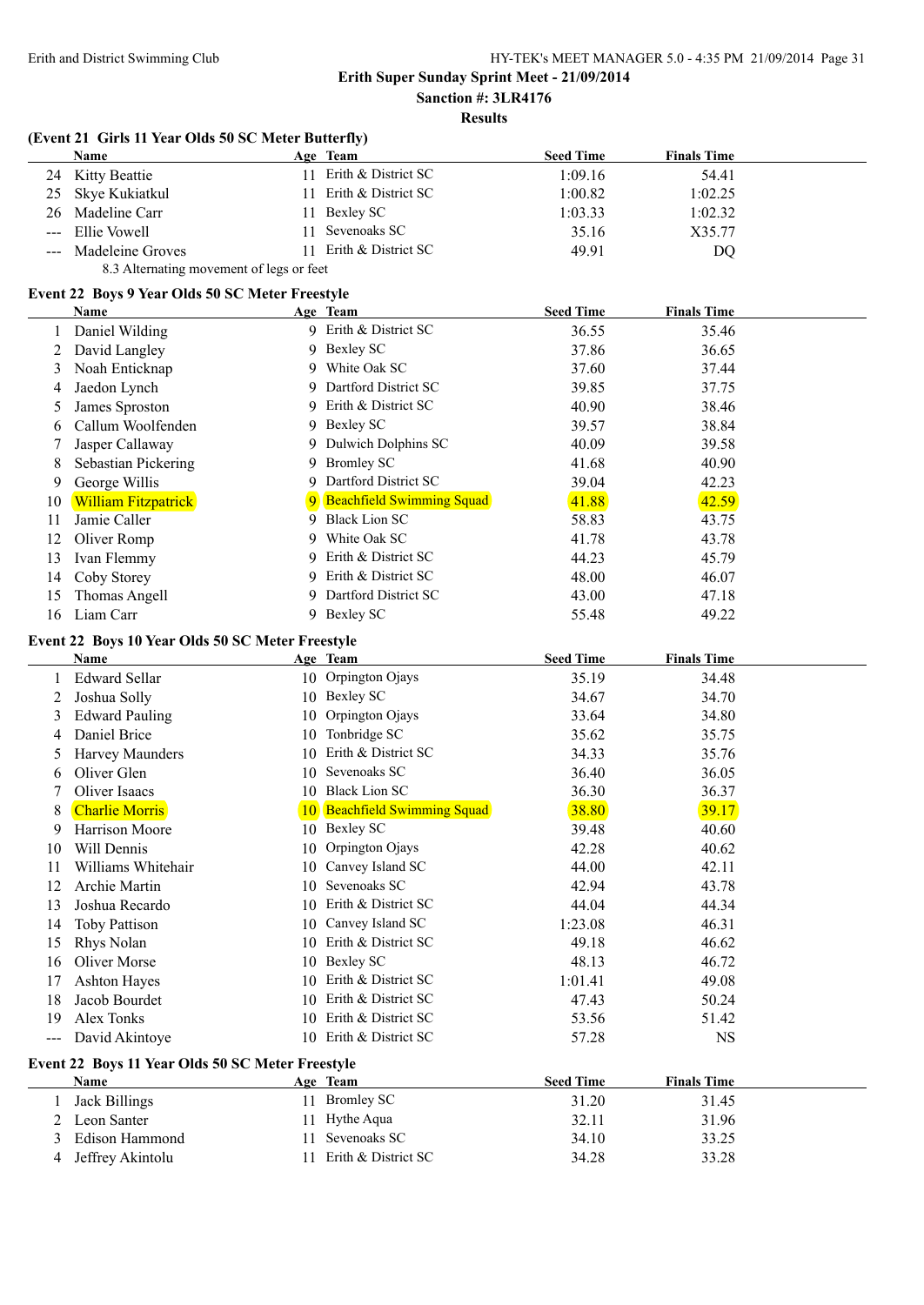# **Sanction #: 3LR4176**

# **Results**

## **(Event 22 Boys 11 Year Olds 50 SC Meter Freestyle)**

|    | Name                  |     | Age Team                         | <b>Seed Time</b> | <b>Finals Time</b> |  |
|----|-----------------------|-----|----------------------------------|------------------|--------------------|--|
| 5  | <b>Brandon Harris</b> |     | <b>Beachfield Swimming Squad</b> | 33.59            | 33.44              |  |
| 6  | Louis Kane            | 11  | <b>Bromley SC</b>                | 33.10            | 33.92              |  |
|    | Oscar Wilson          | 11  | Dartford District SC             | 39.73            | 34.70              |  |
| 8  | Casey O'Connor        | 11  | Folkestone SC                    | 33.50            | 35.19              |  |
| 9  | George Wise           | 11  | Dartford District SC             | 34.93            | 35.21              |  |
| 10 | Max Moulton           | 11. | Dartford District SC             | 35.75            | 35.82              |  |
| 11 | Harry Collins         | 11- | Bexley SC                        | 36.52            | 36.47              |  |
| 12 | Tristan Calvo         | 11- | Hythe Aqua                       | 36.28            | 36.75              |  |
| 13 | James Wilson          | 11  | Sevenoaks SC                     | 37.10            | 37.12              |  |
| 14 | Joshua Sands          | 11. | White Oak SC                     | 37.61            | 37.86              |  |
| 15 | Reece Hayes           | 11  | Erith & District SC              | 40.81            | 37.93              |  |
| 16 | Xavier Gonsalves      | 11  | Folkestone SC                    | 37.63            | 38.72              |  |
| 17 | Ethan Kett            | 11  | Erith & District SC              | 41.05            | 40.54              |  |
| 18 | Samuel Burdett        | 11  | Erith & District SC              | 40.31            | 41.28              |  |
| 19 | Andrew Fastiggi       | 11  | Bexley SC                        | 39.32            | 41.87              |  |
| 20 | Max Gilbey            |     | Erith & District SC              | 44.96            | 43.84              |  |
| 21 | Joseph Jeffery        | 11. | Bexley SC                        | 44.80            | 47.89              |  |

#### **Event 23 Girls 12 Year Olds 50 SC Meter Backstroke**

|     | <b>Name</b>                                                   |    | Age Team                         | <b>Seed Time</b> | <b>Finals Time</b> |
|-----|---------------------------------------------------------------|----|----------------------------------|------------------|--------------------|
| 1   | Niamh Laker                                                   |    | 12 Orpington Ojays               | 36.09            | 36.20              |
| 2   | Clio Bacon                                                    |    | 12 Orpington Ojays               | 37.63            | 36.89              |
| 3   | Madison Retour                                                |    | 12 Erith & District SC           | 38.16            | 37.32              |
| 4   | Millicent Manderson                                           |    | 12 Black Lion SC                 | 38.17            | 37.47              |
| 5   | Hannah O'Flynn                                                |    | 12 Bromley SC                    | 37.49            | 38.10              |
| 6   | Hannah Fisher                                                 |    | 12 Black Lion SC                 | 37.39            | 38.17              |
| 7   | Ines Khair                                                    |    | 12 Bromley SC                    | 38.43            | 38.43              |
| 8   | Lilli Cutajar                                                 | 12 | Orpington Ojays                  | 36.96            | 39.12              |
| 9   | Emma Wilson                                                   | 12 | Sevenoaks SC                     | 40.76            | 39.18              |
| 10  | Jodie Caller                                                  |    | 12 Black Lion SC                 | 45.25            | 39.42              |
| 11  | Lauren Colwell                                                |    | 12 Black Lion SC                 | 39.47            | 39.61              |
| 12  | Holly Callaway                                                |    | 12 Dulwich Dolphins SC           | 39.29            | 39.71              |
| 13  | Madeleine Follis                                              |    | 12 Bromley SC                    | 40.02            | 41.10              |
| 14  | Alethea West                                                  |    | 12 Bexley SC                     | 42.78            | 42.04              |
| 15  | Ellie Baxter                                                  |    | 12 Bexley SC                     | 44.00            | 42.36              |
| 16  | Ella Norwood                                                  |    | 12 Orpington Ojays               | 45.32            | 43.07              |
| 17  | Katie Rackstraw                                               |    | 12 Dartford District SC          | 42.73            | 43.30              |
| 18  | Lara Seager                                                   |    | 12 Erith & District SC           | 43.11            | 44.06              |
| 19  | Lauren Gough                                                  | 12 | Orpington Ojays                  | 42.32            | 44.08              |
| 20  | Sabine Simmonds                                               |    | 12 Gravesend & Northfleet SC     | 43.66            | 44.89              |
| 21  | <b>Tierney Sharp</b>                                          | 12 | <b>Beachfield Swimming Squad</b> | 43.13            | 45.24              |
| 22  | Tilly Conway                                                  |    | 12 Bromley SC                    | 45.51            | 45.40              |
| 23  | <b>Kate Parris</b>                                            |    | 12 Dartford District SC          | 41.86            | 45.51              |
| 24  | Sasha Simmonds                                                |    | 12 Gravesend & Northfleet SC     | 42.37            | 45.82              |
| 25  | Abigail Price                                                 |    | 12 Erith & District SC           | 51.03            | 48.23              |
| 26  | Leah Enright                                                  |    | 12 Erith & District SC           | 48.46            | 51.45              |
| 27  | Charley Delatouche                                            |    | 12 Erith & District SC           | 58.62            | 59.89              |
|     | Ava Goldson                                                   |    | 12 Sevenoaks SC                  | 39.80            | X40.12             |
| --- | Sarah Williams                                                |    | 12 Sevenoaks SC                  | 40.78            | DQ                 |
|     | 6.2 Left position on the back (other than to initiate a turn) |    |                                  |                  |                    |
|     | Tierney Zurita                                                |    | 12 Erith & District SC           | 47.62            | DQ                 |
|     | 6.2 Left position on the back (other than to initiate a turn) |    |                                  |                  |                    |
|     | Chloe Duval                                                   |    | 12 White Oak SC                  | 45.00            | DQ                 |
|     | 6.2 Left position on the back (other than to initiate a turn) |    |                                  |                  |                    |
|     | Lauren Samwell                                                |    | 12 Bexley SC                     | 40.03            | <b>NS</b>          |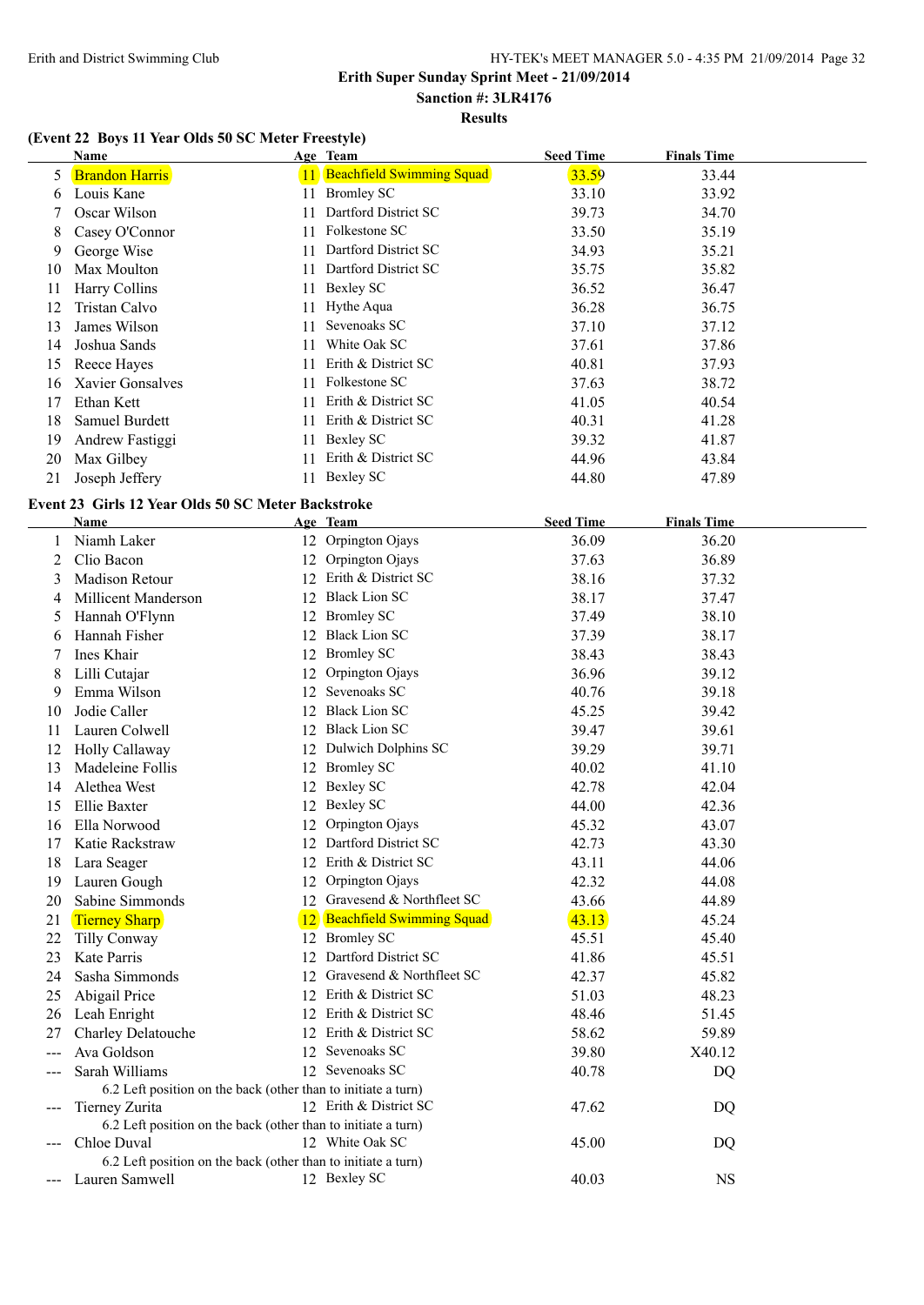#### **Erith Super Sunday Sprint Meet - 21/09/2014 Sanction #: 3LR4176**

# **Results**

#### **Event 23 Girls 13 Year Olds 50 SC Meter Backstroke**

|    | Name                  |    | Age Team                     | <b>Seed Time</b> | <b>Finals Time</b> |
|----|-----------------------|----|------------------------------|------------------|--------------------|
|    | Anna Cvjetan          | 13 | Orpington Ojays              | 35.41            | 35.77              |
|    | Jessica Sellar        | 13 | Orpington Ojays              | 36.49            | 36.11              |
| 3  | Ellie Mays            | 13 | Sevenoaks SC                 | 37.17            | 37.00              |
| 4  | Lily Rayner           | 13 | <b>Bromley SC</b>            | 36.05            | 37.40              |
|    | <b>Emily Smith</b>    | 13 | Orpington Ojays              | 36.51            | 38.24              |
| 6  | Francesca Powell      | 13 | <b>Bromley SC</b>            | 40.78            | 39.87              |
|    | Alice Bennett         | 13 | Orpington Ojays              | 38.30            | 40.08              |
| 8  | Stephanie Taylor      | 13 | <b>Bromley SC</b>            | 41.46            | 40.92              |
| 9  | Sarah Kleist          | 13 | <b>Bromley SC</b>            | 39.74            | 41.28              |
| 10 | <b>Taylor Hawkins</b> | 13 | White Oak SC                 | 42.23            | 41.60              |
| 11 | <b>Polly Thomas</b>   |    | 13 Beachfield Swimming Squad | 40.87            | 42.85              |
| 12 | Anna Willis           | 13 | Dartford District SC         | 41.25            | 43.01              |
| 13 | Grace Langley         | 13 | Bexley SC                    | 42.70            | 44.69              |
| 14 | Grace Wickham         | 13 | White Oak SC                 | 40.21            | 45.20              |
| 15 | Kaia Jefferys         | 13 | Bexley SC                    | 43.38            | 45.78              |
| 16 | Chloe Reader          | 13 | Erith & District SC          | NT               | 49.94              |
| 17 | Abbi Etherington      | 13 | Erith & District SC          | NT               | 54.21              |

#### **Event 24 Boys 12 Year Olds 50 SC Meter Breaststroke**

|                            | Name                   |    | Age Team                                                                                    | <b>Seed Time</b> | <b>Finals Time</b> |
|----------------------------|------------------------|----|---------------------------------------------------------------------------------------------|------------------|--------------------|
|                            | Dominic Percy          |    | 12 Sevenoaks SC                                                                             | 41.95            | 41.07              |
|                            | Benjamin Bello-Mendoza |    | 12 Bromley SC                                                                               | 41.70            | 41.20              |
| 3                          | James Angell           |    | 12 Dartford District SC                                                                     | 43.20            | 41.99              |
|                            | <b>Shaun Thrower</b>   |    | 12 Gravesend & Northfleet SC                                                                | 41.19            | 42.89              |
|                            | Adam Harris            |    | 12 Maidstone SC                                                                             | 44.10            | 43.62              |
| 6                          | Connor Adams           |    | 12 Folkestone SC                                                                            | 47.66            | 47.54              |
|                            | <b>Connor Parker</b>   |    | 12 Erith & District SC                                                                      | 45.91            | 47.73              |
| 8                          | <b>Brett Baker</b>     |    | 12 Bexley SC                                                                                | 48.17            | 48.12              |
| 9                          | Ethan Hunter           |    | 12 Sevenoaks SC                                                                             | 49.46            | 48.72              |
| 10                         | Frederick Corder       |    | 12 Erith & District SC                                                                      | 46.91            | 51.33              |
| 11                         | George Beckley         | 12 | White Oak SC                                                                                | 49.00            | 52.95              |
| 12                         | Jacob Minchin          |    | 12 Erith & District SC                                                                      | 59.84            | 57.56              |
|                            | Sebastian Sefedini     |    | 12 Dartford District SC                                                                     | 53.03            | DQ                 |
|                            |                        |    | 7.5 Executed alternating or downward dolphin kicks (except after start or turn (as in SW 7) |                  |                    |
| $\qquad \qquad - \qquad -$ | Jerrah Bojang          |    | 12 Erith & District SC                                                                      | 1:01.50          | DQ                 |
|                            |                        |    | 7.5 Executed alternating or downward dolphin kicks (except after start or turn (as in SW 7) |                  |                    |
|                            | Evgueni Peytchev       |    | 12 Bromley SC                                                                               | 41.20            | NS.                |
|                            | Jacob Gaskell          |    | 12 Bromley SC                                                                               | 51.37            | <b>NS</b>          |

#### **Event 24 Boys 13 Year Olds 50 SC Meter Breaststroke**

|    | <b>Name</b>               |     | Age Team                     | <b>Seed Time</b> | <b>Finals Time</b> |
|----|---------------------------|-----|------------------------------|------------------|--------------------|
|    | 1 Lewis Hayes             |     | 13 Erith & District SC       | 39.26            | 37.73              |
|    | 2 Christopher Lee         |     | 13 Sevenoaks SC              | 42.24            | 42.24              |
|    | 3 Campbell Crouser        |     | 13 Gravesend & Northfleet SC | 42.60            | 43.12              |
|    | 4 Tyler Hayes             |     | 13 Erith & District SC       | 43.34            | 43.51              |
|    | 5 Morgan West             |     | 13 Folkestone SC             | 43.85            | 44.81              |
| 6  | Sean Pereira              |     | 13 Erith & District SC       | 44.06            | 44.92              |
|    | Joshua Clark              |     | 13 Dartford District SC      | 47.19            | 46.63              |
| 8  | James Benn                |     | 13 Sevenoaks SC              | 46.53            | 47.01              |
| 9  | James Simmons             |     | 13 Erith & District SC       | 50.39            | 48.26              |
| 10 | Nathan Butterworth        |     | 13 Erith & District SC       | 47.34            | 48.41              |
|    | --- Louis Costello-Wright | 13. | Maidstone SC                 | 44.34            | X44.65             |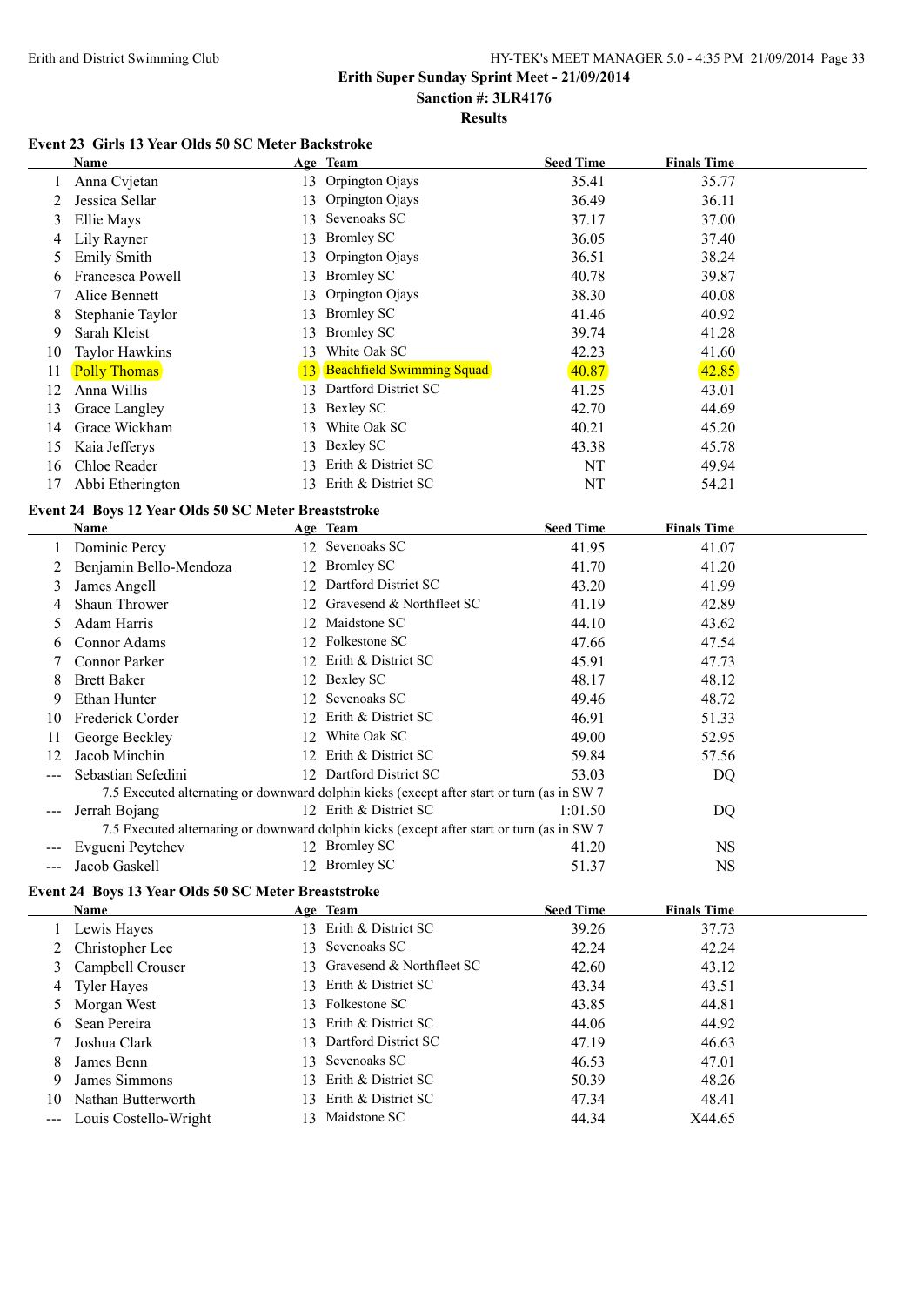#### **Erith Super Sunday Sprint Meet - 21/09/2014 Sanction #: 3LR4176**

**Results**

#### **Event 25 Girls 14 Year Olds 50 SC Meter Butterfly**

|              | Name                                              |    | Age Team                         | <b>Seed Time</b> | <b>Finals Time</b> |  |
|--------------|---------------------------------------------------|----|----------------------------------|------------------|--------------------|--|
| 1            | Ruby Verge                                        |    | 14 Erith & District SC           | 34.52            | 32.42              |  |
| 2            | Jessica Clark                                     |    | 14 Erith & District SC           | 34.41            | 34.74              |  |
| 3            | Georgia Burdett                                   | 14 | Erith & District SC              | 33.71            | 34.79              |  |
| 4            | Eliza Cloake                                      |    | 14 Hythe Aqua                    | 34.09            | 35.02              |  |
| 5            | Jasmine Lambert                                   |    | 14 Royal Tunbridge Wells Monson  | 34.31            | 35.09              |  |
| 6            | Tessa Nolan                                       | 14 | Dartford District SC             | 35.58            | 36.55              |  |
| 7            | Evelyn Ledwidge                                   |    | 14 Erith & District SC           | 37.09            | 37.33              |  |
| 8            | <b>Emily Norris</b>                               |    | 14 Bromley SC                    | 36.43            | 38.30              |  |
| 9            | Katie Isaacs                                      |    | 14 Black Lion SC                 | 37.50            | 39.18              |  |
| 10           | Abiah Blair-Ford                                  |    | 14 Bromley SC                    | 39.97            | 45.32              |  |
|              | <b>Jess Seamons</b>                               |    | 14 Bexley SC                     | 45.31            | DQ                 |  |
|              | Event 25 Girls 15 Year Olds 50 SC Meter Butterfly |    |                                  |                  |                    |  |
|              | Name                                              |    | Age Team                         | <b>Seed Time</b> | <b>Finals Time</b> |  |
| 1            | <b>Taylor McCarthy</b>                            |    | 15 Bromley SC                    | 31.80            | 32.51              |  |
| 2            | Amy Farthing                                      |    | 15 Sevenoaks SC                  | 32.23            | 33.03              |  |
| 3            | Kate Ridley                                       | 15 | Orpington Ojays                  | 31.21            | 33.14              |  |
| 4            | Maya Willis                                       | 15 | Dartford District SC             | 32.94            | 34.08              |  |
| 5            | Charis Mills                                      |    | 15 Petts Wood SC                 | 33.94            | 34.52              |  |
| 6            | <b>Eden Theodore</b>                              | 15 | White Oak SC                     | 35.05            | 35.36              |  |
| 7            | Daniella Shipley                                  | 15 | Orpington Ojays                  | 35.50            | 35.88              |  |
| 8            | Lucy Marchant                                     |    | 15 Bromley SC                    | 38.07            | 39.39              |  |
| 9            | Olivia Corbett-Smith                              |    | 15 Erith & District SC           | 38.89            | 41.45              |  |
|              |                                                   |    |                                  |                  |                    |  |
|              | Event 25 Girls 16 & Over 50 SC Meter Butterfly    |    |                                  |                  |                    |  |
|              | <b>Name</b>                                       |    | Age Team                         | <b>Seed Time</b> | <b>Finals Time</b> |  |
| 1            | Jessica Frankland                                 |    | 17 Petts Wood SC                 | 31.01            | 31.06              |  |
| 2            | Louisa Knight                                     |    | 16 Bromley SC                    | 32.06            | 33.05              |  |
| 3            | Sophie Pembroke                                   |    | 16 Dartford District SC          | 32.94            | 33.19              |  |
| 4            | Vanessa McDowell                                  |    | 16 Hythe Aqua                    | 33.49            | 34.29              |  |
| 5            | Olivia Maunders                                   |    | 16 Erith & District SC           | 35.25            | 35.90              |  |
| 6            | <b>Holly Fryett</b>                               | 17 | <b>Bexley SC</b>                 | 34.13            | 38.47              |  |
|              | Emma Oliver                                       | 32 | Durrington Otters SC             | 30.70            | X30.74             |  |
|              | <b>Bronte Davis</b>                               | 16 | Gravesend & Northfleet SC        | 34.35            | <b>NS</b>          |  |
|              | Natasha Warr                                      |    | 16 Dartford District SC          | 35.56            | <b>NS</b>          |  |
|              | Event 26 Boys 14 Year Olds 50 SC Meter Freestyle  |    |                                  |                  |                    |  |
|              | Name                                              |    | Age Team                         | <b>Seed Time</b> | <b>Finals Time</b> |  |
|              | Joseph Dobb                                       |    | 14 Bromley SC                    | 28.10            | 28.53              |  |
| 2            | Tommy Bridge                                      |    | 14 White Oak SC                  | 28.56            | 28.57              |  |
| 3            | <b>Oliver Durrant</b>                             | 14 | <b>Beachfield Swimming Squad</b> | 28.75            | 29.38              |  |
| 4            | Kavan Swain                                       |    | 14 Dartford District SC          | 29.00            | 29.56              |  |
| 5            | <b>Jake Potter</b>                                | 14 | Petts Wood SC                    | 29.03            | 29.62              |  |
| 6            | Kai Salih                                         | 14 | Petts Wood SC                    | 29.48            | 30.58              |  |
|              | Tom Shea                                          | 14 | Erith & District SC              | 31.95            | 31.07              |  |
| 8            | William Wilding                                   | 14 | Erith & District SC              | 31.26            | 31.22              |  |
| 9            | Jake Turner                                       | 14 | Erith & District SC              | 31.48            | 33.09              |  |
| 10           | Jack De Wolf                                      |    | 14 Petts Wood SC                 | 33.00            | 33.45              |  |
|              | Event 26 Boys 15 Year Olds 50 SC Meter Freestyle  |    |                                  |                  |                    |  |
|              | Name                                              |    | Age Team                         | <b>Seed Time</b> | <b>Finals Time</b> |  |
| $\mathbf{1}$ | Ryan Thrower                                      |    | 15 Gravesend & Northfleet SC     | 26.47            | 27.34              |  |
| 2            | Sam Delatouche                                    |    | 15 Erith & District SC           | 26.47            | 27.36              |  |
| 3            | Myles Ellis                                       | 15 | Erith & District SC              | 27.02            | 27.59              |  |
| 4            | James Beele                                       |    | 15 Petts Wood SC                 | 27.59            | 28.26              |  |